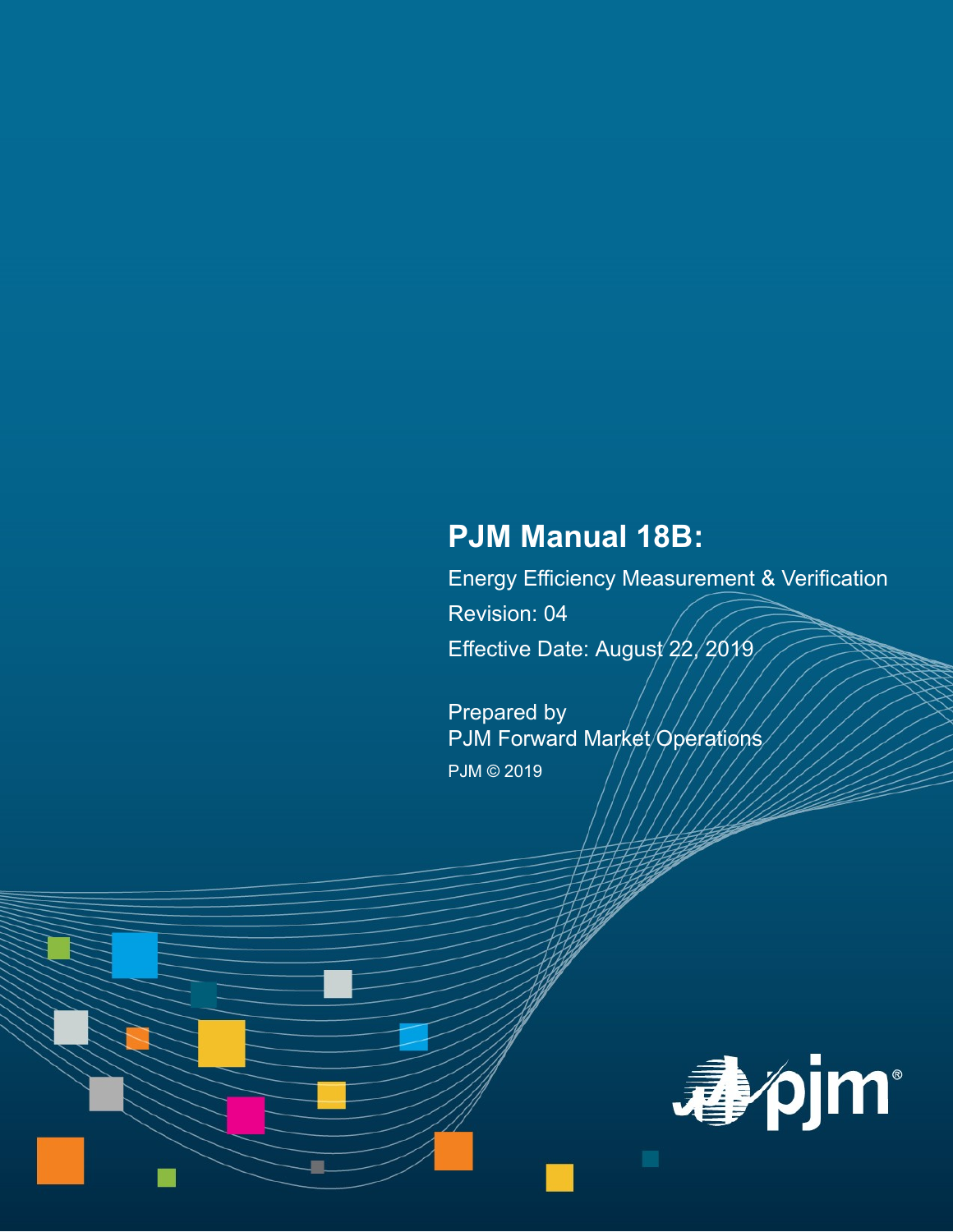

# **Table of Contents**

| 3.2.5 Measurement and Verification Activities: Baseline Period 18          |  |
|----------------------------------------------------------------------------|--|
| 3.2.6 Measurement and Verification Activities: Post-Installation Period 19 |  |
|                                                                            |  |
|                                                                            |  |
|                                                                            |  |
|                                                                            |  |
| Section 4: Post-Installation M&V Report Components20                       |  |

[4.1 Initial Post-Installation M&V Report Components.......................................................](#page-19-1) 20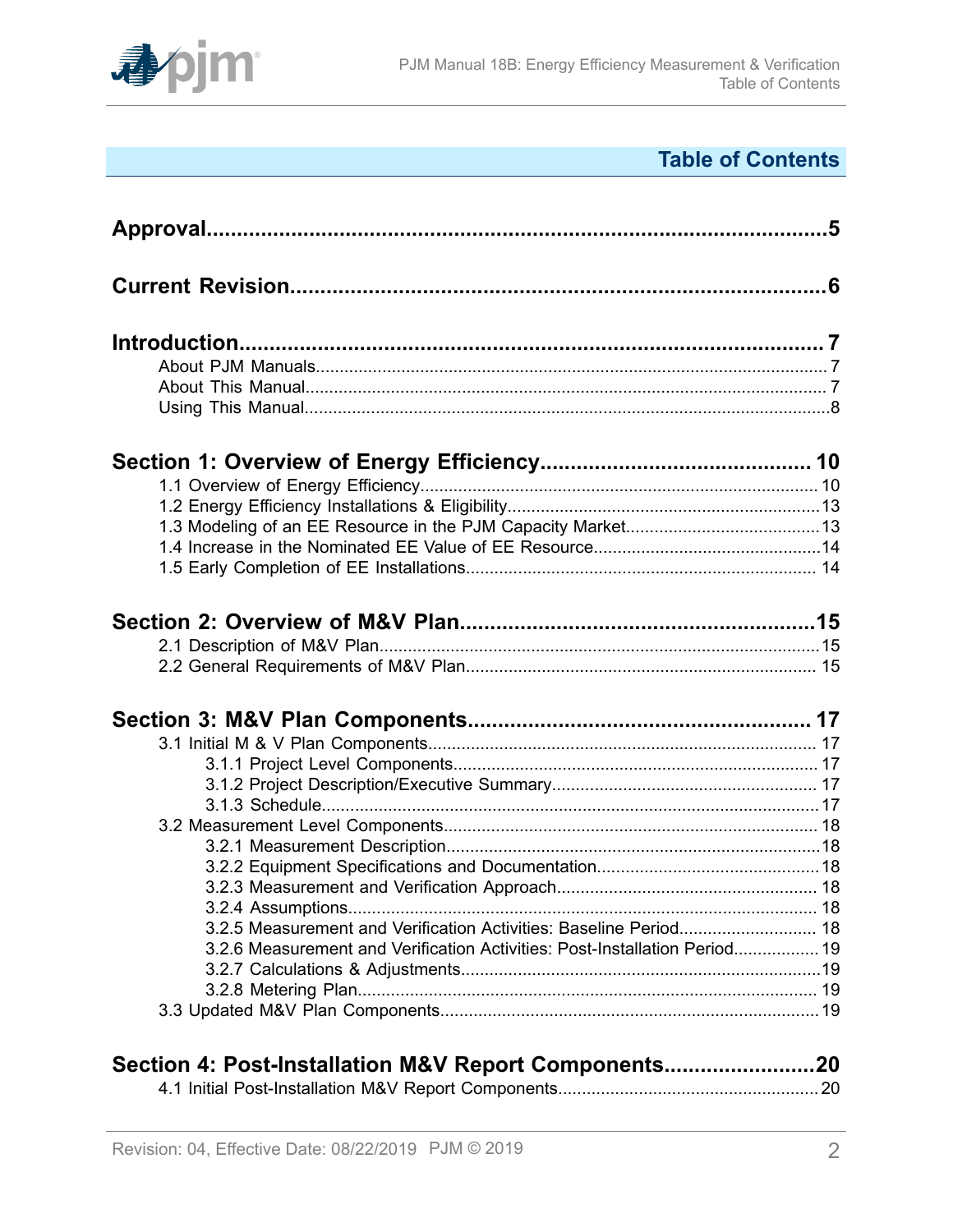

|--|--|

| 5.1.3 Initial Post-Installation Measurement and Verification Report 22  |  |
|-------------------------------------------------------------------------|--|
| 5.1.4 Updated Post-Installation Measurement and Verification Reports 23 |  |
|                                                                         |  |
|                                                                         |  |
|                                                                         |  |
|                                                                         |  |

| Section 7: Measurement and Verification Methodologies 28                     |  |
|------------------------------------------------------------------------------|--|
| 7.1 Option A: Partially Measured Retrofit Isolation/Stipulated Measurement28 |  |
|                                                                              |  |
|                                                                              |  |
|                                                                              |  |
|                                                                              |  |
|                                                                              |  |
|                                                                              |  |
|                                                                              |  |
|                                                                              |  |

| 8.2 Requirements for EE Resources Involving New Construction or Major Renovations 33 |  |  |  |  |
|--------------------------------------------------------------------------------------|--|--|--|--|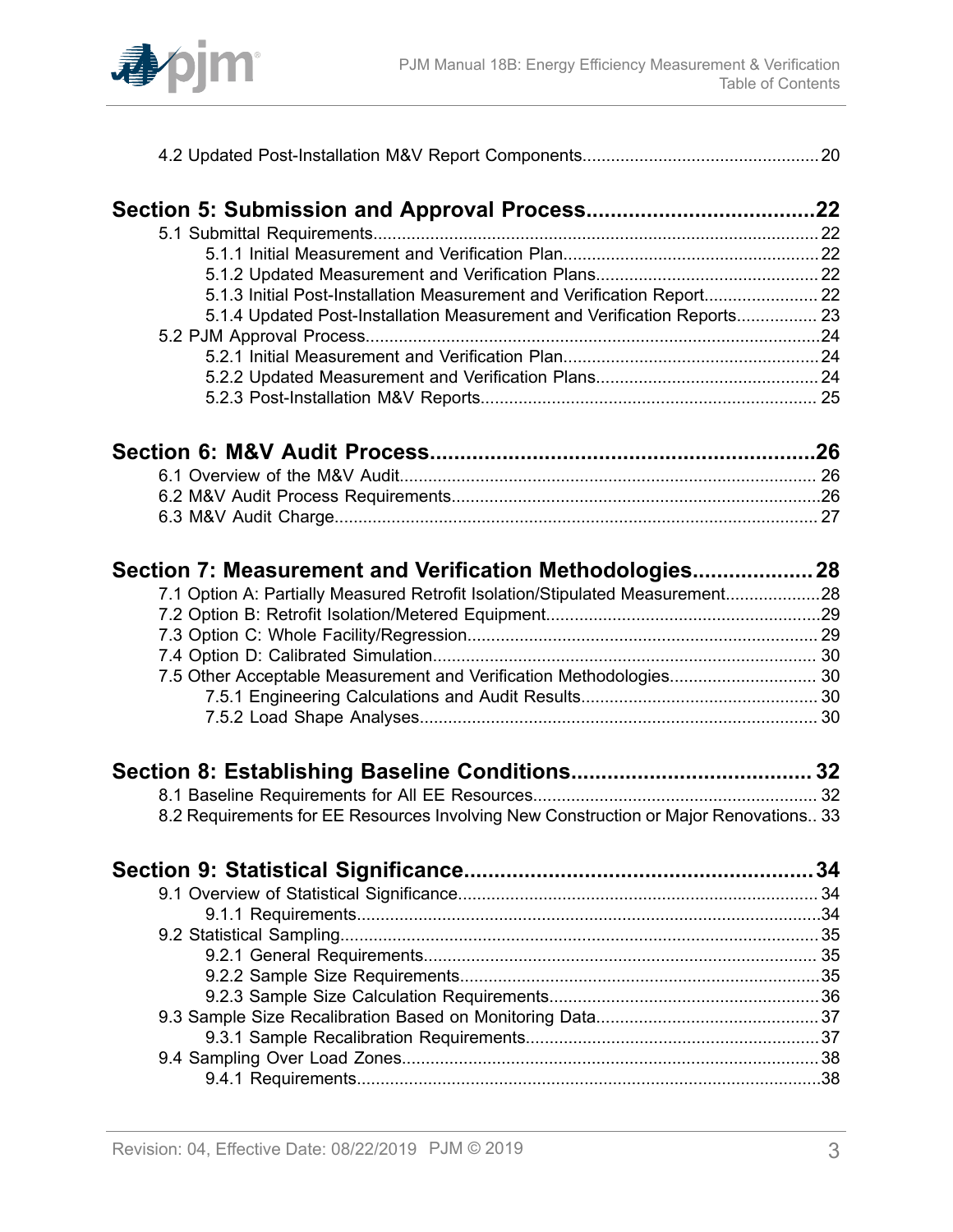

| Section 12: Measurement Equipment Specifications 44         |  |
|-------------------------------------------------------------|--|
|                                                             |  |
| Appendix A: Illustration of Zonal WTHI and Demand Reduction |  |
|                                                             |  |
|                                                             |  |
|                                                             |  |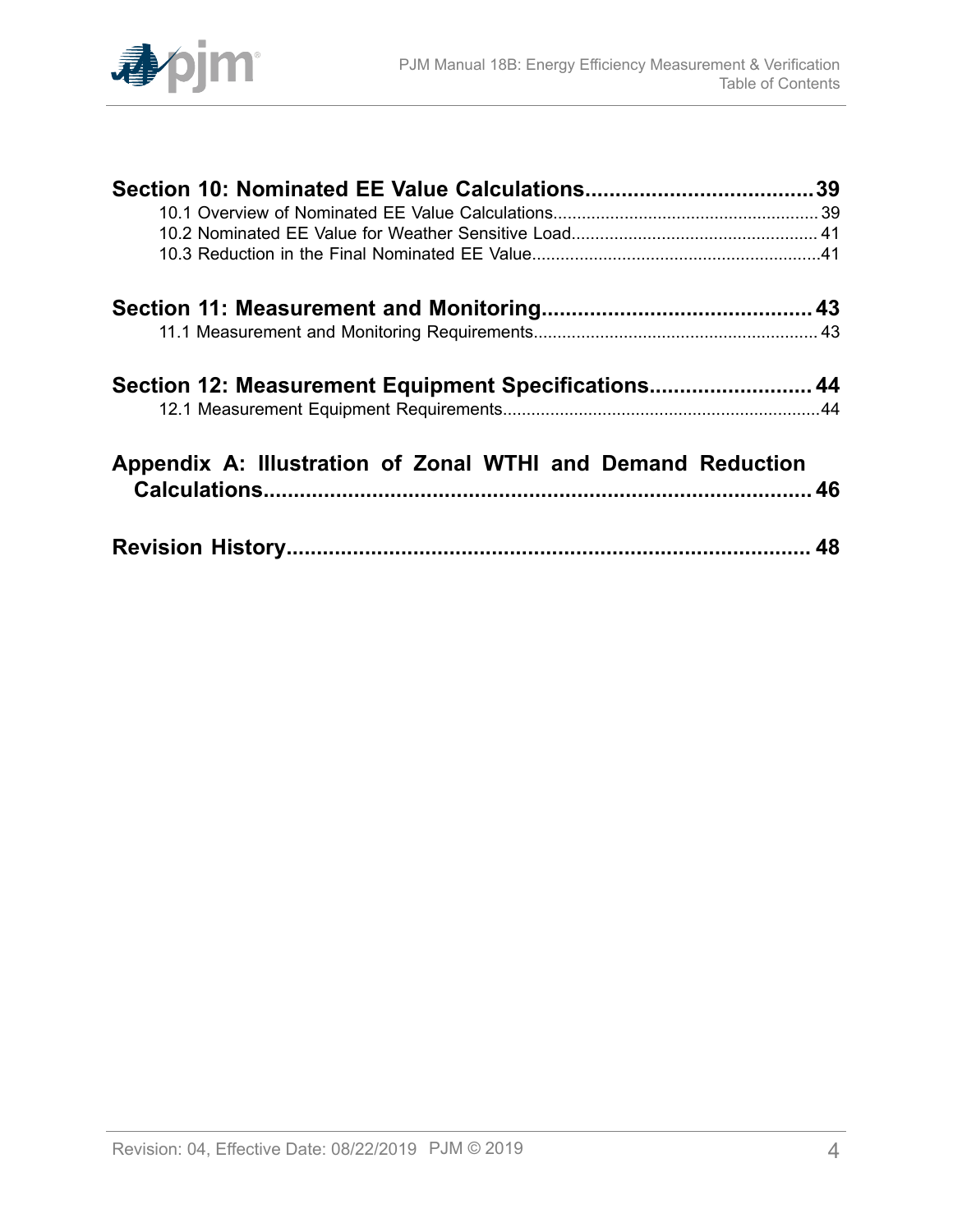

# <span id="page-4-0"></span>**Approval**

Approval Date: 08/26/2019 Effective Date: 08/22/2019

Peter Langbein, Manager

Capacity Market and Demand Response Operations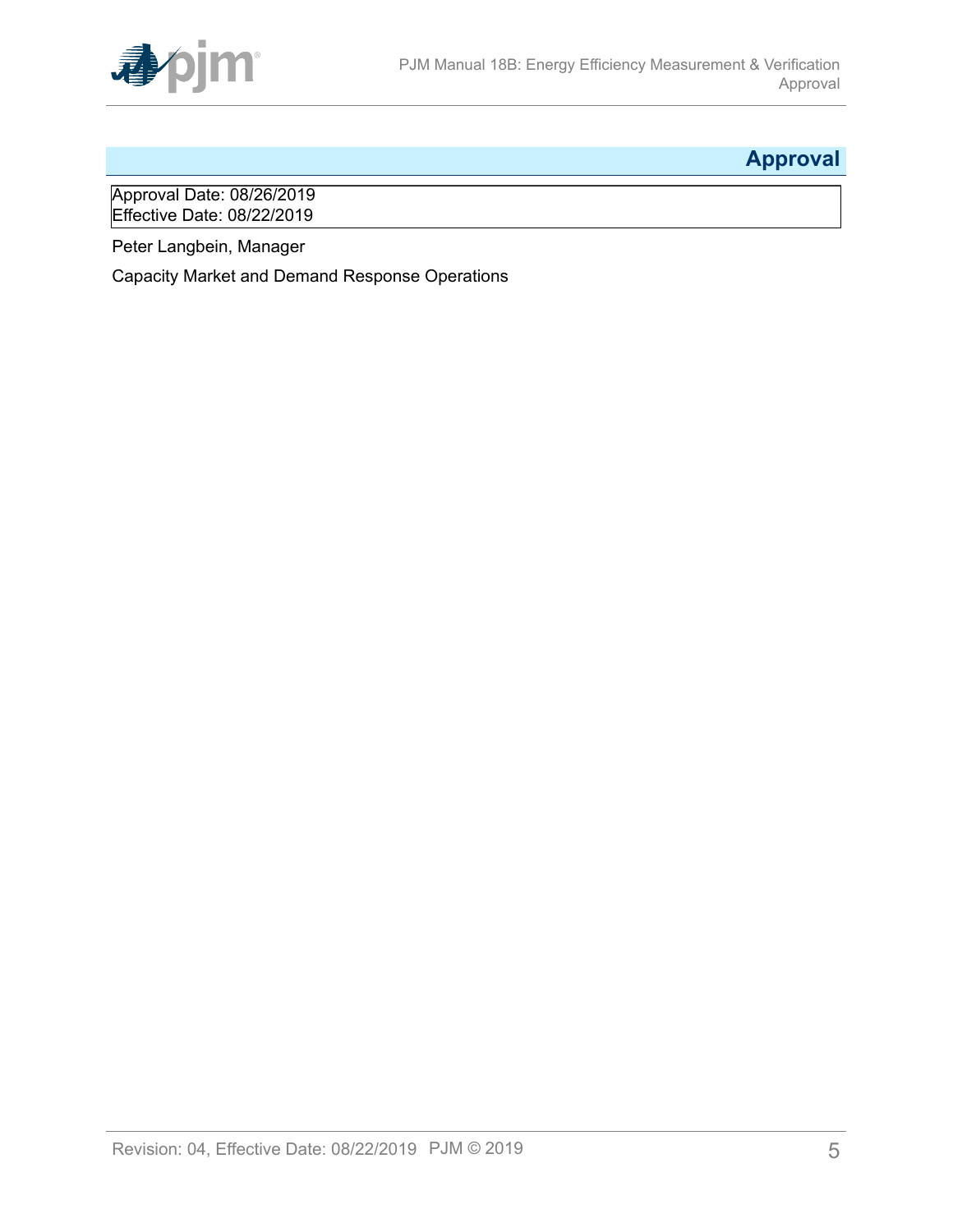

### <span id="page-5-0"></span>**Current Revision**

#### **Administrative Change (06/23/2020):**

• Updated manual ownership to Peter Langbein

#### **Revision 04 (08/22/2019):**

Revisions as a result of Periodic Review:

- Clarified manual focuses on measurement and verification of both Nominated EE Value and Capacity Performance value of EE Resources (Introduction section)
- Clarified EE Resource may be modeled at sub-zonal LDA level (Sections 1.3 & 3.1.2)
- Clarified EE Resource may be used as a replacement resource for another EE Resource in accordance with Section 8.8 of Manual 18. (Section 5.1.3)
- Added conforming revision for FERC Order ER18-870 to ensure EE Resources are subject to rules in Manual 18 that facilitate the implementation of any restrictions that may be imposed on EE Resources by an Authorized RERRA to opt-out or restrict sales of EE Resources (Section 1.1)
- Added conforming revisions for FERC Order ER17-367 to implement Seasonal Capacity Performance Resources (Summer-Period EE Resources) (Section 1.1)
- Deleted outdated Delivery Year information (Section 1.1, 1.2, & 10.1)
- Replaced RAA Schedule 6 (section M) reference with RAA Schedule 6 (section L) (Section 1.1)
- Replaced eRPM system with Capacity Exchange system (Sections 1.3, 5.1.3, & 5.1.4)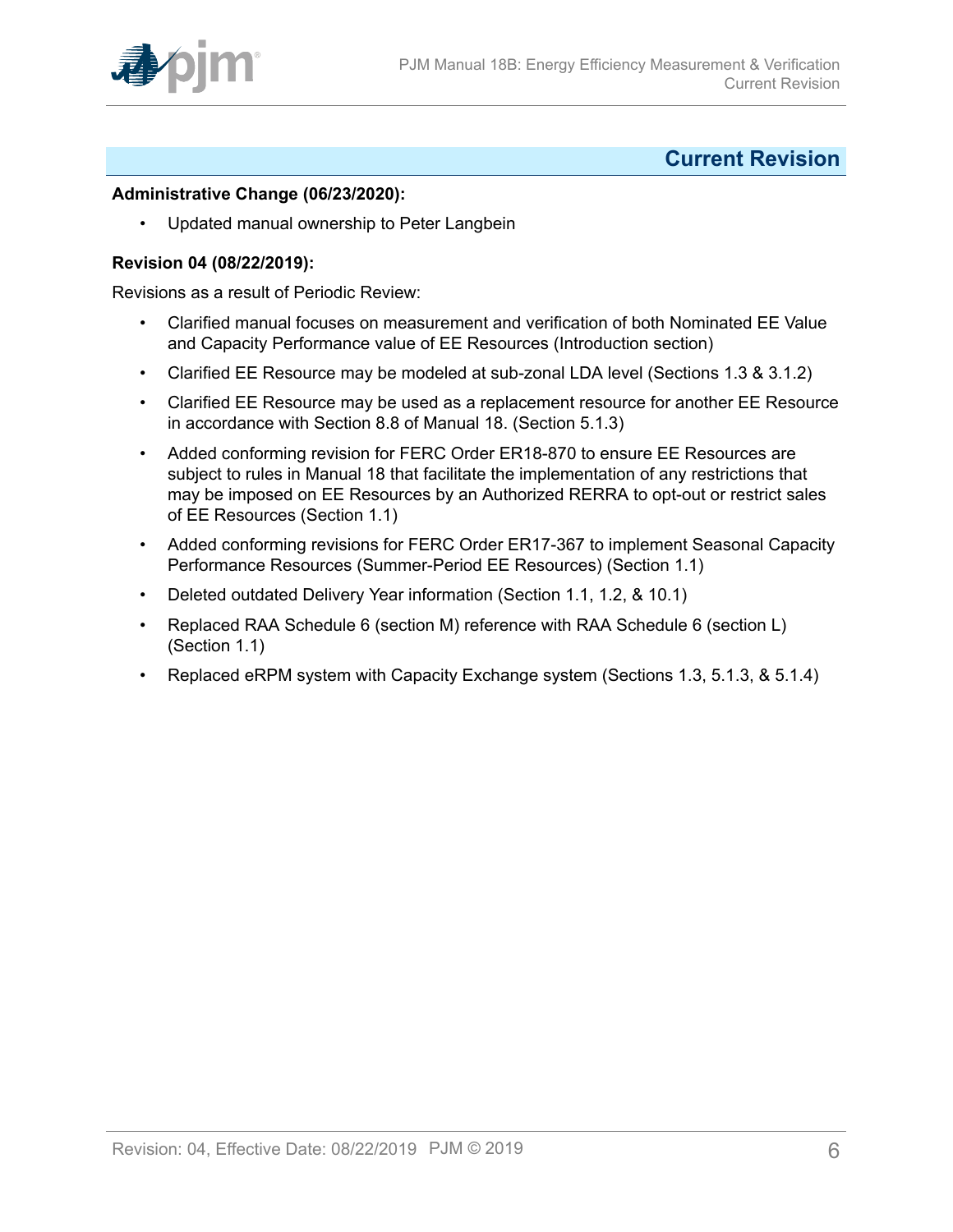

### <span id="page-6-0"></span>**Introduction**

Welcome to the PJM Manual for *Energy Efficiency Measurement & Verification*. In this Introduction you will find information about PJM Manuals in general, an overview of this PJM Manual in particular, and information on how to use this manual.

- What you can expect from the PJM Manuals (see "About PJM Manuals").
- What you can expect from this PJM Manual (see "About This Manuals).
- How to use this manual (see "Using This Manual").

### <span id="page-6-1"></span>**About PJM Manuals**

The PJM Manuals are the administrative, planning, operating, and accounting procedures of the PJM Interconnection. The manuals are grouped under the following categories:

- Regional Transmission Planning Process
- PJM Energy Market
- Transmission
- Reserve
- Accounting and Billing
- PJM Administration
- Miscellaneous.

### <span id="page-6-2"></span>**About This Manual**

The PJM Manual for *Energy Efficiency Measurement & Verification* is one of the PJM procedure manuals under the Reserve Manuals category. This manual focuses on the measurement and verification of the Nominated Energy Efficiency Value (i.e., the demand reduction value provided during summer performance hours) and the Capacity Performance value (i.e., the demand reduction value provided considering summer and winter performance hours) of Energy Efficiency (EE) Resources. To demonstrate the Nominated Energy Efficiency Value and Capacity Performance value of an EE Resource, EE Resource Providers must comply with the measurement and verification standards defined in this Manual.

This manual provides the framework for a Measurement and Verification (M&V) Plan for an EE Resource. It serves the following purposes:

- Provide a foundation for an M&V plan utilizing a "best practice" approach, which considers technical accuracy and cost-effectiveness.
- Provide guidance on what is essential for a robust Initial M&V Plan for an EE Resource.
- Describe the components of Initial M&V Plans, Updated M&V Plans and Post-Installation M&V Report Submittals.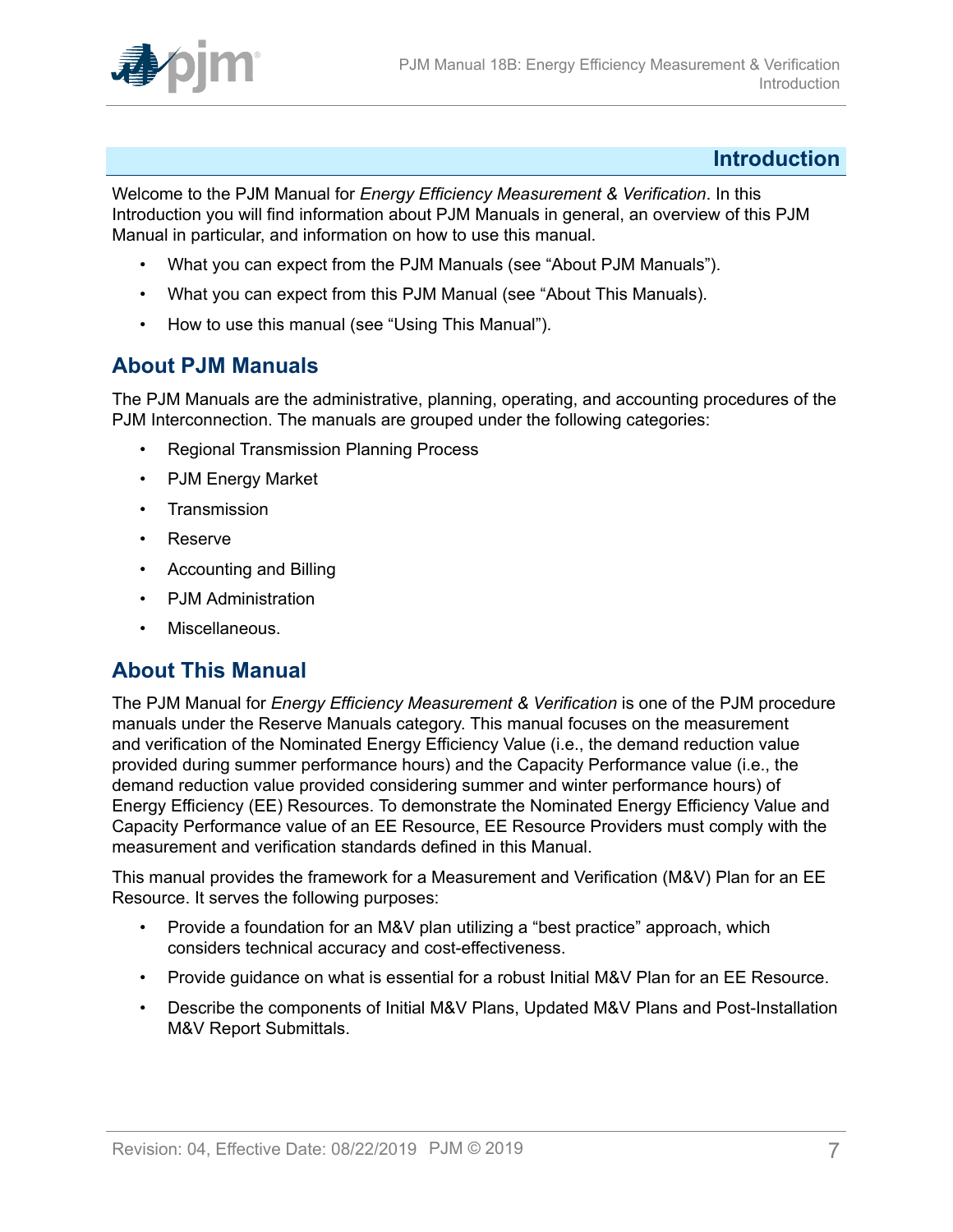

This manual also refers to other PJM manuals, which define in detail the operating procedures, obligations, reporting requirements, and accounting procedures established to ensure reliable and efficient capacity market operation.

The PJM Manual for *Energy Efficiency Measurement & Verification* consists of several sections and attachments. Both the sections and the attachments are listed in the table of contents beginning on page 2.

PJM used the following reference materials to assist in the development of the PJM Manual for *Energy Efficiency Measurement & Verification*:

- ISO New England Manual for Measurement & Verification of Demand Reduction Value from Demand Resources, Manual M-MVDR, Revision 1, October 2007.
- M&V Guidelines for Federal Energy Projects, Version 3.0, USDOE Federal Energy Management Program, April 2008.
- International Performance Measurement and Verification Protocol: Concepts and Options for Determining Energy and Water Savings, EVO-100000-1-2007.

#### **Intended Audience**

The intended audiences for this PJM Manual for *Energy Efficiency Measurement & Verification* are:

- Applicants to the RAA, OA and OATT Operating Agreement of PJM Interconnection, L.L.C.
- Resource providers and those interested in providing EE Resources that will be made available to provide reliable service to loads within the PJM Region.
- Load Serving Entities (LSEs) for load served in the PJM Region.
- PJM Members
- PJM staff
- Parties that may be responsible for performing a M & V Audit

#### **References**

There are other PJM documents that provide both background and detail on specific topics. These documents are the primary source for specific requirements and implementation details. This manual does not replace any of the information in those reference documents. The references for the PJM Manual for *Energy Efficiency Measurement & Verification* are:

- PJM Manual for PJM Capacity Market (M-18)
- Schedule 6 of Reliability Assurance Agreement
- Attachment DD of the Open Access Transmission Tariff

### <span id="page-7-0"></span>**Using This Manual**

We believe that explaining concepts is just as important as presenting procedures. This philosophy is reflected in the way we organize the material in this manual. We start each section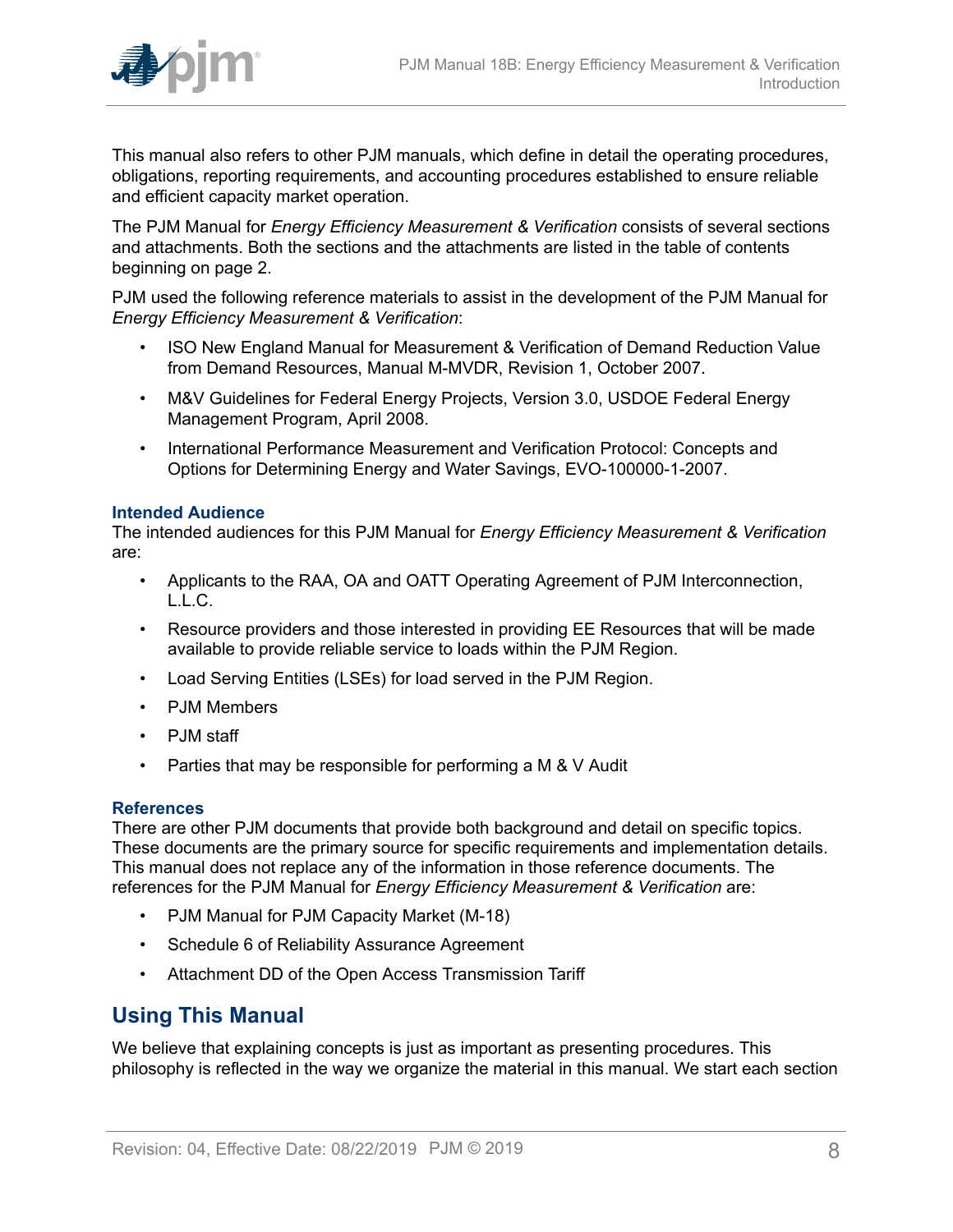

with the "big picture." Then we present details, procedures or references to procedures found in other PJM manuals.

#### **What You Will Find In This Manual**

- A table of contents that lists two levels of subheadings within each of the sections and attachments
- An approval page that lists the required approvals and a brief outline of the current revision
- Sections containing the specific guidelines, requirements, or procedures including PJM actions and PJM Member actions
- Attachments that include additional supporting documents, forms, or tables
- A section at the end detailing all previous revisions of this PJM Manual.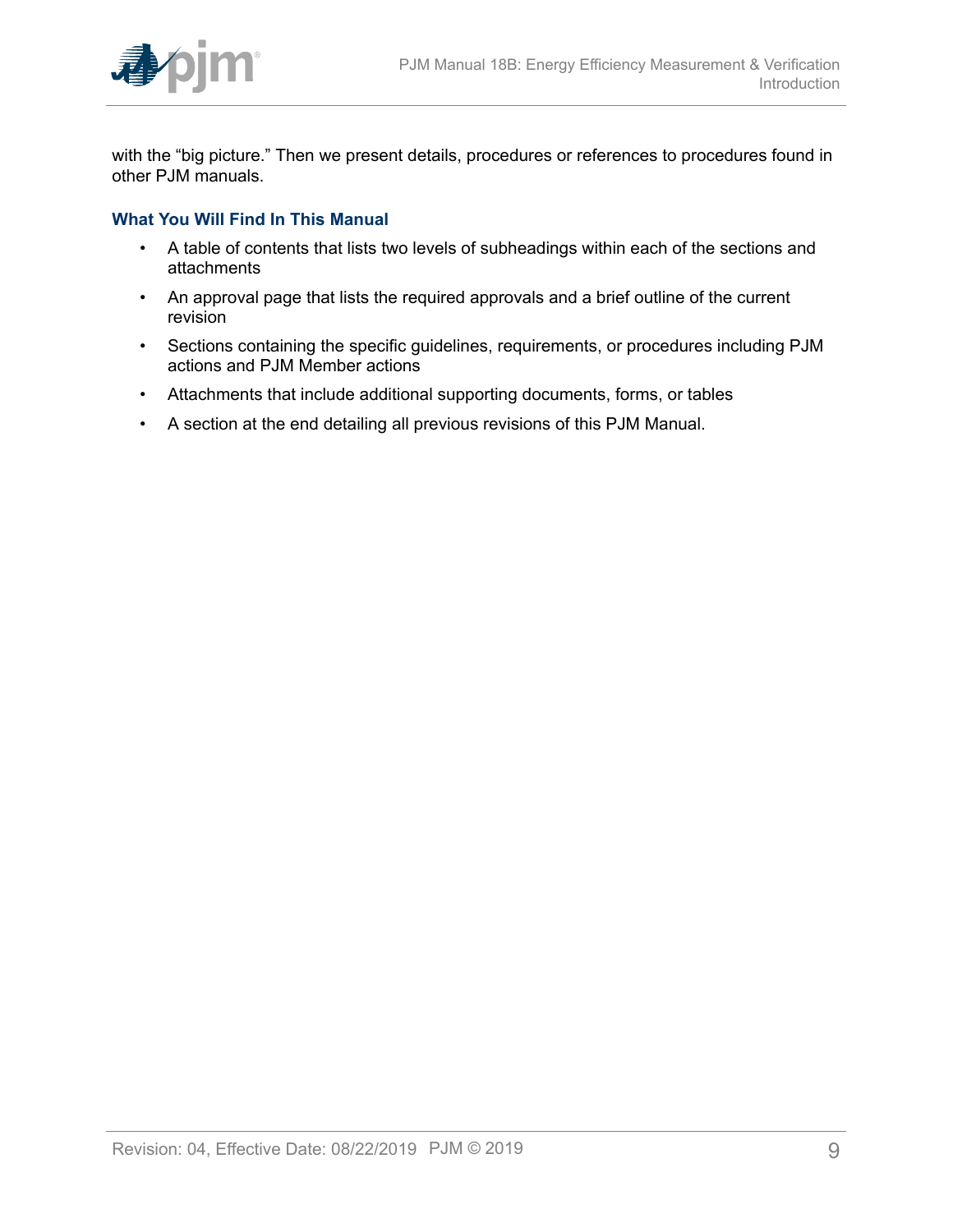

# <span id="page-9-0"></span>**Section 1: Overview of Energy Efficiency**

Welcome to the *Overview of Energy Efficiency* section of the PJM Manual for *Energy Efficiency Measurement & Verification*. In this section, you will find the following information:

- An overview of Energy Efficiency in the PJM Capacity Market (see "Overview of Energy Efficiency")
- Details regarding eligibility of Energy Efficiency installations in the PJM Capacity Market (see "Energy Efficiency Installations and Eligibility")
- Details regarding modeling Energy Efficiency Resources in the PJM Capacity Market (see "Modeling of EE Resources")

# <span id="page-9-1"></span>**1.1 Overview of Energy Efficiency**

An Energy Efficiency (EE) Resource is a project that involves the installation of more efficient devices/equipment, or the implementation of more efficient processes/systems, exceeding then-current building codes, appliance standards, or other relevant standards, at the time of installation, as known at the time of commitment, and meets the requirements of Schedule 6 (section L) of the Reliability Assurance Agreement. The EE Resource must achieve a permanent, continuous reduction in electric energy consumption at the End Use Customer's retail site (during the defined EE Performance Hours and during winter performance hours if such EE Resource is a Capacity Performance Resource) that is not reflected in the peak load forecast used for the Auction Delivery Year for which the EE Resource is proposed. The EE Resource must be fully implemented at all times during the Delivery Year, without any requirement of notice, dispatch, or operator intervention.

Because energy efficiency measures are reflected in the peak load forecast for a Delivery Year for which an auction is being conducted, the auction parameters must be adjusted, as described is Section 2.4.5 of Manual 18, for the EE Resource(s) that are proposed for that auction in order to avoid double-counting of the energy efficiency measures. Similarly, if energy efficiency measures are reflected in the peak load forecast for a Delivery Year for which the Unforced Capacity Obligation of an FRR Entity is determined then the FRR Entities' UCAP Obligation must be adjusted, as described is Section 11.2 of Manual 18, for the EE Resource(s) that are used in the FRR Capacity Plan.

Note that dispatchable demand may be offered as a Demand Resource in the PJM Capacity Market, rather than an Energy Efficiency Resource. Examples of EE Resources are efficient lighting, appliance, or air conditioning installations; building insulation or process improvements; and permanent load shifts that are not dispatched based on price or other factors. For an end-use customer site, the PJM Member that offers the Energy Efficiency Resource into the PJM Capacity Market may be different than the PJM Member that offers a dispatchable load reduction from such site as a Demand Resource into the PJM Capacity Market.

An EE Resource may be used as Capacity Resource in the PJM Capacity Market. Planned energy efficiency projects will be allowed to offer into Reliability Pricing Model (RPM) Auctions or to be committed in a Fixed Resource Requirement (FRR) Alternative Capacity Plan for up to four consecutive Delivery Years.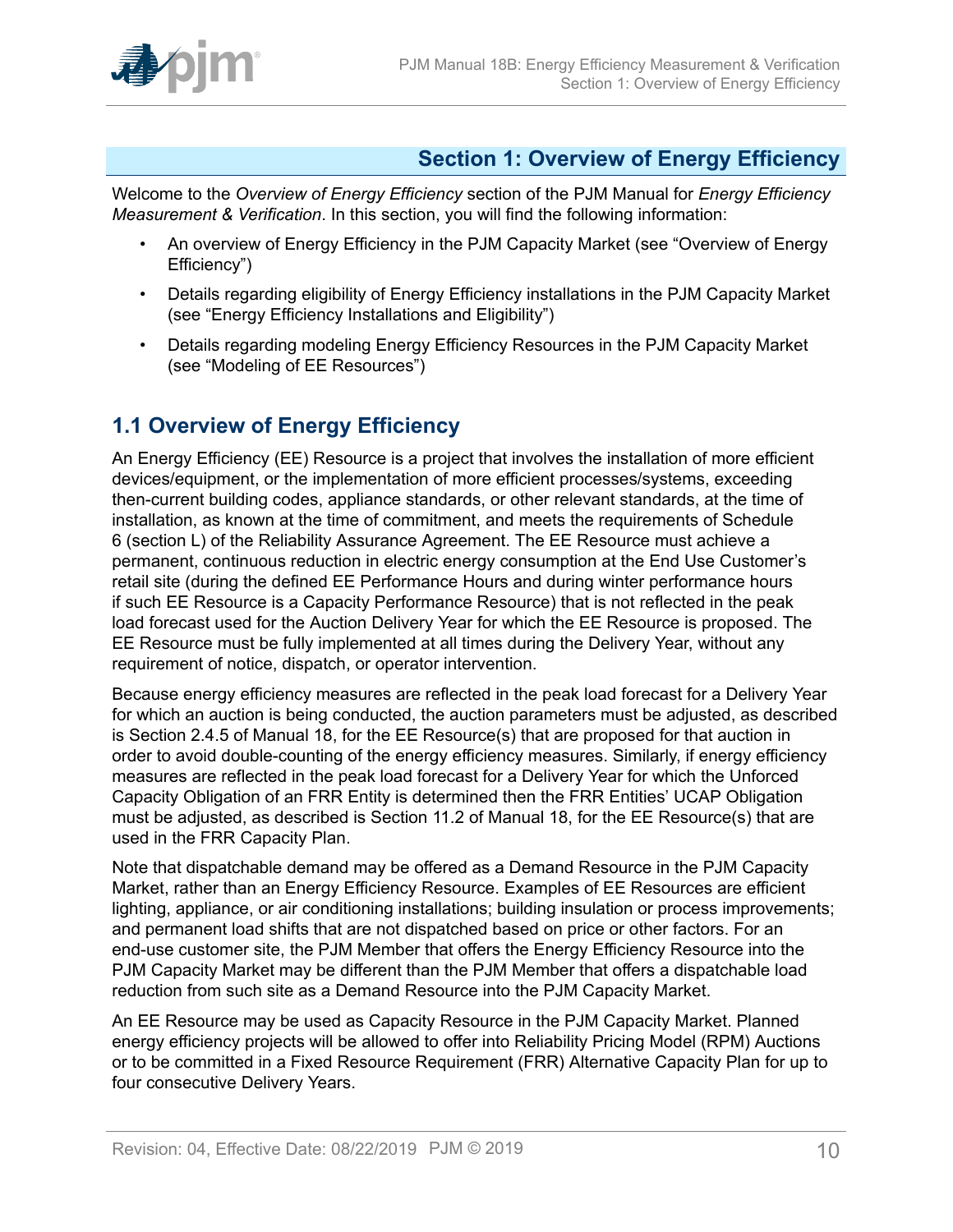

An EE Resource may be used as Capacity Resource in the PJM Capacity Market. Planned energy efficiency projects will be allowed to offer into Reliability Pricing Model (RPM) Auctions or to be committed in a Fixed Resource Requirement (FRR) Alternative Capacity Plan for up to four consecutive Delivery Years. An EE Resource that clears in an RPM Auction will receive an RPM Auction Credit during the Delivery Year equal to the Resource Clearing Price of the Locational Deliverability Area (LDA) in which the EE Resource resides times the MW amount cleared.

All of the requirements to offer or commit an EE Resource in the PJM Capacity Market are detailed in PJM Manual for PJM Capacity Market (M-18), including the rules applicable to Energy Efficiency Resources to facilitate the implementation of any restrictions that may be imposed on Energy Efficiency Resources by a Relevant Electric Retail Regulatory Authority (RERRA) authorized by FERC to opt-out and restrict the sale of Energy Efficiency Resources into the PJM Capacity Market. One of the major requirements includes the measurement and verification of the EE Resource's Nominated EE Value and Capacity Performance value for the Delivery Year.

The Nominated EE Value is the expected average demand (MW) reduction during the defined EE Performance Hours in the Delivery Year. The EE Performance Hours are between the hour ending 15:00 Eastern Prevailing Time (EPT) and the hour ending 18:00 EPT during all days from June 1 through August 31, inclusive, of such Delivery Year, that is not a weekend or federal holiday.

For an EE Resource to qualify as a Capacity Performance product type, the EE Resource shall also have an expected average load reduction during winter performance hours (i.e., all days from January 1 through February 28, inclusive, of such Delivery Year that is not a weekend or federal holiday, between the hour ending 8:00 EPT and hour ending 9:00 EPT, and between the hour ending 19:00 EPT and hour ending 20:00 EPT), that is not less than the Nominated EE Value determined during the defined EE Performance Hours. The Capacity Performance value of an EE Resource is the minimum of the Nominated EE Value and the expected average load reduction during the winter performance hours. The Capacity Performance value of an EE Resource may not exceed the Nominated EE Value of an EE Resource.

Prior to the 2020/2021 Delivery Year, if the Nominated EE Value determined during the defined EE Performance Hours is greater than the expected average demand during the defined winter hours, the expected demand during the defined winter hours establishes the Nominated EE Value and Capacity Performance value of a Capacity Performance EE Resource and the MWs that may that may be offered and committed as Capacity Performance product-type on an annual basis. Effective with the 2020/2021 Delivery Year, if the Nominated EE Value determined during the defined EE Performance Hours is greater than the expected average demand during the defined winter hours, the difference between the Nominated EE Value and the expected demand during the defined winter hours may be offered and committed as Summer-Period Energy Efficiency Resource (a type of Seasonal Capacity Performance Resource further described in PJM Capacity Market Manual (M-18), Section 4.10) for the period of June through October and May of the Delivery Year. The Capacity Performance Value of the EE Resource may continue to be offered and committed on an annual basis.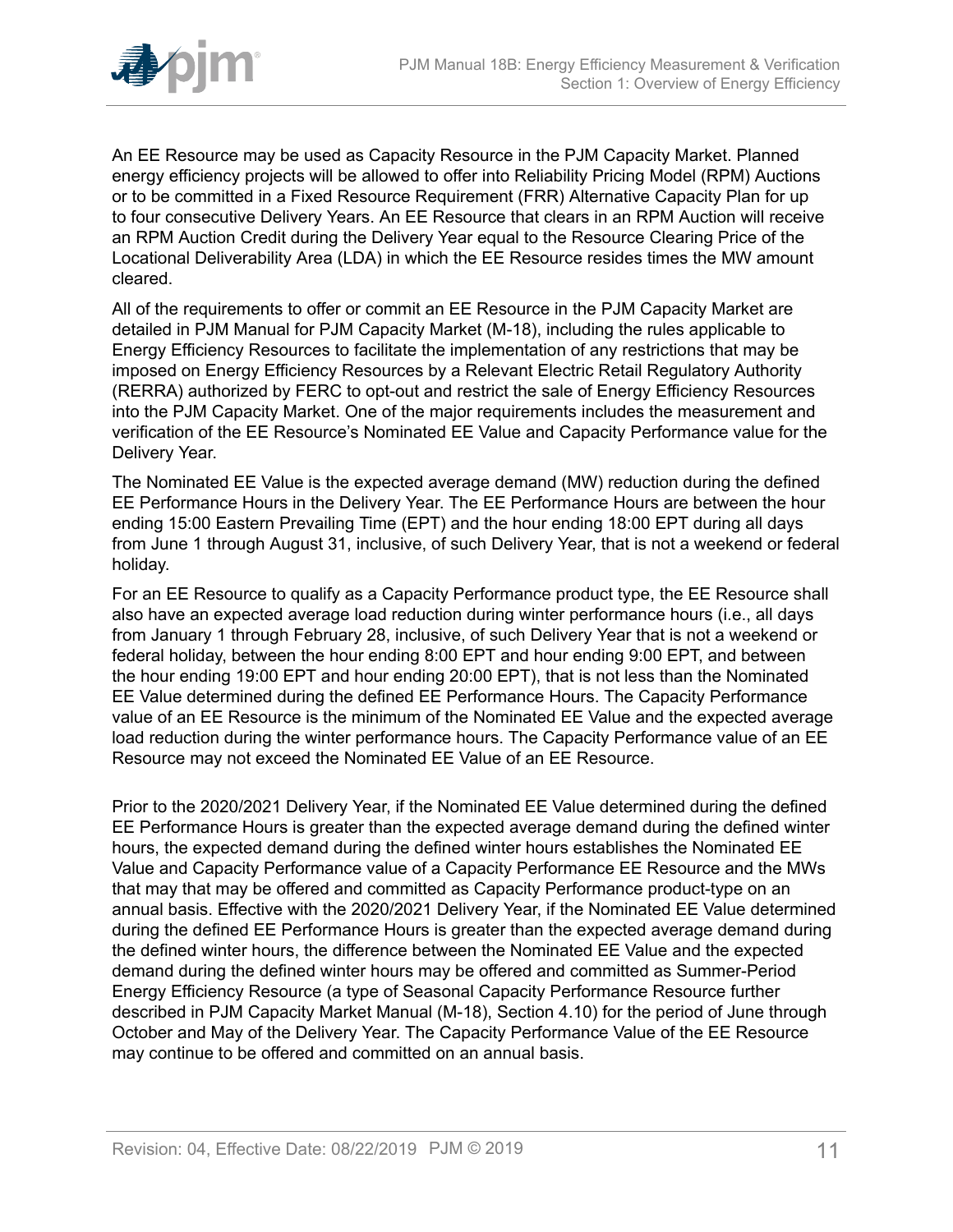

A Measurement & Verification (M&V) Plan describes the methods and procedures for determining the Nominated EE Value of an EE Resource (value based on load reduction provided during EE Performance Hours) and a Capacity Performance value (value based on load reduction provided during EE Performance Hours and winter performance hours) and confirming that the Nominated EE Value and Capacity Performance value is achieved.

An EE Resource Provider must submit an Initial Measurement & Verification Plan for the EE Resource no later than 30 days prior to the RPM Auction in which the EE Resource is to be initially offered, or no later than 30 days prior to the submittal of an FRR Capacity Plan in which the EE Resource is to be initially committed. An EE Resource Provider must submit an Updated Measurement & Verification Plan for the EE Resource no later than 30 days prior to the next RPM Auction in which the EE Resource is eligible and is to be subsequently offered, or no later than 30 days prior to the submittal of the next FRR Capacity Plan in which the EE Resource is to be subsequently committed.

The Nominated EE Value approved by PJM in EE Resource Provider's Initial/Updated M&V Plan establishes the maximum amount of MWs that may be offered in an RPM Auction or committed to an FRR Capacity Plan (on a summer period basis effective with the 2020/2021 Delivery Year). The Capacity Performance value approved by PJM in an EE Resource Provider's Initial/Updated M&V Plan provides guidance to the EE Resource Provider on the maximum amount of MWs that may be offered in Capacity Performance Offer Segments or committed as Capacity Performance in an FRR Capacity Plan on an annual basis.

Post-installation of the EE Resource, an EE Resource Provider must submit an Initial Post-Installation M&V Report for the EE Resource prior to the first Delivery Year that the EE Resource is committed to RPM or FRR Alternative. An EE Resource Provider must submit Updated Post-Installation M&V Reports prior to each subsequent Delivery Year that the resource is committed. Failure to submit an Updated Post-Installation M&V Report prior to a subsequent Delivery Year or failure to demonstrate that post-installation M&V activities were performed in accordance with the timeline in the approved M&V Plan will result in a Final Nominated EE Value and Final Capacity Performance of an EE Resource equal to zero MWs for the Delivery Year.

The last Post-Installation M&V Report submitted and approved by PJM prior to the Delivery Year that the EE Resource is committed establishes the final Nominated EE Value and Capacity Performance value that is used to measure RPM Commitment Compliance during the Delivery Year. Effective with the 2020/2021 Delivery Year, the final Nominated EE Value establishes the installed capacity value of an EE Resource for the summer period of June through October and May of the Delivery Year. The Capacity Performance value establishes the installed capacity value of an EE Resource for the non-summer period of November through April of the Delivery Year. Details regarding RPM Commitment Compliance and the associated penalty for failure to deliver the unforced value of an RPM capacity commitment (i.e., Capacity Resource Deficiency Charge) are provided in PJM Manual for *PJM Capacity Market (M-18)*.

PJM reserves the right to audit the results presented in an Initial or Updated Post-Installation M&V Report. The M&V Audit may be conducted any time, including during the defined EE Performance Hours. If the M&V Audit is performed and results finalized prior to the start of a Delivery Year, the Nominated EE Value and Capacity Performance value confirmed by the Audit becomes the Final Nominated EE Value and Capacity Performance value that is used to measure RPM Commitment Compliance during the Delivery Year. If the M&V Audit is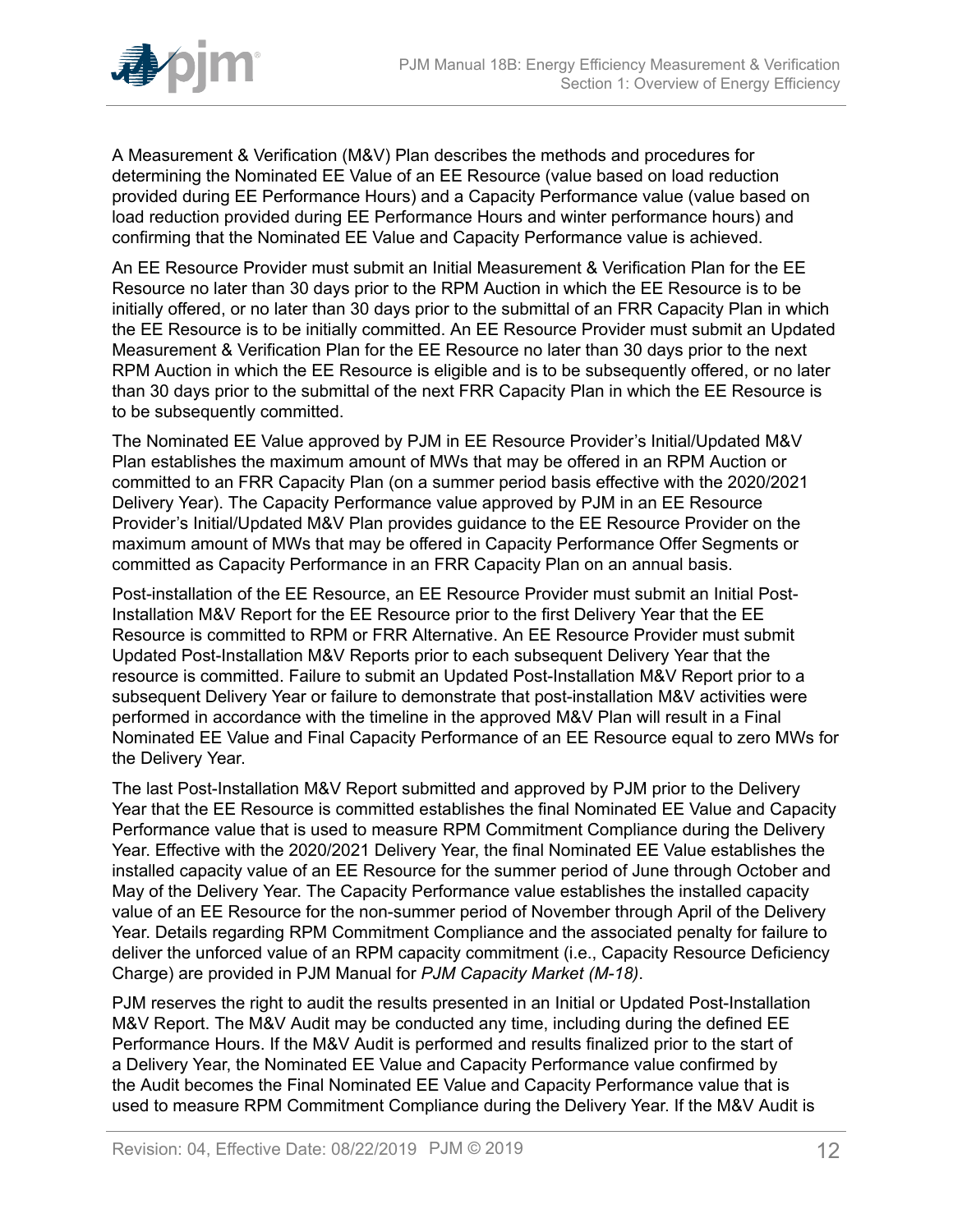

performed and results finalized after the start of a Delivery Year, the Nominated EE Value and Capacity Performance value confirmed by the M&V Audit becomes the basis to determine if any incremental RPM Commitment Compliance Shortfall needs to be assessed retroactively from June 1 of the Delivery Year to May 31 of the Delivery Year.

The PJM Manual for *Energy Efficiency Measurement & Verification* establishes the standards and criteria for the Initial M&V Plan, Updated M&V Plans, Initial Post-Installation M&V Report, Updated Post-Installation M&V Reports and the M&V Audit.

# <span id="page-12-0"></span>**1.2 Energy Efficiency Installations & Eligibility**

The time period of an Energy Efficiency installation and the date of the peak load forecast used to develop the parameters for an RPM Auction determine whether an installation is eligible to participate as a capacity resource in a particular RPM Auction.

Energy Efficiency installations are eligible to participate in RPM Auctions for four successive Delivery Years as illustrated in the table below.

| <b>Installation Period</b>             | <b>Eligible Auctions</b>                                                   |
|----------------------------------------|----------------------------------------------------------------------------|
| June 2015 - May 2016                   | 2016/17 (BRA, 1 <sup>st</sup> IA, 2 <sup>nd</sup> IA, 3 <sup>rd</sup> IA), |
|                                        | 2017/18 (BRA, 1 <sup>st</sup> IA, 2 <sup>nd</sup> IA),                     |
|                                        | 2018/19 (BRA, 1 <sup>st</sup> IA),                                         |
|                                        | 2019/2020 (BRA)                                                            |
| June prior to $DY - May$ prior to $DY$ | DY (BRA, 1 <sup>st</sup> IA, 2 <sup>nd</sup> IA, 3 <sup>rd</sup> IA),      |
|                                        | DY+1(BRA, $1^{st}$ IA, $2^{nd}$ IA),                                       |
|                                        | DY+2 (BRA, 1 <sup>st</sup> IA),                                            |
|                                        | DY+3 (BRA)                                                                 |

# <span id="page-12-1"></span>**1.3 Modeling of an EE Resource in the PJM Capacity Market**

An EE Resource must be modeled in the Capacity Exchange system in order for the EE Resource to participate in the PJM Capacity Market. An EE Resource modeled in the Capacity Exchange system shall be an EE project(s) or portion of EE project(s) that represent the installation of EE during a defined installation period consistent with a Delivery Year period that runs from June 1 of one year to May 31 of the next year. A separate EE Resource must be modeled in the Capacity Exchange system for each installation period in order for PJM to keep track of an EE Resource's eligibility. In addition, a separate EE Resource must be modeled for each Transmission Zone or sub-zonal LDA in which the installation is located.

A Resource Provider may create a single EE Resource that represents all EE installations during the defined installation period or create multiple EE Resources to represent different types of EE projects that are being installed during the same installation period.

A distinct name must be established for each EE Resource. At least two weeks prior to the initial offering of an EE Resource in an RPM Auction or initial committal of an EE Resource in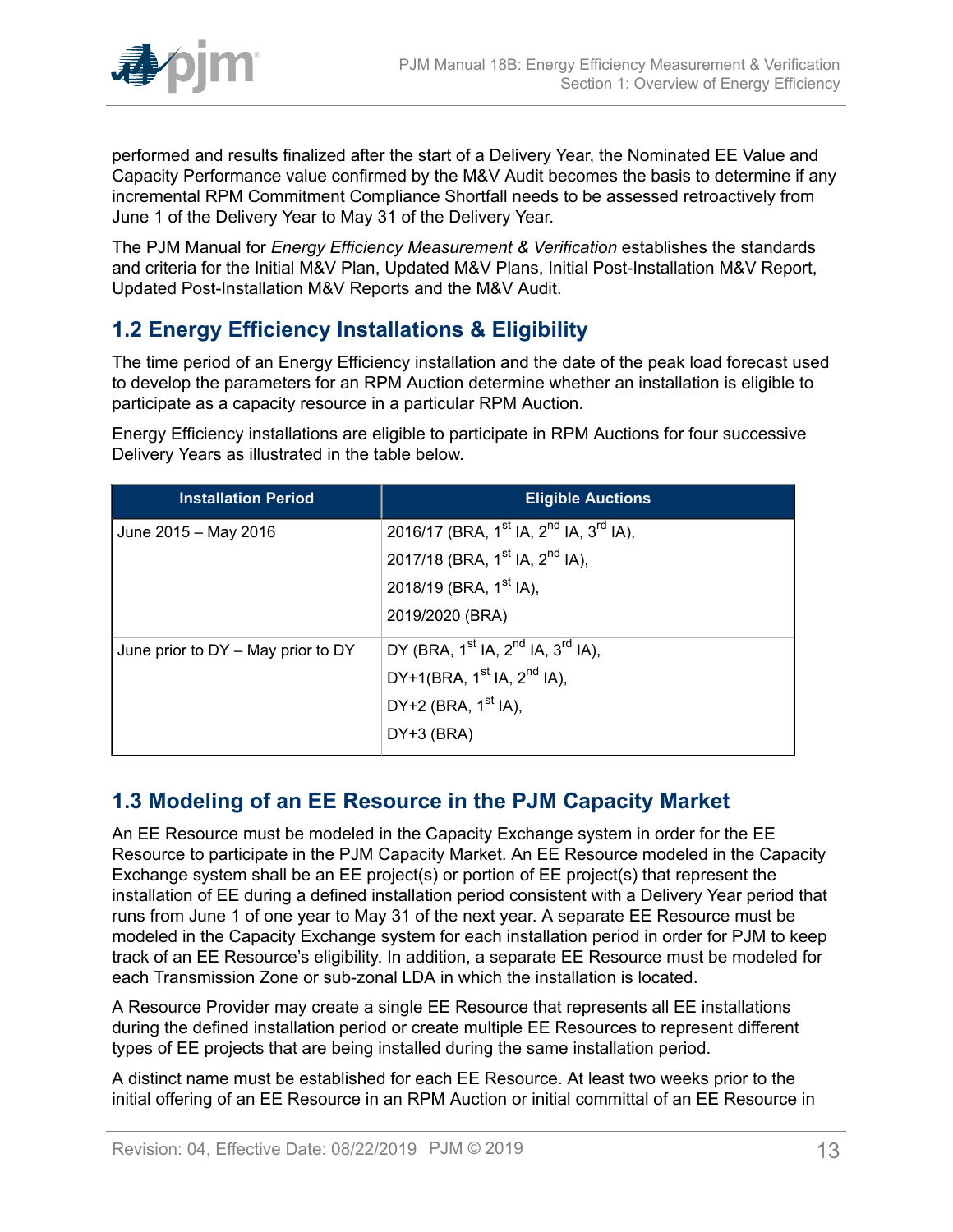

an FRR Capacity Plan, the EE Resource Provider shall contact PJM at rpm\_hotline@pjm.com to establish the name of the EE Resource and to request PJM to model the EE Resource in the RPM system database. Once the EE Resource is modeled in the RPM system database, the EE Resource will appear on the EE Set Up screens under the Auctions area of the Capacity Exchange system.

Prior to the commitment of an EE Resource to an FRR Entity's FRR Capacity Plan, PJM submits an EE Modification (EE MOD) in the Capacity Exchange system to represent the Nominated EE Value of an EE Resource based on the EE Provider's approved initial/updated M&V Plan. Prior to the Delivery Year, PJM submits EE MODs in the Capacity Exchange system to represent the final Nominated EE Value or final Capacity Performance value of a provider's EE Resource for the Delivery Year based on PJM's approval of the provider's Post Installation M&V Report for such Delivery Year. Details regarding EE Modifications are provided in PJM Manual for *PJM Capacity Market (M-18)* and the Capacity Exchange User Guide.

### <span id="page-13-0"></span>**1.4 Increase in the Nominated EE Value of EE Resource**

After an EE Resource is initially offered and cleared in a RPM Auction, the Nominated EE Value or Capacity Performance value of the EE Resource may increase due to additional installations planned during the defined installation period. The increase in the Nominated EE Value or Capacity Performance value may be offered into a subsequent Incremental Auction for the same Delivery Year for which the EE resource was originally offered and cleared provided the installation period is still eligible to participate in such Incremental Auction in accordance with Section 1.2. In this case, an Updated M&V Plan documenting the increase in the Nominated EE Value or Capacity Performance value of the EE Resource must be submitted 30 days prior to the Incremental Auction.

### <span id="page-13-1"></span>**1.5 Early Completion of EE Installations**

If any of the installations that were intended to make up an EE Resource are to be completed prior to the defined installation period for the EE Resource, the early installations may be eligible to participate in an Incremental Auction for the prior Delivery Year provided the installation period in which the early installations were actually completed is still eligible to participate in the Incremental Auction in accordance with Section 1.2. However, the early installation would still only be eligible for four consecutive years of RPM revenue.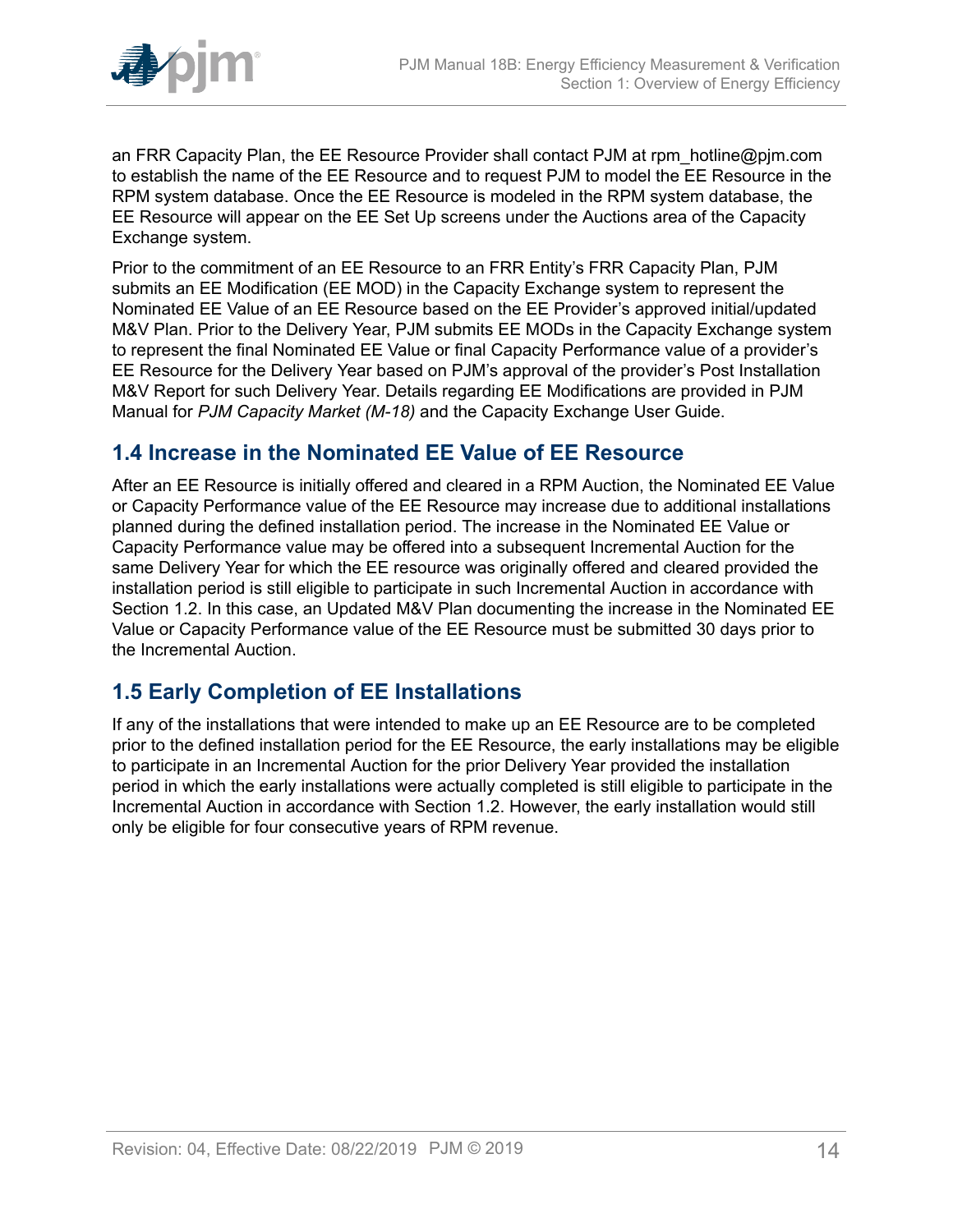

### <span id="page-14-0"></span>**Section 2: Overview of M&V Plan**

Welcome to the *Overview of M&V Plan* section of the PJM Manual for *Energy Efficiency Measurement & Verification*. In this section, you will find the following information:

- The description of a M&V Plan for an EE Resource (see "Description of M&V Plan")
- The general requirements of an M&V Plan for an EE Resource (see "General Requirements of M&V Plan")

### <span id="page-14-1"></span>**2.1 Description of M&V Plan**

The Measurement and Verification (M&V) Plan is a document that defines project-specific M&V methods and techniques that will be used to determine and verify the Nominated EE Value (i.e., the demand reduction during EE Performance Hours) and Capacity Performance value (i.e., the demand reduction considering the EE Performance Hours and winter performance hours) resulting from an EE Resource. A single M&V Plan may be submitted to cover multiple EE Resources. The single M&V Plan must clearly document the Nominated EE Value and Capacity Performance value of each EE Resource covered in the M&V Plan.

In addition to providing accurate and conservative methods to calculate the Nominated EE Value and Capacity Performance value, a good M&V Plan is clear, consistent, and repeatable. All the assumptions, procedures, and data for the M&V Plan should be recorded properly so that they may be easily referenced and verified by others. The data included should be sufficient for a third party to audit the M&V procedures and verify the Nominated EE Value and Capacity Performance value of an EE Resource.

M&V activities include, but are not limited to, site surveys, demand measurements, metering of key variables, data analyses, calculations, and quality assurance procedures. All of these key components need to be adequately detailed in the M&V Plan.

# <span id="page-14-2"></span>**2.2 General Requirements of M&V Plan**

An M&V Plan submitted to PJM must include:

- 1. A summary of the methodologies used to determine the Nominated EE Value and Capacity Performance value.
- 2. A description of why the methodology or combination of methodologies selected is the most appropriate, relative for its project.
- 3. A description of any variables that affect the project's electrical demand (such as outside temperature, time of day, process changes, occupancy, etc.) that will be measured or monitored and used in the determination of the Nominated EE Value during the defined EE Performance Hours and in determination of the Capacity Performance value considering the defined EE Performance Hours and winter performance hours.
- 4. All substantive assumptions for the project's Nominated EE Value and Capacity Performance value, including but not limited to, baseline demand consumption, postinstallation demand consumption, process changes, and measure life.
- 5. Specifications of the equipment or types of equipment for projects being installed and/or modified. The information may include, but is not limited to, engineering analysis utilized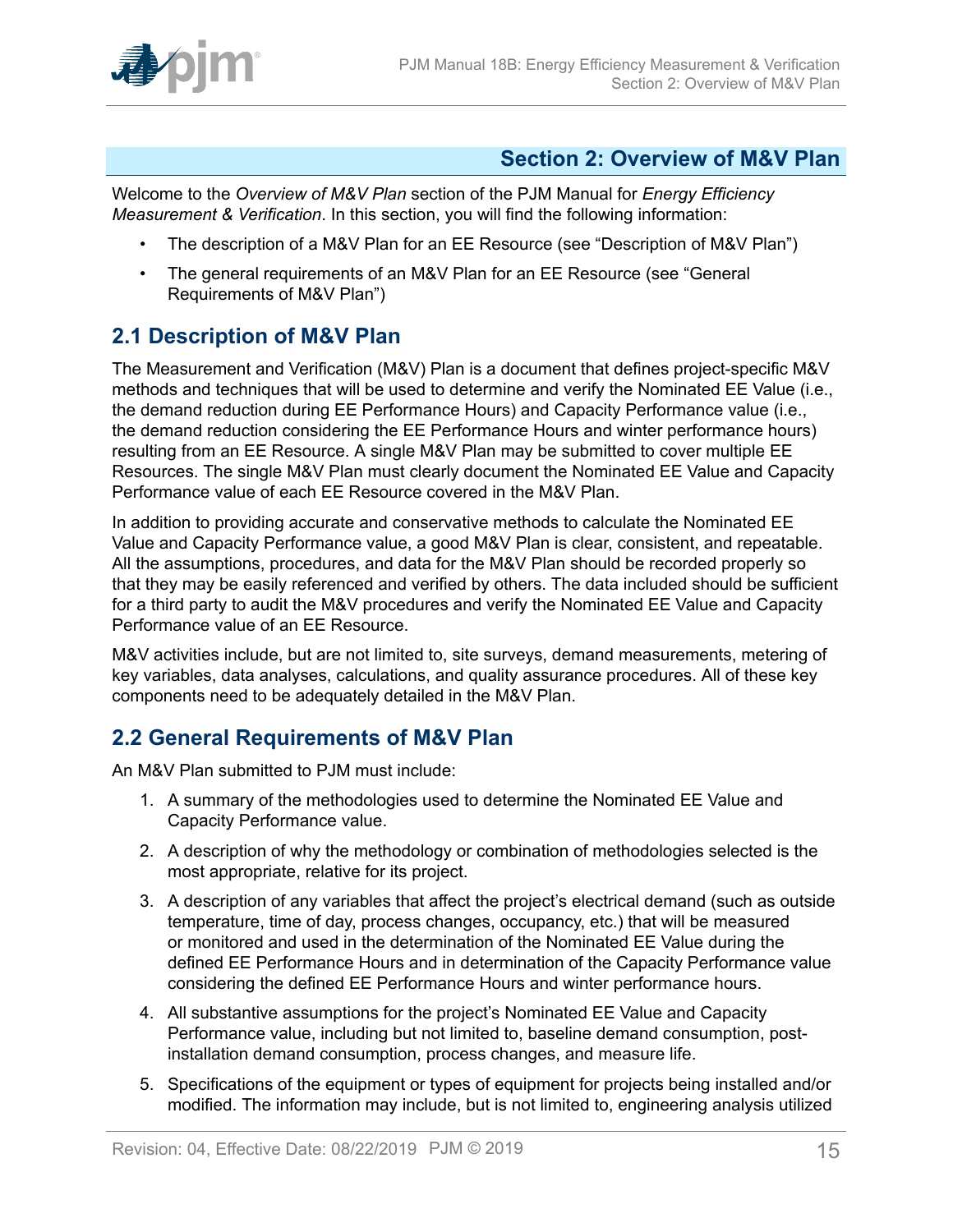

to specify equipment, program design measures and or practices, or applications of equipment, measure or practice relative to end use or processes in the facility.

If one or more of the variables that will be measured or monitored and/or assumptions that will be used in the determination of the EE Resource's Nominated EE Value and Capacity Performance value during the defined EE Performance Hours and winter performance hours are not known at the time the EE Resource Provider submits its Initial M&V Plan to PJM for review and approval, the EE Resource Provider may provide alternative information and/or forecasts and indicate the portion of the Nominated EE Value and Capacity Performance value associated with such measurement and monitoring variables and/or assumptions and explain the basis for such forecasts.

The M&V Plan may also include the following:

- 1. References to engineering best practices in the Measurement and Verification literature, reference reports, or state of the art techniques to demonstrate that its proposed Measurement and Verification approach is appropriate for the Energy Efficiency Resource type and will produce an accurate and reliable Nominated EE Value and Capacity Performance value .
- 2. A description of the technical capabilities of its project team and subcontractors to implement its proposed methodology.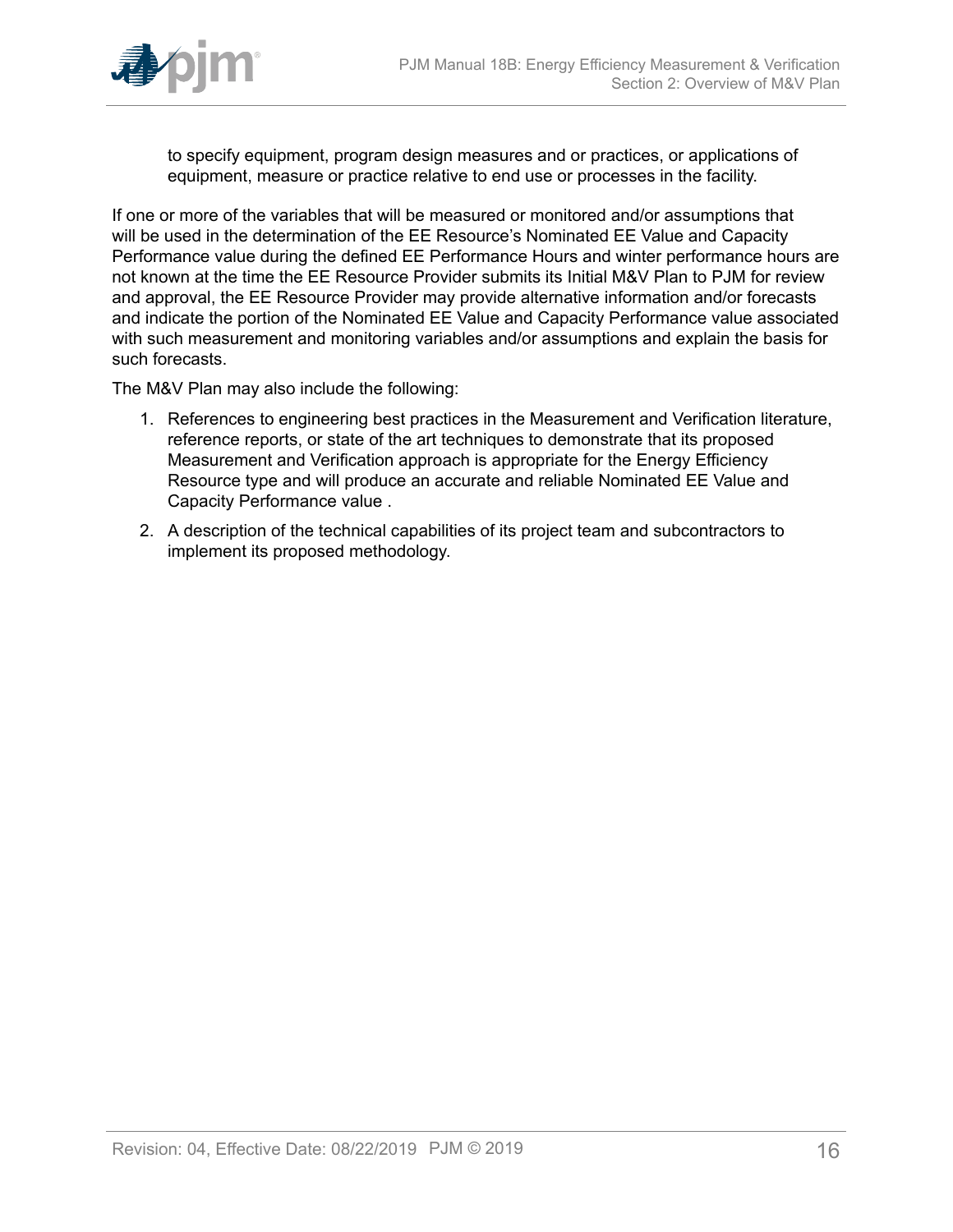

### <span id="page-16-0"></span>**Section 3: M&V Plan Components**

Welcome to the Initial M&V Plan section of the PJM Manual *for Energy Efficiency Measurement & Verification*. In this section, you will find the following information:

- Required components of the Initial M&V Plan (see "Initial M&V Plan Components")
- Required components of an Updated M&V Plan (see "Updated M&V Plan Components")

### <span id="page-16-1"></span>**3.1 Initial M & V Plan Components**

The following are the Project Level and Measurement Level Components that are required to be contained in the Initial M&V Plan. Each Project Level and Measurement Level Component includes a description of the required information.

#### <span id="page-16-2"></span>**3.1.1 Project Level Components**

The project level components lay the groundwork for obtaining information about the project and provide a shared understanding about its objectives, sponsorship, costs, benefits, timeframes, resources and mandate. All of the Project-level Components of the M&V Plan should be complete in the Initial M&V Plan.

#### <span id="page-16-3"></span>**3.1.2 Project Description/Executive Summary**

- Company name
- Project name
- Submission date
- Company address and contact information
- Project goals
- Energy Efficiency Application how it reduces demand during defined EE Performance Hours and winter performance hours if offering/committing as a Capacity Performance EE Resource
- Applicable Energy Efficiency or performance standards (i.e., building codes, appliance standards, or other relevant standards that are in effect at the time of the installation, as known at the time of commitment)
- Anticipated energy and demand reductions for each EE application and total anticipated reductions.
- Location of EE Resource (Transmission zone or sub-zonal LDA)
- Anticipated Nominated EE Value and Capacity Performance value of EE Resource

#### <span id="page-16-4"></span>**3.1.3 Schedule**

• Timeline for EE installation and Measurement and Verification activities.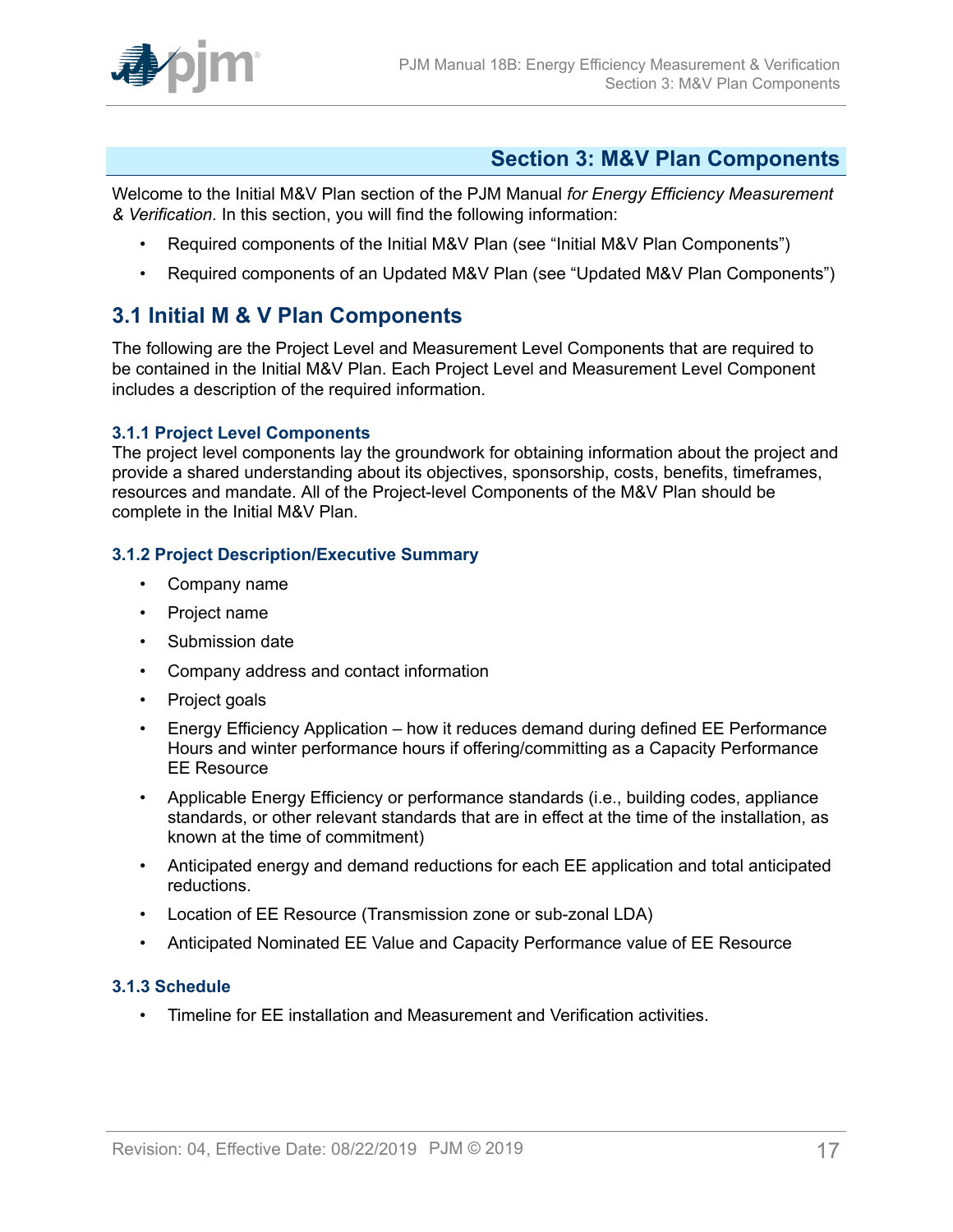

### <span id="page-17-0"></span>**3.2 Measurement Level Components**

The measurement level components define the measurement and verification process(es) selected and provide detailed rationale for the selection. The following measurement level components must be included in the Initial M&V Plan. The information submitted in these components should be refined, when appropriate, with each Updated M&V Plan submittal.

#### <span id="page-17-1"></span>**3.2.1 Measurement Description**

- Specific details about each EE project
- Demand and energy reductions to be claimed
- Rationale for selected form of measurement

#### <span id="page-17-2"></span>**3.2.2 Equipment Specifications and Documentation**

- History of equipment to be replaced or modified
- Equipment standards

#### <span id="page-17-3"></span>**3.2.3 Measurement and Verification Approach**

- Measurement and Verification Option
- General description of approach
- Monitoring parameters and variables
- Monitoring interval and period
- Measurement equipment specifications
- Measurement data collection and management
- Data validation, editing and estimating plan
- Accuracy of Monitoring and Verification method
- Demand reduction uncertainty and confidence level
- Factors most uncertain or difficult to quantify

#### <span id="page-17-4"></span>**3.2.4 Assumptions**

• Baseline and post-installation assumptions that affect demand and energy consumption (building occupancy schedules, equipment efficiencies, equipment operating strategies, load shapes, weather data, etc.)

#### <span id="page-17-5"></span>**3.2.5 Measurement and Verification Activities: Baseline Period**

- Who will do M&V Activities
- List of activities before and after installation
- List of variables affecting demand and energy consumption and how they will be quantified
- Critical baseline condition factors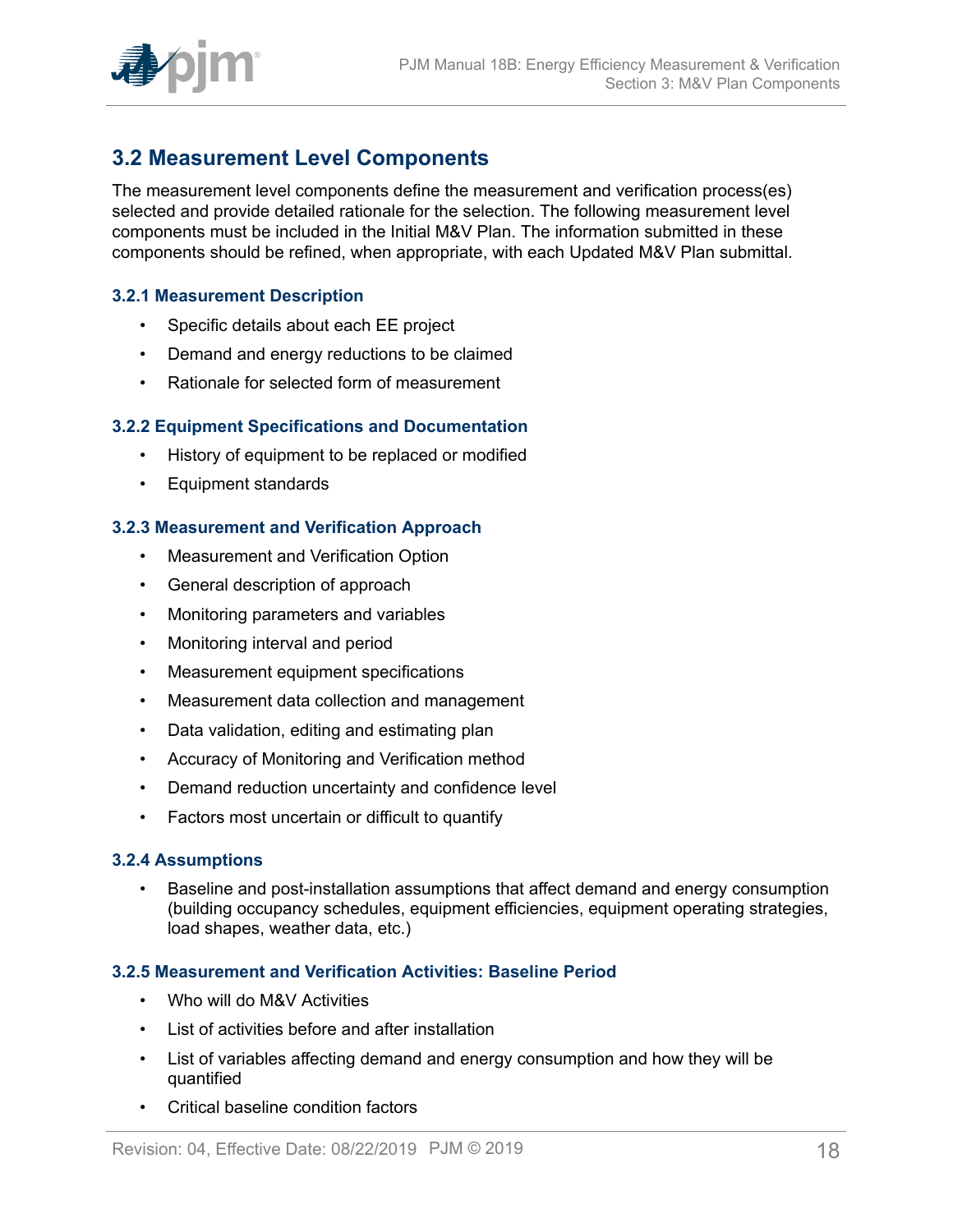

#### <span id="page-18-0"></span>**3.2.6 Measurement and Verification Activities: Post-Installation Period**

- List of variables affecting demand and energy consumption, variance from baseline case, and how they will be quantified
- Evidence that proper equipment/systems were installed, are operating correctly, and have the potential to generate the predicted demand reduction (verification methods include surveys, inspections, spot measurements, and short-term metering.).
- New equipment surveys
- Critical post-installation condition factors
- Activities to ensure equipment operating as intended

#### <span id="page-18-1"></span>**3.2.7 Calculations & Adjustments**

- Equations, calculations and analysis procedures for baseline and post-installation demand and energy consumption
- How performance models will be developed
- Description of population(s)
- Sample size calculations
- Method of sampling
- How demand and energy reductions will be calculated
- How adjustments will be made

#### <span id="page-18-2"></span>**3.2.8 Metering Plan**

- Who will provide and maintain metering equipment
- Specifications of metering equipment, accuracy, calibration procedures
- How data will be collected, maintained and reported
- Accuracy and quality assurance procedures

### <span id="page-18-3"></span>**3.3 Updated M&V Plan Components**

An Updated M&V Plan must include any updates to the Project Level & Measurement Level Components that were included in the Initial M&V Plan or prior Updated M&V Plan.

The Updated M&V Plan must include:

- Cover page with list of changes/updates contained in the Updated M&V Plan
- Details of any changes between the prior M&V Plan, including any changes to the project status, and any changes to the demand and energy reductions
- Updated/refined Nominated EE Value and Capacity Performance value calculations, including any baseline adjustments performed.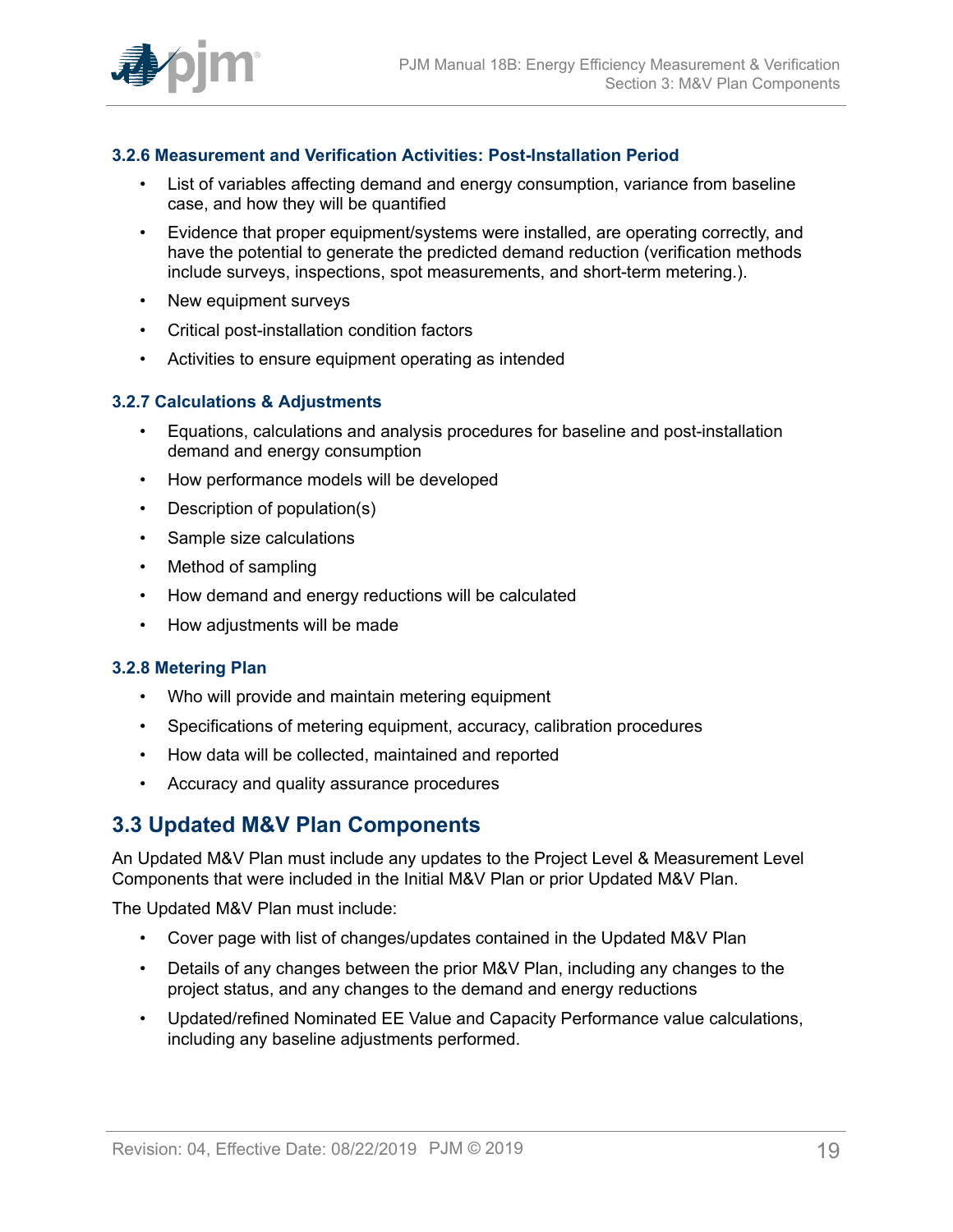

### <span id="page-19-0"></span>**Section 4: Post-Installation M&V Report Components**

Welcome to the *Post-Installation M&V Report Components* section of the PJM Manual for *Energy Efficiency Measurement & Verification*. In this section, you will find the following information:

- Required components of the Initial Post-Installation M&V Report submittals (see "Initial Post-Installation M&V Report Components")
- Required components of the Updated Post-Installation M&V Report submittals (see "Updated Post-Installation M&V Report Components")

### <span id="page-19-1"></span>**4.1 Initial Post-Installation M&V Report Components**

Post-installation measurement and verification activities are conducted to ensure that proper equipment/systems were installed, are operating correctly, and have the potential to generate the Nominated EE Value and Capacity Performance value of the EE Resource. Verification methods include surveys, inspections, spot measurements, and short-term metering.

An Initial Post-Installation M&V Report must include any updates to the Project Level & Measurement Level Components that were included in the prior Updated M&V Plan.

The Initial Post-Installation Report should include:

- Cover page with list of changes/updates contained in the Initial Post-Installation M&V Report
- Details of any changes between the prior Updated M&V Plan and as-built conditions, and any changes to the estimated demand and energy reductions
- Detailed list of installed equipment
- Documentation of all post-installation verification activities (verifying that the equipment/ systems were installed and are operating)
- Documentation of performance measurements conducted to validate the Nominated EE Value and Capacity Performance value of the EE Resource (if applicable in accordance with the approved M&V Plan)
- Detail any changes to the Nominated EE Value and Capacity Performance value of the EE Resource

A Post-Installation M&V Report template is available on the Capacity Market (RPM) web page of the pjm website.

### <span id="page-19-2"></span>**4.2 Updated Post-Installation M&V Report Components**

An Updated Post-Installation M&V Report should include any updates to the Initial Post-Installation Report or a prior Updated Post-Installation Report.

The Updated Post-Installation Report should include:

• Cover page with list of changes/updates contained in the Updated Post-Installation M&V Report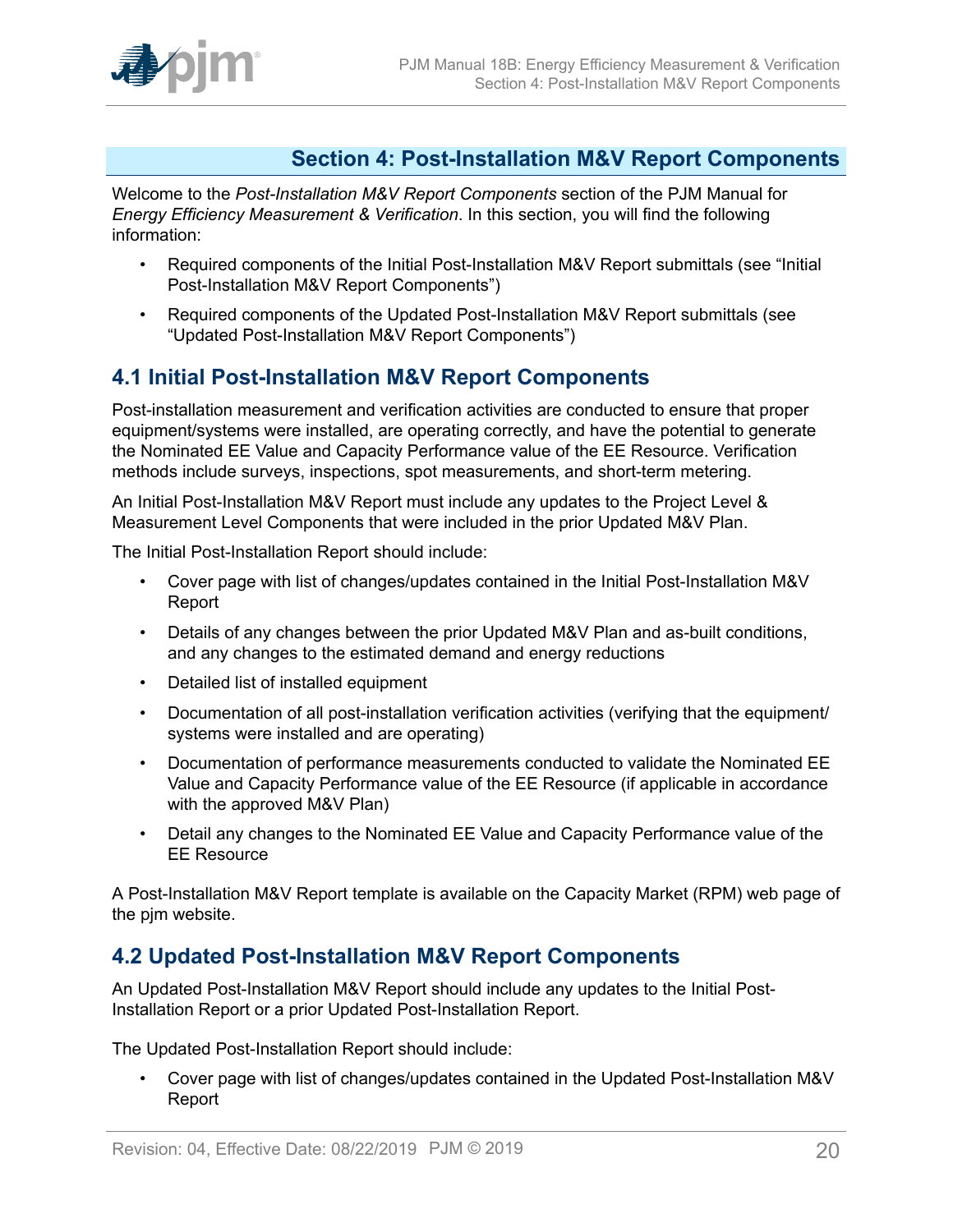

- Documentation of all post-installation verification activities (verifying that the equipment/ systems are still installed and operating)
- Documentation of performance measurements conducted to validate the Nominated EE Value and Capacity Performance value of the EE Resource (if applicable in accordance with the approved M&V Plan)
- Detail any changes to the Nominated EE Value and Capacity Performance value of the EE Resource.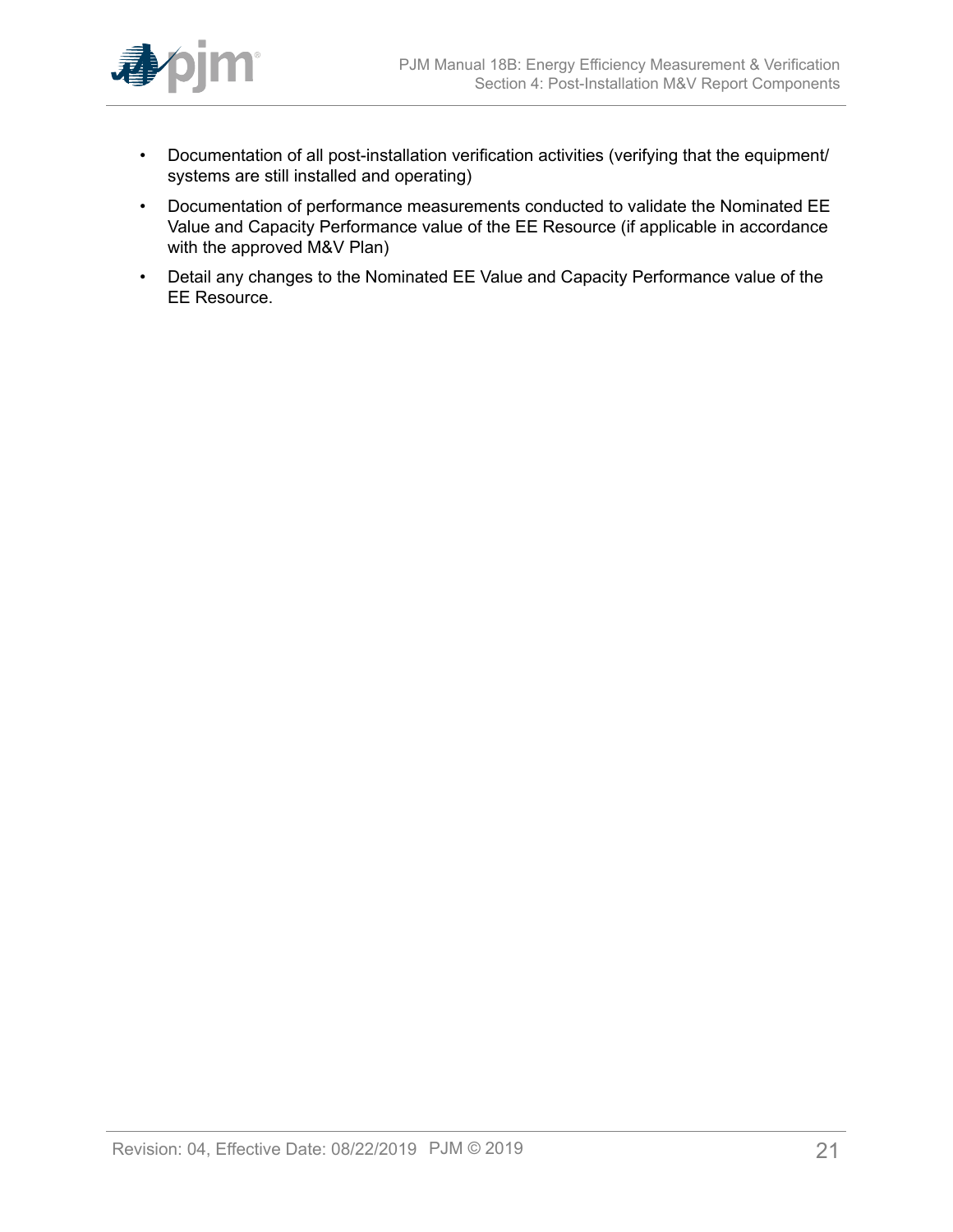

### <span id="page-21-0"></span>**Section 5: Submission and Approval Process**

Welcome to the *Submission and Approval Process* section of the PJM Manual for *Energy Efficiency Measurement & Verification*. In this section, you will find the following information:

- Submittal requirements and deadlines for the Initial M&V Plan, Updated M&V Plans, and Post-Installation M&V Reports (see "Submittal Requirements")
- Description of PJM approval process for Initial M&V Plan, Updated M&V Plans, and Post-Installation M&V Reports (see "PJM Approval Process")

### <span id="page-21-1"></span>**5.1 Submittal Requirements**

#### <span id="page-21-2"></span>**5.1.1 Initial Measurement and Verification Plan**

The EE Resource Provider must submit an Initial Measurement & Verification (M&V) Plan for the EE Resource via e-mail to the RPM Hotline at rpm  $h$  hotline@pjm.com, no later than 30 days prior to the RPM Auction in which the EE Resource is to be initially offered, or no later than 30 days prior to the submittal of an FRR Capacity Plan in which the EE Resource is to be initially committed.

PJM or an independent third party will review the content of the M&V Plan, and will notify the EE Resource Provider within 10 days of receipt of the Initial M&V Plan whether or not approval of the Initial M&V Plan is granted. If approval is granted, the EE Resource Provider will be permitted to offer the EE Resource into the RPM Auction or commit the EE Resource to an FRR Capacity Plan.

#### <span id="page-21-3"></span>**5.1.2 Updated Measurement and Verification Plans**

The EE Resource Provider must submit an Updated Measurement & Verification (M&V) Plan for the EE Resource via e-mail to the RPM Hotline at [rpm\\_hotline@pjm.com,](mailto:rpm_hotline@pjm.com) no later than 30 days prior to each of the next RPM Auctions in which the EE Resource is to be subsequently offered, or no later than 30 days prior to the each of the next FRR Capacity Plan submittals in which the EE Resource is to be subsequently committed. If an Updated M&V Plan is not submitted prior to the subsequent RPM Auction or FRR Capacity Plan Submittal, the EE Resource will not be permitted to offer the EE Resource into the RPM Auction or commit the EE Resource in an FRR Capacity Plan for the relevant Delivery Year .

PJM or an independent third party will review the content of an Updated M&V Plan, and will notify the EE Resource Provider within 10 days of receipt of the Updated M&V Plan and indicate whether or not approval of the Updated M&V Plan is granted. If approval is granted, the EE Resource Provider will be permitted to offer the EE Resource into the RPM Auction or commit the EE Resource in an FRR Capacity Plan for the relevant Delivery Year.

#### <span id="page-21-4"></span>**5.1.3 Initial Post-Installation Measurement and Verification Report**

Post-installation of the EE Resource, the EE Resource Provider must submit an Initial Post-Installation M&V Report for the EE Resource via e-mail to the RPM Hotline at rpm\_hotline@pjm.com, no later than 15 business days prior to the first Delivery Year that the EE Resource is committed to RPM or FRR Alternative.

PJM or an independent third party will review the content of the Initial Post-Installation M&V Report, and will approve the Final Nominated EE Value and Capacity Performance value for the EE Resource for the first Delivery Year that the EE Resource is committed.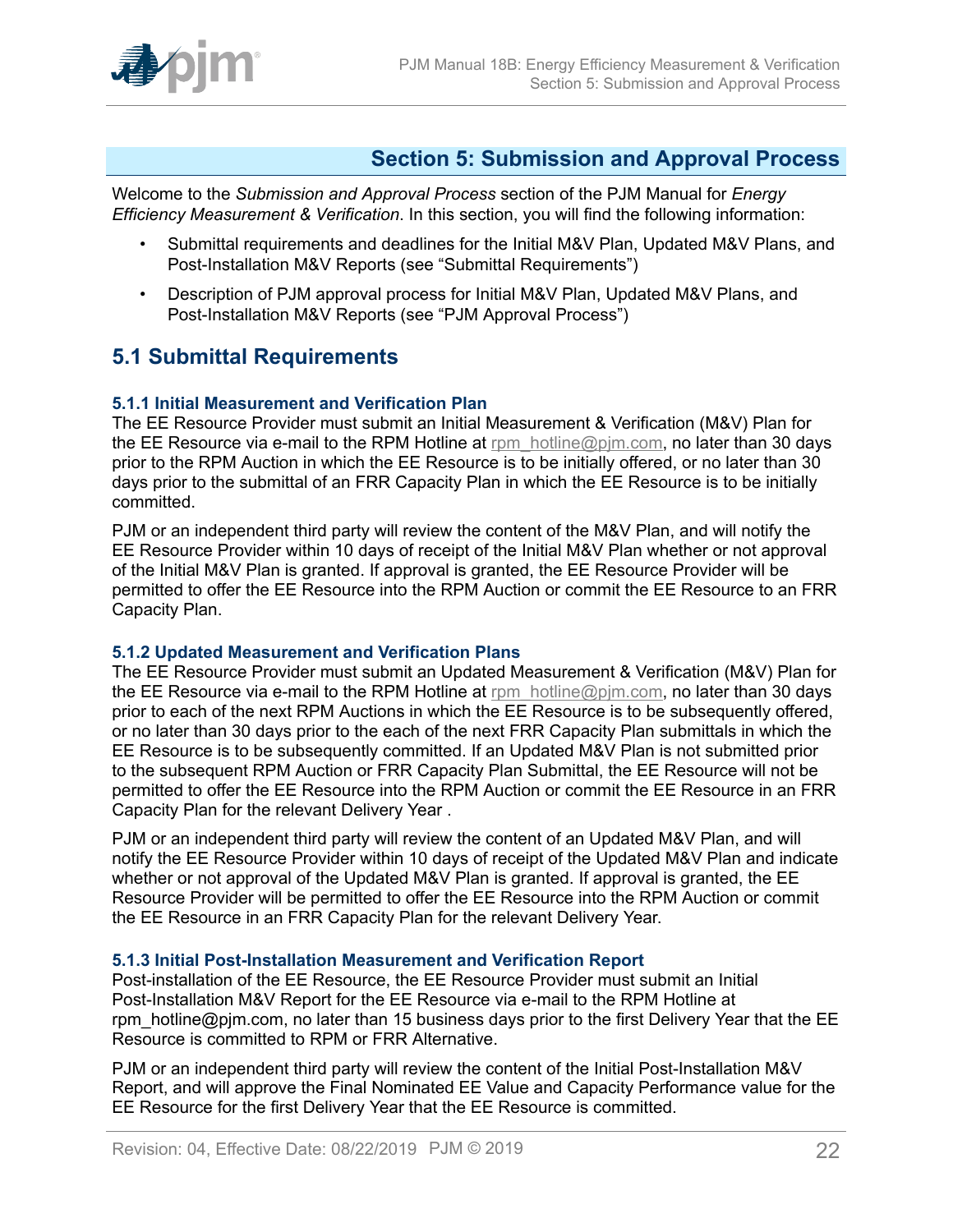

#### **Note:**

Failure to submit an Initial Post-Installation M&V Report will result in a Final Nominated EE Value and Final Capacity Performance value equal to zero MWs.

The Final Nominated EE Value or Final Capacity Performance value for the Delivery Year will be reflected in the Capacity Exchange system and used in determining the ICAP Owned and final unforced capacity value of the EE Resource for the Delivery Year. If the final unforced capacity value of the EE Resource is greater than its RPM Resource Commitments, the available capacity from the EE Resource may be used as replacement capacity for another EE Resource in accordance with Section 8.8 of PJM Manual for *PJM Capacity Market (M-18)*. Refer to Section 8.2.3 of Manual 18 for further details on the process used to set the ICAP Owned on an EE Resource when the EE Resource has both non-Capacity Performance and Capacity Performance commitments on an EE Resource for the Delivery Year.

RPM deficiency penalties may result if the final unforced capacity value of the EE Resource is less than the unforced capacity commitment associated with that EE Resource. Details regarding RPM Commitment Compliance and associated failure to deliver the unforced value of an RPM capacity commitment (i.e., Capacity Resource Deficiency Charge) are provided in PJM Manual for *PJM Capacity Market (M-18)*. FRR deficiency penalties may result if a reduction in the unforced capacity value of the EE Resource causes the FRR Entity to no longer have sufficient unforced capacity committed in its FRR Capacity Plan to meet its Final Unforced Capacity Obligation for the Delivery Year. Details regarding FRR Capacity Resource Deficiency Charges are also provided in PJM Manual for *PJM Capacity Market (M-18)*.

#### <span id="page-22-0"></span>**5.1.4 Updated Post-Installation Measurement and Verification Reports**

The EE Resource Provider must submit an Updated Post-Installation M&V Report for the EE Resource via e-mail to the RPM Hotline at rpm\_hotline@pjm.com, no later than 15 business days prior to each of the subsequent Delivery Years that the EE Resource is committed to RPM or FRR Alternative.

PJM or an independent third party will review the content of the Updated Post-Installation M&V Report, and will approve the Final Nominated EE Value and Final Capacity Performance value for the EE Resource for the relevant Delivery Year that the EE Resource is committed.

If the EE Resource Provider *fails* to submit an Updated Post-Installation M&V Report for a Delivery Year or if the submitted Updated Post-Installation M&V Report fails to demonstrate that post-installation M&V activities were performed in accordance with the timeline in the approved M&V Plan, the Final Nominated EE Value and Final Capacity Performance value will equal zero MWs for the relevant Delivery Year.

The Final Nominated EE Value or Final Capacity Performance value will be reflected in the Capacity Exchange system and used in determining the ICAP Owned and final unforced capacity value of the EE Resource for the relevant Delivery Year. Refer to Section 8.2.3 of Manual 18 for further details on the process used to set the ICAP Owned on an EE Resource when the EE Resource has both non-Capacity Performance and Capacity Performance commitments on an EE Resource for the relevant Delivery Year.

RPM deficiency penalties may result if the final unforced capacity value of the EE Resource is less than the unforced capacity commitment associated with that EE resource. Details regarding RPM Commitment Compliance and associated failure to deliver the unforced value of an RPM capacity commitment (i.e., Capacity Resource Deficiency Charge) are provided in PJM Manual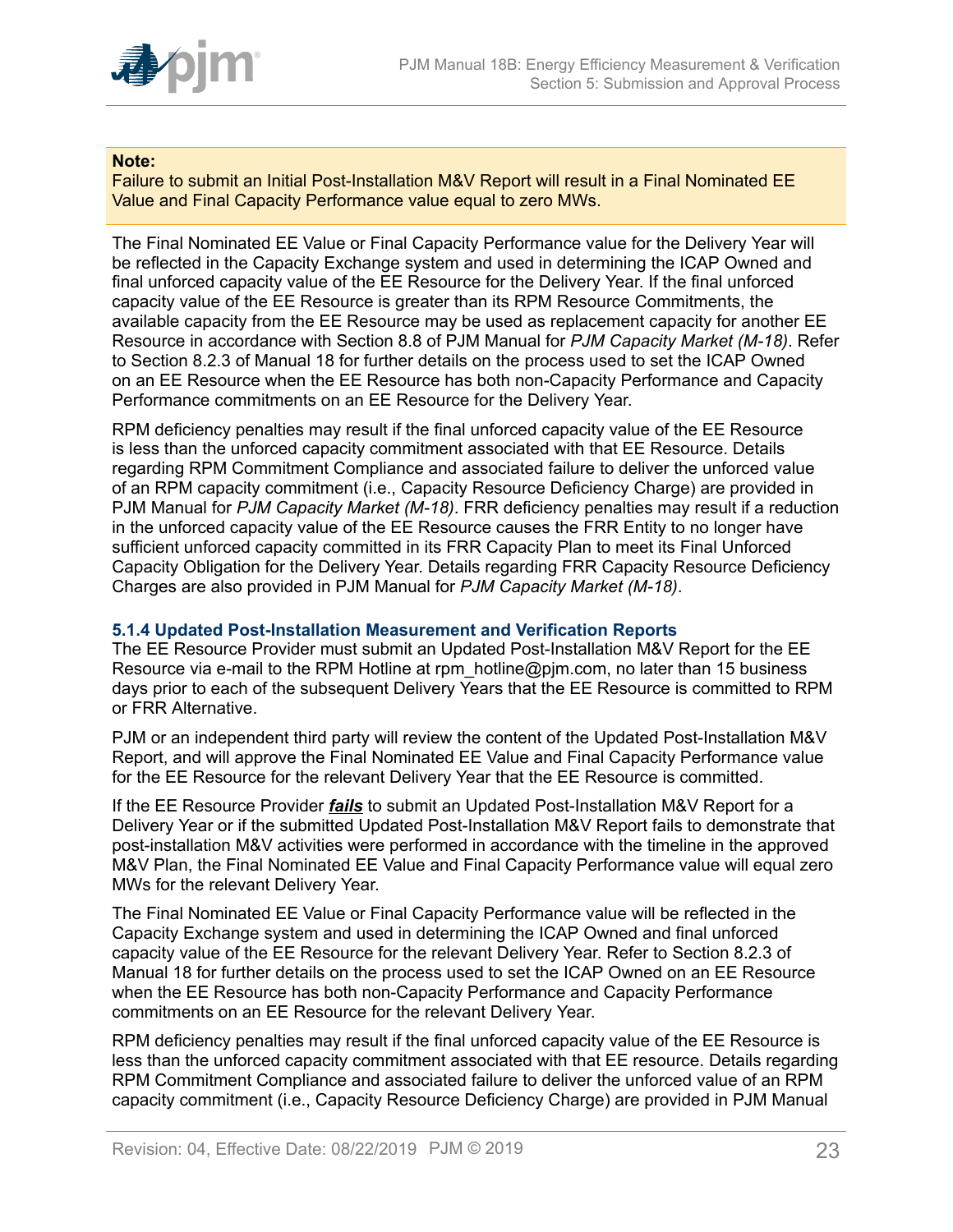

for *PJM Capacity Market (M-18)*. FRR deficiency penalties may result if a reduction in the unforced capacity value of the EE Resource causes the FRR Entity to no longer have sufficient unforced capacity committed in its FRR Capacity Plan to meet its Final Unforced Capacity Obligation for the Delivery Year. Details regarding FRR Capacity Resource Deficiency Charges are also provided in PJM Manual for *PJM Capacity Market (M-18)*.

# <span id="page-23-0"></span>**5.2 PJM Approval Process**

#### <span id="page-23-1"></span>**5.2.1 Initial Measurement and Verification Plan**

Upon receipt of an Initial Measurement and Verification Plan, PJM or an independent third party will review the contents of the plan to ensure that the requirements for the Project Level and Measurement Level Components of the Initial M&V Plan were adequately satisfied and the EE Resource meets the criteria for offering an Energy Efficiency Resource into an RPM Auction or committing an Energy Efficiency Resource in an FRR Capacity Plan.

Within 10 days of receipt of the Initial Measurement and Verification Plan, PJM will notify the EE Resource Provider and indicate whether or not the Initial Measurement and Verification Plan is approved or denied.

PJM may deny entry into an RPM Auction or deny inclusion of the EE Resource in an FRR Capacity Plan if the submitted Initial M&V Plan falls short of meeting the requirements.

If an Initial M&V plan is denied, PJM will provide a list of the areas in the Initial M&V Plan that were not adequate to the EE Resource Provider. Initial M&V Plans that are denied by PJM may be corrected and resubmitted no later than 15 days prior to the RPM Auction, or no later than 15 days prior to the submittal of an FRR Capacity Plan. If time does not permit, Initial M&V Plans that are denied by PJM may be corrected and resubmitted for a consideration in a subsequent RPM Auction.

Alternately, PJM may approve a reduced Nominated EE Value based on the Initial M&V Plan and allow entry into the RPM Auction or use of the EE Resource in an FRR Capacity Plan.

#### <span id="page-23-2"></span>**5.2.2 Updated Measurement and Verification Plans**

Upon receipt of an Updated Measurement and Verification Plan, PJM or an independent third party will review the contents of the plan to determine if the requirements of an Updated M&V Plan were met.

Within 10 days of receipt of the Updated Measurement and Verification Plan, PJM will notify the EE Resource Provider and indicate whether or not the Updated Measurement and Verification Plan is approved or denied.

PJM may deny entry into a subsequent RPM Auction or deny use of the EE Resource in an FRR Capacity Plan if the submitted Updated M&V Plan falls short of meeting the requirements of an Updated M&V Plan.

If an Updated M&V Plan is denied, PJM will provide a list of the areas in the Updated M&V Plan that were not adequate to the EE Resource Provider. Updated M&V Plans that are denied by PJM may be corrected and resubmitted no later than 15 days prior to the RPM Auction, or no later than 15 days prior to the submittal of an FRR Capacity Plan. If time does not permit, Updated M&V Plans that are denied by PJM may be corrected and resubmitted for a consideration in a subsequent RPM Auction for the same Delivery Year.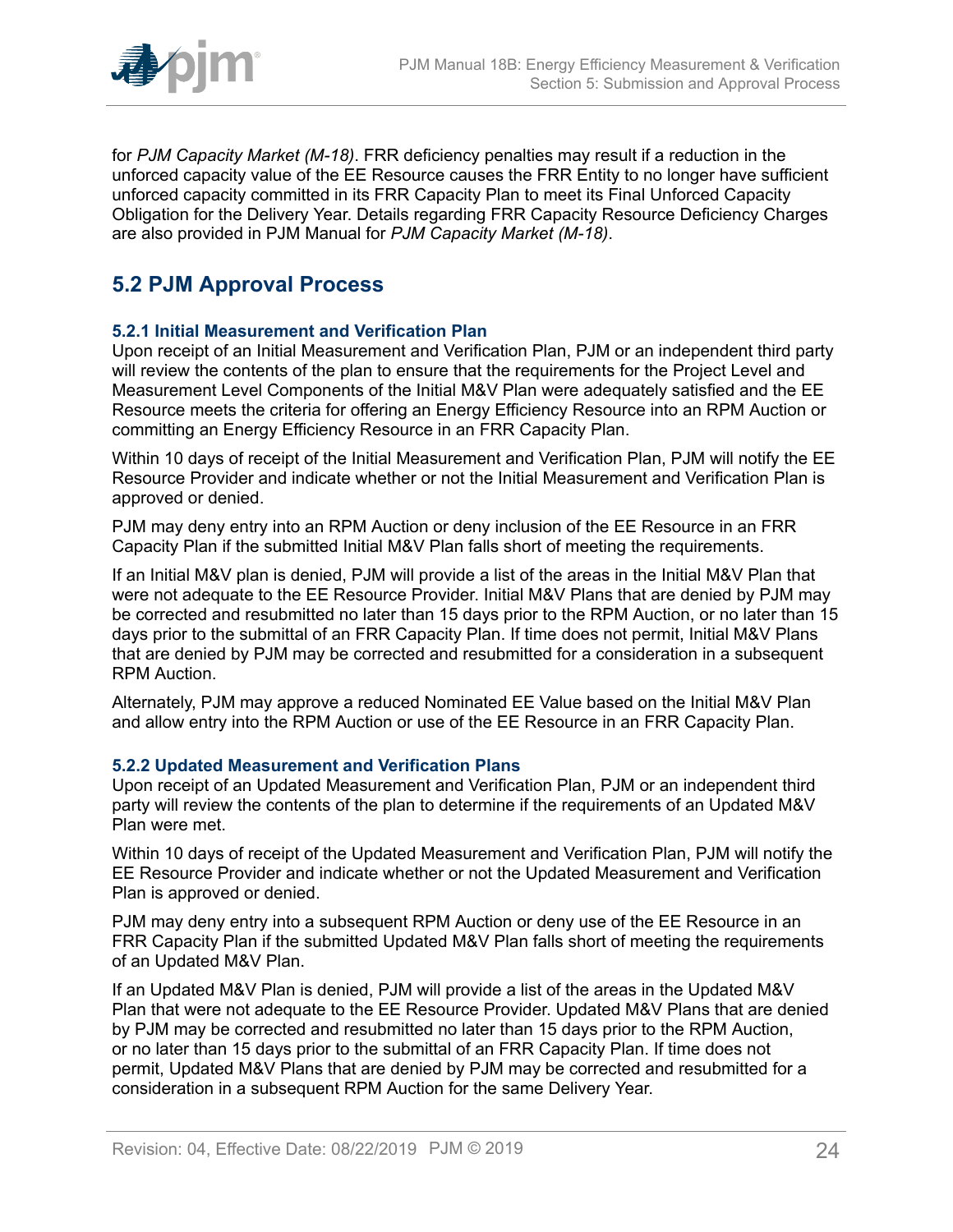

Alternately, PJM may approve a reduced Nominated EE Value based on the Updated M&V Plan and allow entry into the RPM Auction or use of the EE Resource in an FRR Capacity Plan.

#### <span id="page-24-0"></span>**5.2.3 Post-Installation M&V Reports**

Upon receipt of an Initial or Updated Post-Installation M&V Report, PJM or an independent third party will review the contents of the report to determine if the requirements of an Initial or Updated Post-Installation Report were met and approve the Final Nominated EE Value for the Delivery Year. If the Initial or Updated Post-Installation M&V Report is not submitted or if the submitted Initial or Updated Post-Installation M&V Report fails to demonstrate post-installation M&V activities were performed in accordance with the timeline in the approved M&V Plan, the approved Final Nominated EE Value and Final Capacity Performance value will be zero MWs for the relevant Delivery Year.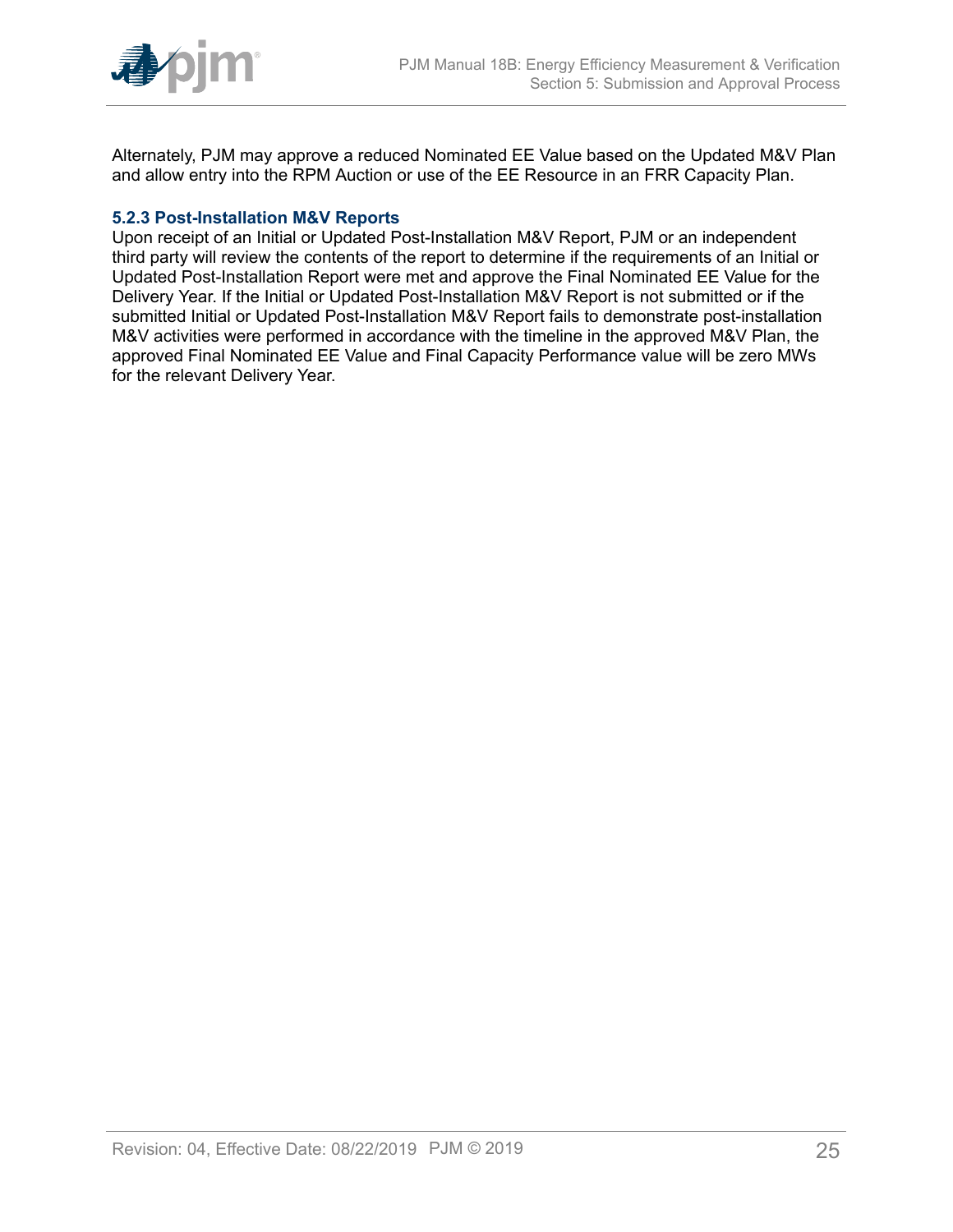

### <span id="page-25-0"></span>**Section 6: M&V Audit Process**

Welcome to the *M&V Audit Process* section of the PJM Manual for the PJM Manual for *Energy Efficiency Measurement & Verification*. In this section, you will find the following information:

- An overview of the M&V Audit (see "Overview of the M&V Audit")
- A description of the measurement and verification audit process requirements for an EE Resource Provider (see "M&V Audit Process Requirements").
- Details regarding the M&V Audit Charge (see "M&V Audit Charge")

### <span id="page-25-1"></span>**6.1 Overview of the M&V Audit**

PJM or an independent third-party (as directed by PJM) may conduct an audit, at the EE Resource Provider's expense, of the energy efficiency installation prior to or during the Delivery Year. The M&V Audit may be conducted any time, including during the defined EE Performance Hours. If the M&V Audit is performed and results finalized prior to the start of a Delivery Year, the Nominated EE Value and Capacity Performance value confirmed by the Audit becomes the Final Nominated EE Value and Final Capacity Performance value that is used to measure RPM Commitment Compliance during the Delivery Year. If the M&V Audit is performed and results finalized after the start of a Delivery Year, the Nominated EE Value and Capacity Performance value confirmed by the M&V Audit becomes the basis to determine if any incremental RPM Commitment Compliance Shortfall needs to be assessed retroactively from June 1 of the Delivery Year to May 31 of the Delivery Year.

### <span id="page-25-2"></span>**6.2 M&V Audit Process Requirements**

- 1. The EE Resource Provider shall cooperate in any and all unannounced audits or tests of a project conducted by PJM or an independent third-party to verify its compliance with the requirements in this Manual. These audits may be conducted on a periodic basis, or at the PJM's discretion should PJM have a reason to suspect a deficiency in the Resource Provider's compliance with any of the requirements in this Manual. On site audits will be coordinated with the EE Resource Provider and scheduled during normal business hours.
- 2. The EE Resource Provider shall allow PJM or an independent third-party to audit testing and calibration records, and order and witness the testing of metering and measurement equipment installed pursuant to the EE project's approved M&V Plan.
- 3. The EE Resource Provider shall allow PJM or an independent third-party to audit any tracking databases used to track when and where the energy efficiency technology was installed.
- 4. The EE Resource Provider will be responsible for all expenses associated with installing, maintaining, calibrating and testing the metering, data recording and measurement equipment installed pursuant to the project's approved M&V Plan.
- 5. PJM may accept an audit conducted by the State if the M&V meets all the PJM requirements. The determination will be made case by case basis. Alternatively, the data provided by the State audit may be used to reduce the cost of PJM audit.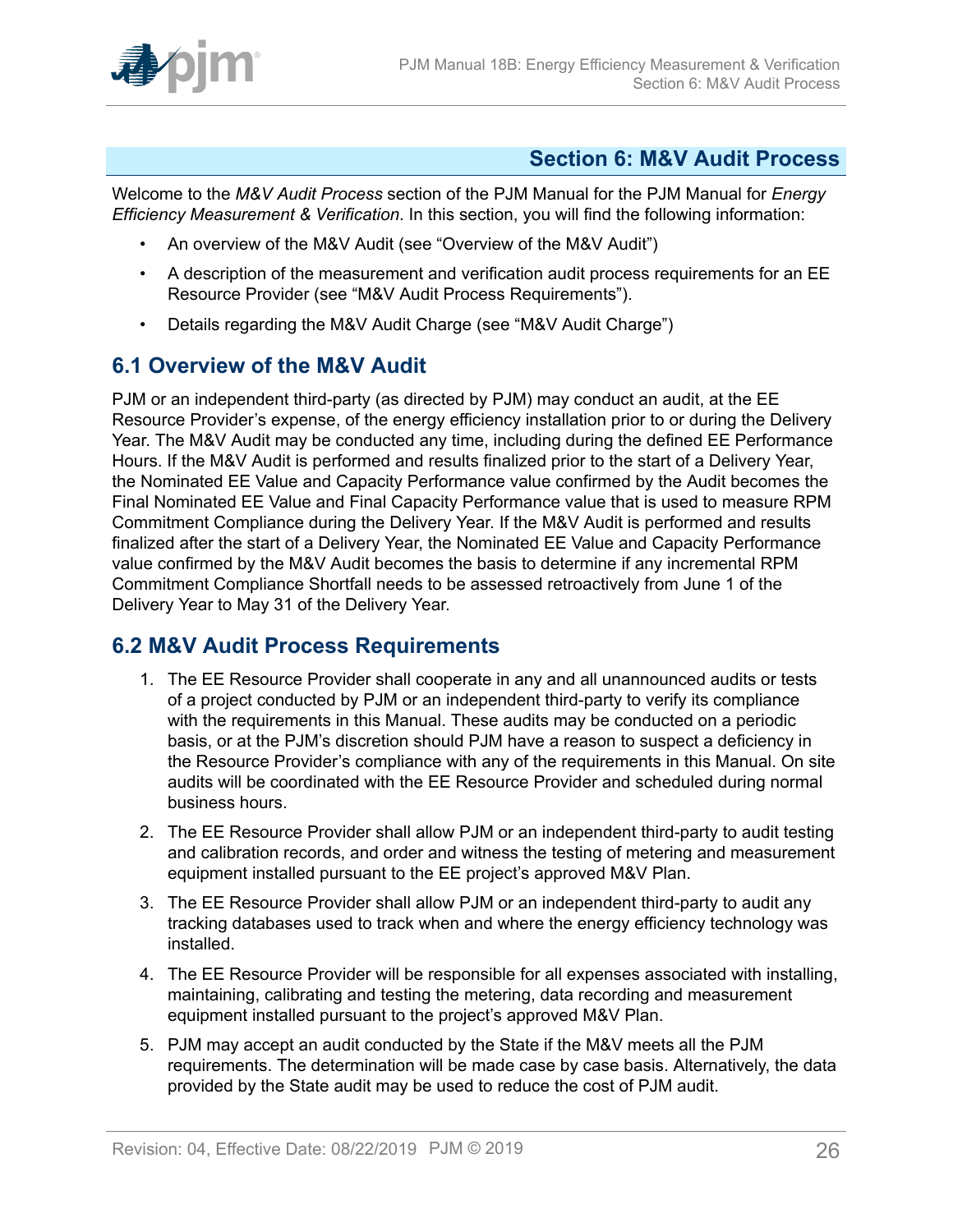

# <span id="page-26-0"></span>**6.3 M&V Audit Charge**

PJM will provide documentation regarding the cost of the audit no later than two months after the completion of the audit. PJM will assess an M&V Audit Charge to an EE Resource Provider no later than the third billing month after the completion of audit.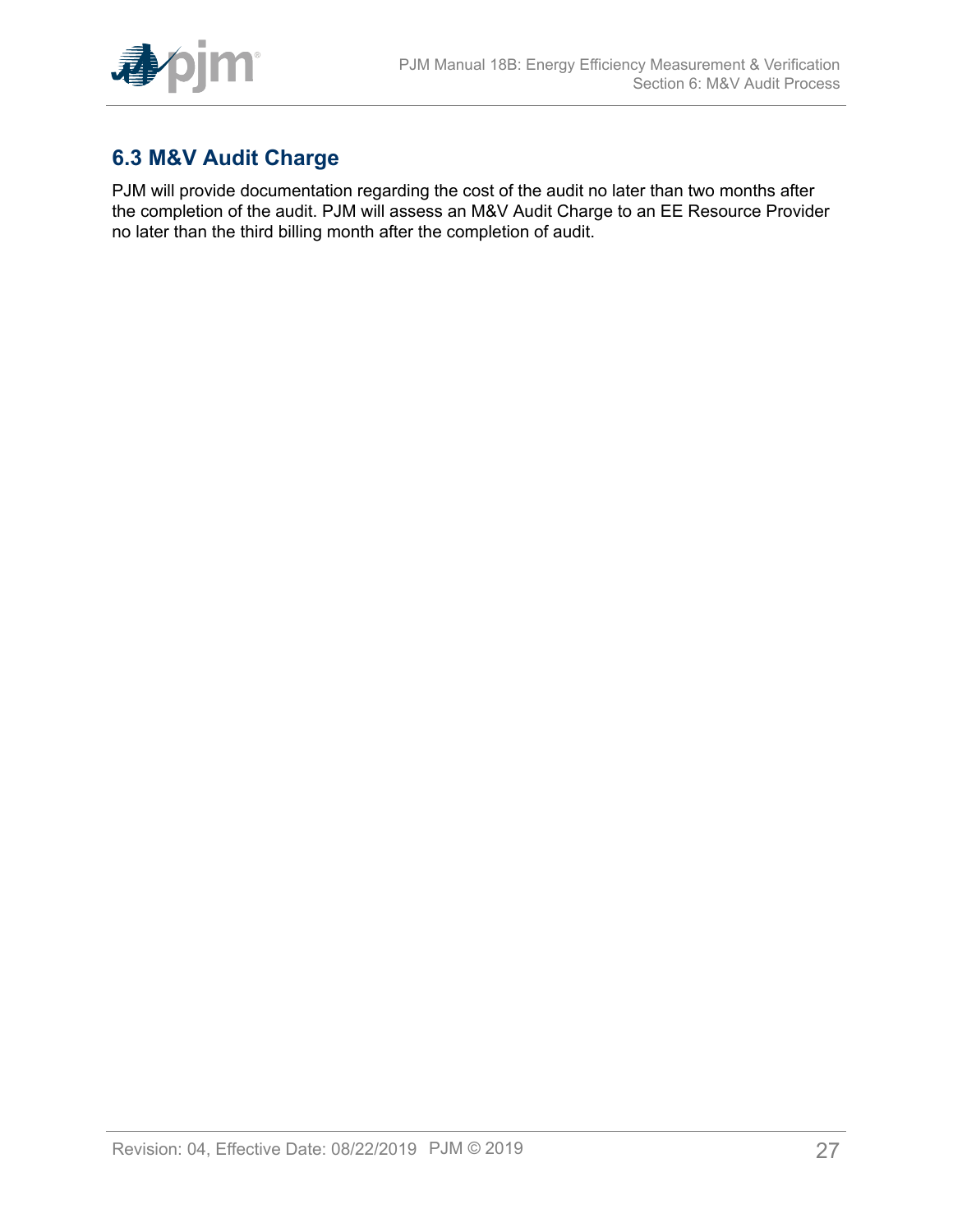

### <span id="page-27-0"></span>**Section 7: Measurement and Verification Methodologies**

Welcome to the *Measurement and Verification Methodologies* section of the PJM Manual for *Energy Efficiency Measurement & Verification*. In this section, you will find the following information:

- A description of the acceptable measurement and verification methodologies (see "Acceptable Measurement and Verification Methodologies").
- A description of other acceptable methodological techniques (see "Other Acceptable Methodological Techniques").

The following options are considered acceptable Measurement and Verification methodologies:

### <span id="page-27-1"></span>**7.1 Option A: Partially Measured Retrofit Isolation/Stipulated Measurement**

Option A may involve an equipment specific retrofit or replacement, new installation or a system level Measurement and Verification assessment. The approach is intended for measures where either performance factors (such as lighting wattage) or operational factors (such as operating hours) can be measured on a spot or short-term basis during baseline establishment and postinstallation periods, or for measures for which a measured proxy variable can, in combination with well-established algorithms and/or stipulated factors, can provide an accurate estimate of the Nominated EE Value and Capacity Performance value.

Option A methodology consists of the following:

- 1. The factors, parameters and/or variables not measured can be stipulated based on assumptions, analysis of historical data, or manufacturer's data. If a stipulated factor is subject to change over the EE Performance Hours or winter performance hours, the EE Resource Provider shall describe how the changes will be factored into the calculation of the Nominated EE Value or Capacity Performance value.
- 2. Measuring a variable other than electrical demand (MW) and using that variable in the calculation of the demand reduction value. Measurements can include short-term or long-term end-use metering of a variable such as current (amperage) and voltage to calculate demand, equipment operating status (on/off), equipment operating times, equipment quantities (i.e., number of units installed, cubic feet of insulation installed) or facilities served where the Nominated EE Value or Capacity Performance value per facility is constant.
- 3. An established correlation between the metered/monitored proxy variable and electrical demand (MW). The EE Resource Provider may establish the correlation by conducting short-term monitoring or a series of spot measurements of both stipulated parameters, and correlating the data sets (e.g., by performing a regression analysis) to determine the functional relationship between the two parameters.
- 4. Engineering correlations may also be specified using documented engineering algorithms or as part of an engineering simulation.
- 5. Equipment manufacturer's data, equipment data compiled by a recognized industry group or equipment data compiled as part of a State-sponsored demand side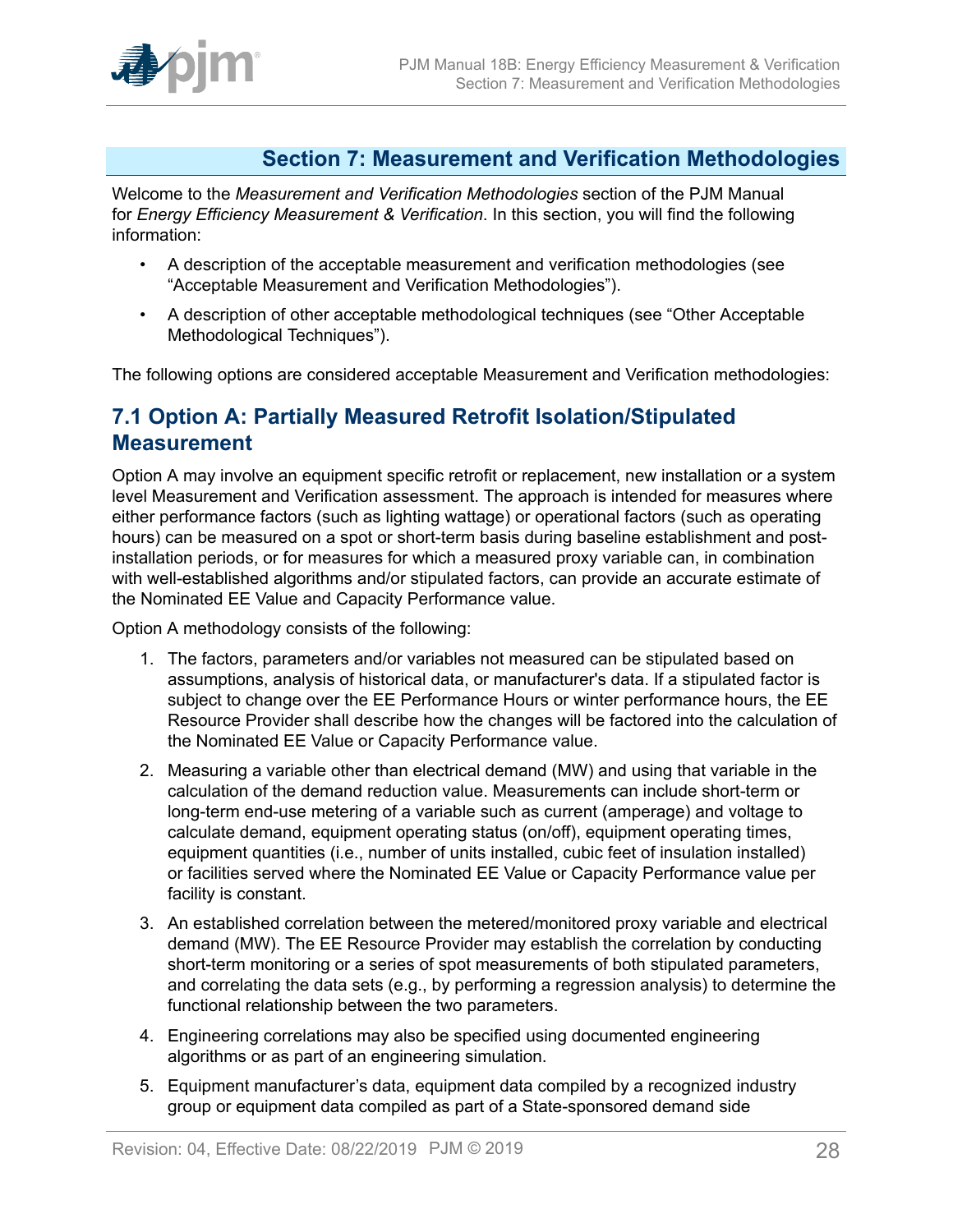

management program (i.e., lighting fixture wattage tables) may be used in combination with the other measurements, variables or factors as described above to calculate Nominated EE Value or Capacity Performance value. Data from a manufacturer must be determined in a manner consistent with standards established by a recognized United States government agency or national recognized industrial manufacturing association.

### <span id="page-28-0"></span>**7.2 Option B: Retrofit Isolation/Metered Equipment**

Option B involves a retrofit or system-level Measurement and Verification assessment. The approach is intended for retrofits with performance factors and operational factors that can be measured at the component or system level using interval electrical demand meters, as defined in the Measurement Equipment Specifications Section of this Manual, installed on the affected end-use.

Option B methodology consists of the following:

- 1. Spot or short-term electrical demand measurements can only be used when variations in operations are not expected to change over the commitment years.
- 2. When temporal variations are expected, electrical demand measurements must be made over a period of time sufficient to represent performance during the EE Performance Hours and winter performance hours and across the commitment years of the resource.
- 3. This method may be more appropriate when the electrical loads to be impacted by the project are small relative to the building load, a facility does not currently have wholepremise interval metering, or if end-use electrical demand data can be readily obtained from a building energy management or control system.
- 4. The EE Resource Provider must take into consideration any interactive effects that may alter electrical loads on other end-use equipment being monitored.

### <span id="page-28-1"></span>**7.3 Option C: Whole Facility/Regression**

Option C estimates Nominated EE Value and Capacity Performance value by analyzing the overall energy use in a facility and identifying the impact of the implemented measure on total building or facility energy use patterns. The evaluation of whole-building or facility level metered data is completed using techniques ranging from simple billing comparison to multivariate regression analysis.

Option C methodology consists of the following:

- 1. Nominated EE Value and Capacity Performance value is measured using whole-premise interval meters.
- 2. Option C is appropriate for measures that cannot be measured directly, such as insulation or other building envelope measures.
- 3. Option C should not be used if the Nominated EE Value or Capacity Performance value is expected to be small relative to the total facility load, due to the small "signal-to-noise ratio".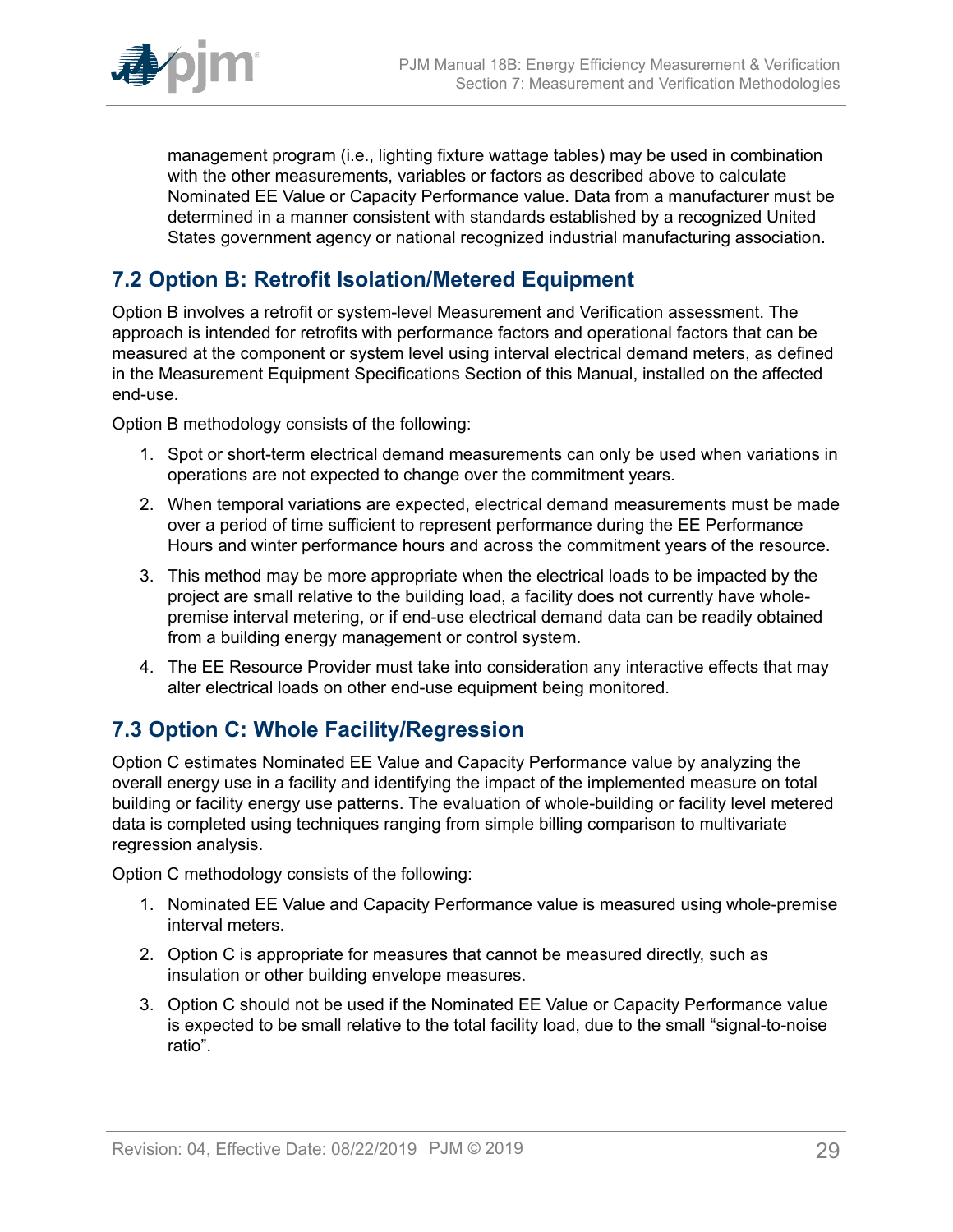

# <span id="page-29-0"></span>**7.4 Option D: Calibrated Simulation**

- 1. Option D involves calibrated computer simulation models of component or whole building demand and energy consumption to determine measure demand and energy reductions. Engineering simulation models (such as DOE-2) can model both residential buildings (homes, apartments and condominiums) as well as more complex commercial buildings. Operational simulations can be used for industrial processes that take into account the specifics of the process addressed by the energy efficiency actions.
- 2. Both engineering and operational simulations are made more powerful by calibrating these methods to actual kW and kWh data from the site or process being examined, even if these data are available for a monitoring period shorter than or different from the required EE Performance Hours or winter performance hours. Short-term metering and monitoring are methods that produce data that can be used to adjust engineering simulations.
- 3. This approach is generally termed "calibrated engineering simulations." Linking simulation inputs to baseline and post-installation conditions completes the calibration. Characterizing baseline and post-installation conditions may involve metering performance and operating factors both before and after the retrofit. Long-term wholebuilding demand and energy use data may be used to calibrate the simulation(s).

### <span id="page-29-1"></span>**7.5 Other Acceptable Measurement and Verification Methodologies**

The EE Resource Provider may propose alternative methodologies not listed above. The EE Resource Provider proposing alternative methodologies shall demonstrate that the alternative methodologies will be equivalent to one of the accepted methodologies described above, and demonstrate justifiable need for deviation from the acceptable methodologies based on unique project requirements.

In addition to the acceptable methodological approaches described above, several methodological techniques may be applied to one or more of the methods described above. The following describe other acceptable methodological techniques.

#### <span id="page-29-2"></span>**7.5.1 Engineering Calculations and Audit Results**

The EE Resource Provider may use engineering algorithms to calculate the project's Nominated EE Value during the EE Performance Hours and Capacity Performance value considering the EE Performance Hours and winter performance hours. Engineering algorithms must be supplemented with data collected on the energy-consuming equipment effected by the measures.

#### <span id="page-29-3"></span>**7.5.2 Load Shape Analyses**

The EE Resource Provider may use verifiable measure hourly load shapes to calculate a project's Nominated EE Value during the EE Performance Hours or Capacity Performance value considering the EE Performance Hours and winter performance hours. Measure load shapes must be based on actual metering data, load research, and/or simulation modeling.

Values for monthly or annual energy reductions (whether from engineering calculations, analysis of billing data, simulation modeling or other means described in this Manual) can be combined with information on verifiable measure load shapes to produce values for electrical demand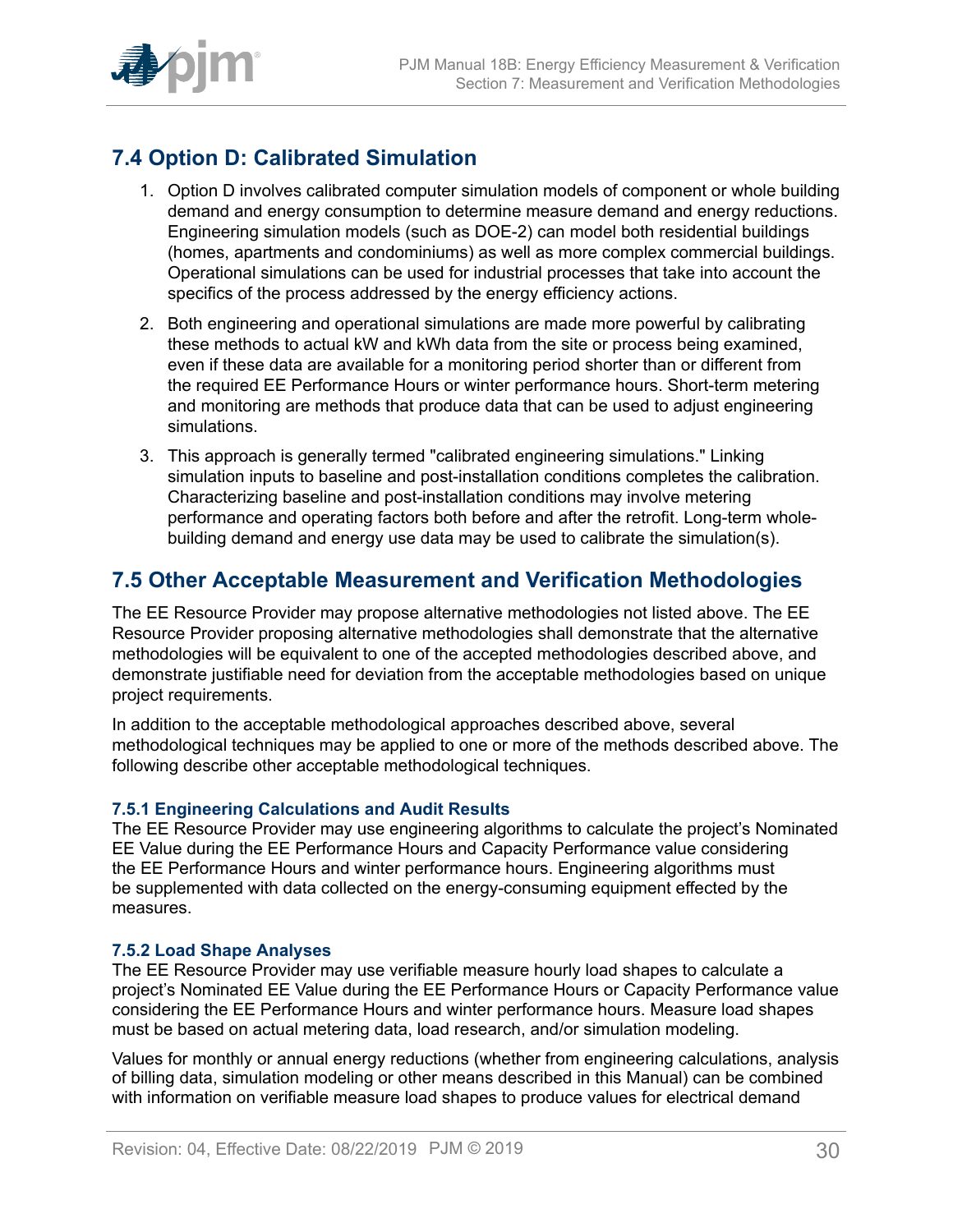

reduction (MW) during the EE Performance Hours or winter performance hours. Measure load shapes shall be based on actual metering data, load research (current or historic) and/or simulation modeling.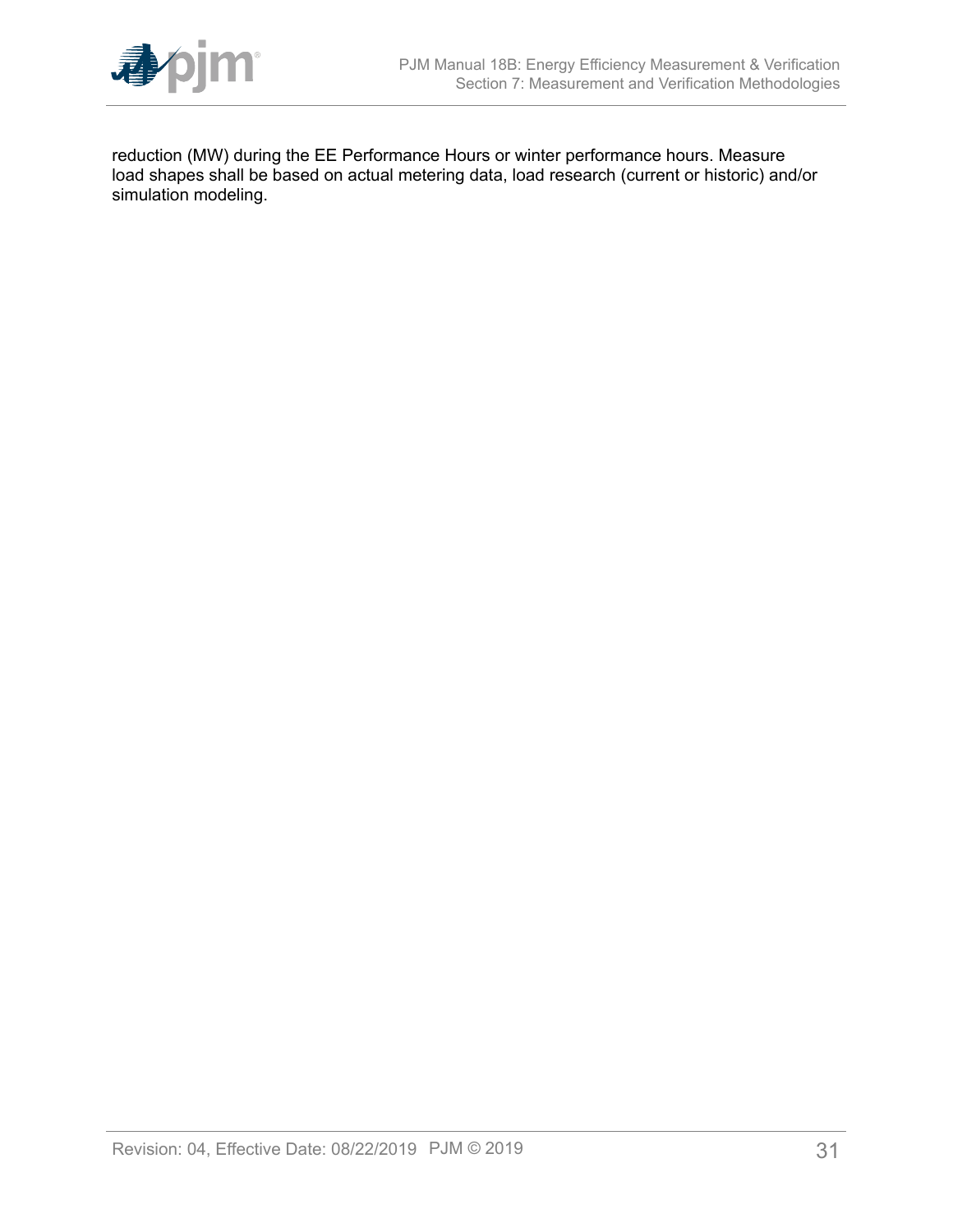

### <span id="page-31-0"></span>**Section 8: Establishing Baseline Conditions**

Welcome to the *Establishing Baseline Conditions* section of the PJM Manual for *Energy Efficiency Measurement and Verification*. In this section, you will find the following information:

- A description of general requirements for all EE Resources on establishing, measuring and reporting baseline (see "Baseline Requirements for All EE Resources").
- A description of requirements for EE Resources involving new construction or major renovations on establishing, measuring and reporting baseline (see "Baseline Requirements for EE Resources involving New Construction or Major Renovations").

The EE Resource Provider shall describe in its M&V Plan the methodology used to determine Baseline Conditions for the equipment or process comprising the EE project. Baseline Conditions are defined as the MW demand of the equipment or process during defined EE Performance Hours, or the demand that would have existed, in the absence of the energy efficiency project.

The EE Resource Provider shall identify in its Measurement and Verification Plan any and all equipment, systems, practices or strategies or type of the aforementioned, whose alteration from its Baseline Condition operation will lead to reduced demand during the EE Performance Hours or winter performance hours.

### <span id="page-31-1"></span>**8.1 Baseline Requirements for All EE Resources**

The EE Resource Provider must describe in its Measurement and Verification Plan how it will satisfy each of the applicable requirements listed below.

- 1. For projects where the demand reduction results from measures involved variable load equipment or equipment whose operation is time-dependent or weather-dependent, the Baseline Conditions must be calculated for each hour across the EE Performance Hours and winter performance hours.
- 2. 'Standard' Baseline: For projects in which equipment (whether failed or not) is replaced by a more efficient equivalent or by an alternative strategy for delivering comparable output, the Baseline Condition shall be the nameplate rating of the equipment meeting the level of efficiency required by applicable State code, Federal product efficiency standard, or standard practice, whichever is most stringent, in place at the time of installation, as known at the time of commitment. If there is no applicable State code or federal standard, then standard practice shall be used as the basis for establishing Baseline Conditions and shall be documented in the M&V Plan.
- 3. 'Current Load' Baseline: For projects in which replacement, modification or removal of equipment and controls in systems or buildings are not planned independently of the Energy Efficiency initiative that is being offered into the RPM Auction or committed to an FRR Capacity Plan, the Baseline Condition is the kW load of the existing equipment across the EE Performance Hours and winter performance hours under pre-retrofit conditions.

For eligibility to use the 'Current Load' Baseline Condition: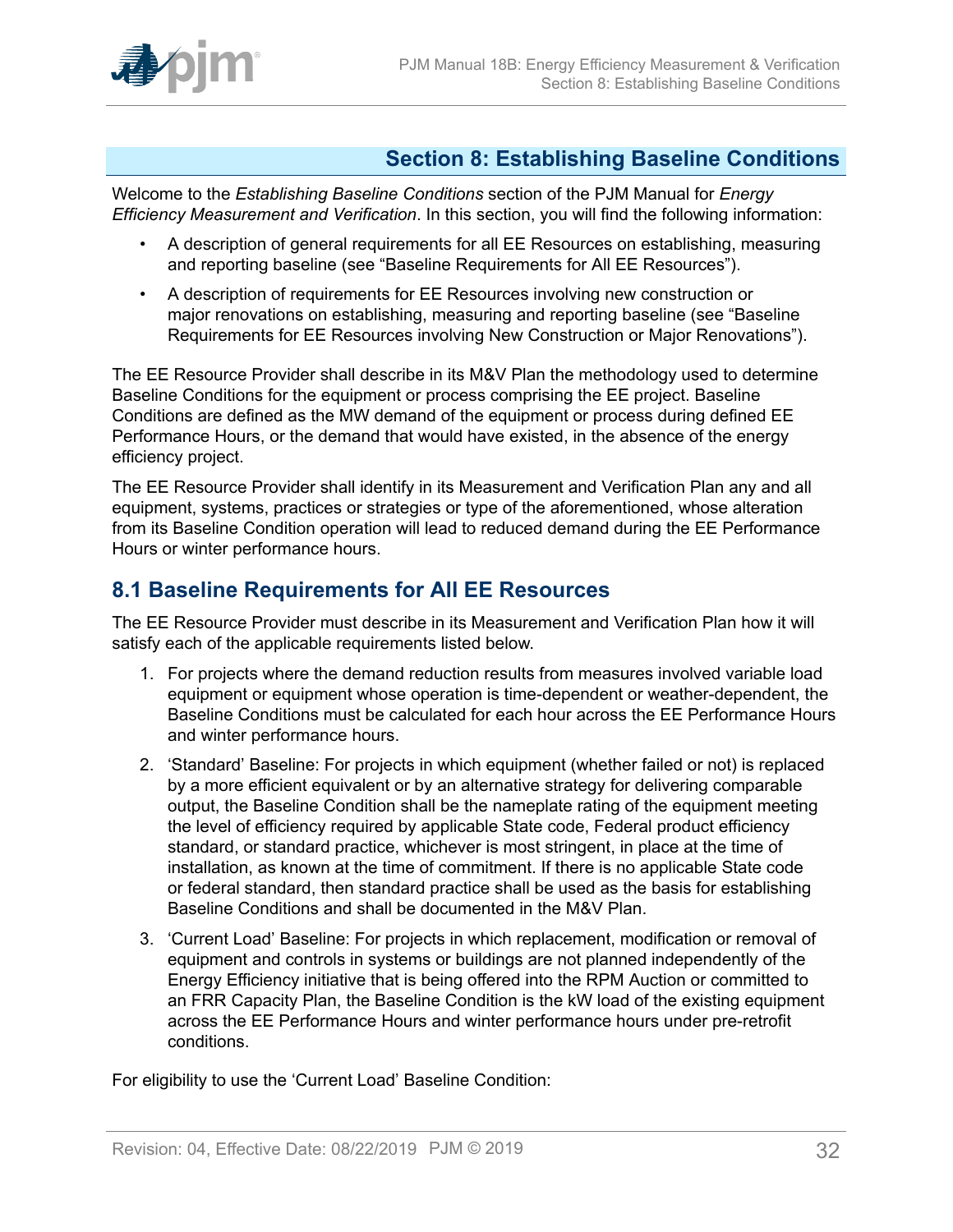

- 1. Document the nature of the project such that it can be reasonably assumed that the replacement, removal or retrofit would not have occurred in the absence of the Energy Efficiency initiative.
- 2. Replacement of equipment shall be with equipment that is better than the standards in place at the time of installation, as known at the time of commitment. If there is no applicable State code or federal standard, then standard practice shall be used as the basis for establishing Baseline Conditions and shall be documented in the M&V Plan.

### <span id="page-32-0"></span>**8.2 Requirements for EE Resources Involving New Construction or Major Renovations**

For new construction or major renovation Projects, the Baseline Conditions shall be equal to the kW load during the applicable EE Performance Hours and winter performance hours of equipment meeting the level of efficiency required by:

- 1. Applicable State code or Federal product efficiency standard, or
- 2. Standard practices, provided the EE Resource Provider can document the standard practices in the M&V Plan, if there are no applicable State codes or Federal product efficiency standards.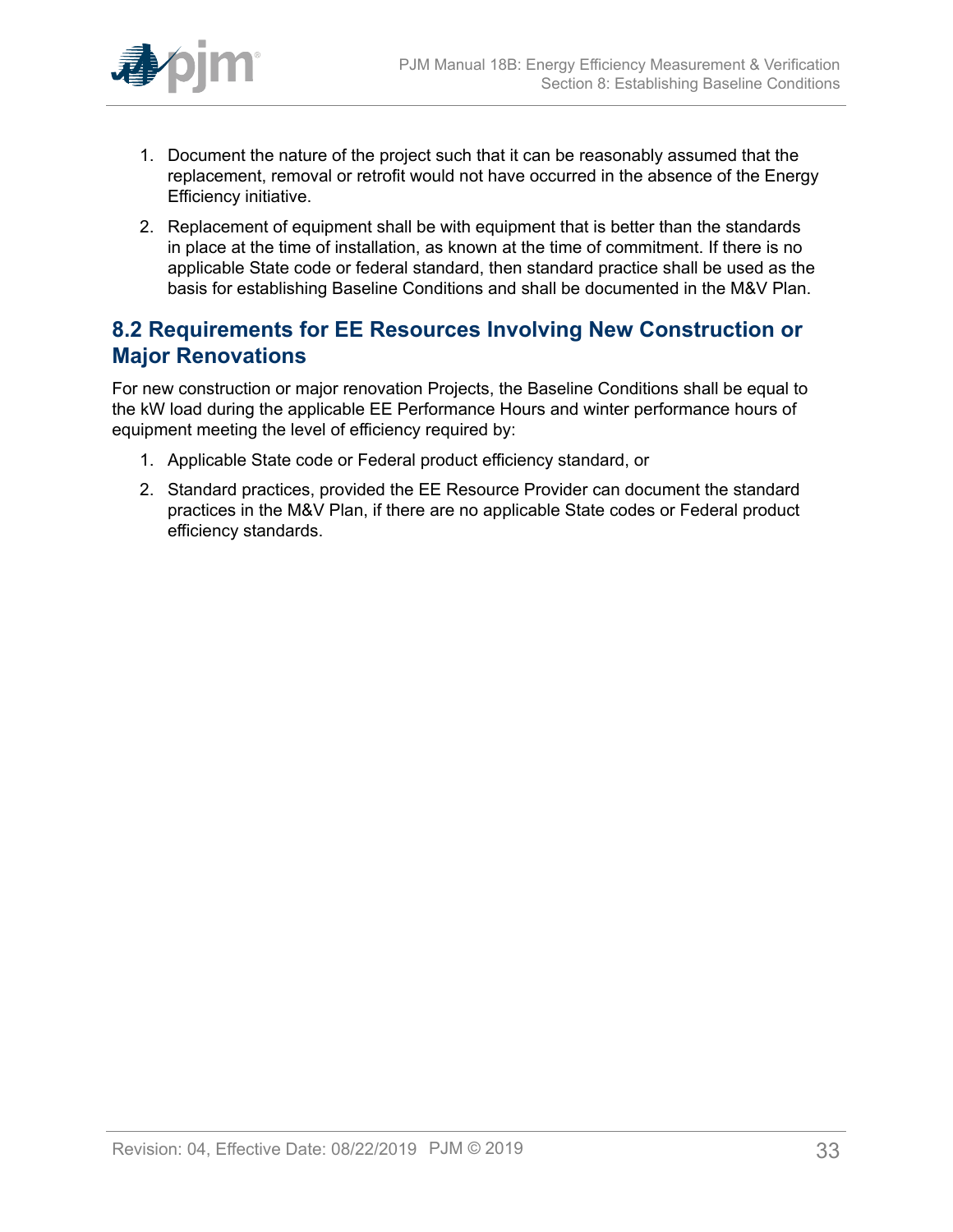

### <span id="page-33-0"></span>**Section 9: Statistical Significance**

Welcome to the *Statistical Significance* section of the PJM Manual for *Energy Efficiency Measurement and Verification*. In this section, you will find the following information:

- An overview of the requirements to meet statistical significance (see "Overview of Statistical Significance").
- A description of the requirements for statistical sampling (see "Statistical Sampling").

# <span id="page-33-1"></span>**9.1 Overview of Statistical Significance**

The EE Resource Provider must describe in its Measurement and Verification Plan how it will meet or exceed the statistical precision and accuracy standards specified in this Manual. The M&V Plan must demonstrate that the techniques utilized to calculate sample accuracy and precision comply with the methods described in this Manual. The accuracy requirement needs to include a description of how the Measurement and Verification effort will use methods to mitigate and adjust for the potential types of bias applicable to the methods being used in the Measurement and Verification effort. Where monitoring is specified over the Delivery Years in which EE will be offered, the Measurement and Verification plan must also describe how accuracy and precision will be monitored on the sample during the period.

#### <span id="page-33-2"></span>**9.1.1 Requirements**

- 1. EE Resource Provider shall include in its M&V Plan a description of how Measurement and Verification efforts address accuracy and precision issues as described in this Manual appropriate for the measurement and verification approach being proposed and strategy to calculate the Nominated EE Value and Capacity Performance value.
- 2. EE Resource Provider that proposes the use of Measurement and Verification Reference Documents to support estimates including but not limited to, engineering estimates, load profiles, measure life, and coincidence factors, shall provide justification for use appropriate to the Measurement and Verification methodology to calculate the Nominated EE Value and Capacity Performance value.
- 3. If the Nominated EE Value calculations include an engineering-based direct measurement, measurement of proxy variables or simulations, then the EE Resource Provider shall describe methods to control relevant types of potential bias including, but not limited to: (a) accuracy and calibration of the measurement tools (as described in Section 12 of this Manual); (b) measurement error; (c) engineering model bias; (d) modeler bias; (e) deemed parameter bias; (f) meter bias; (g) sensor placement bias; and (h) sample selection bias or non-random selection of equipment and/or circuits to monitor.
- 4. If the Nominated EE Value and Capacity Performance value calculations include regression or statistical analyses, then the EE Resource Provider shall describe methods to control relevant types of potential bias including, but not limited to: (a) model misspecification; (b) statistical validity; (c) error in measuring variables; (d) autocorrelation; (e) heteroscedasticity; (f) collinearity; (g) outlier data points; and (h) missing data.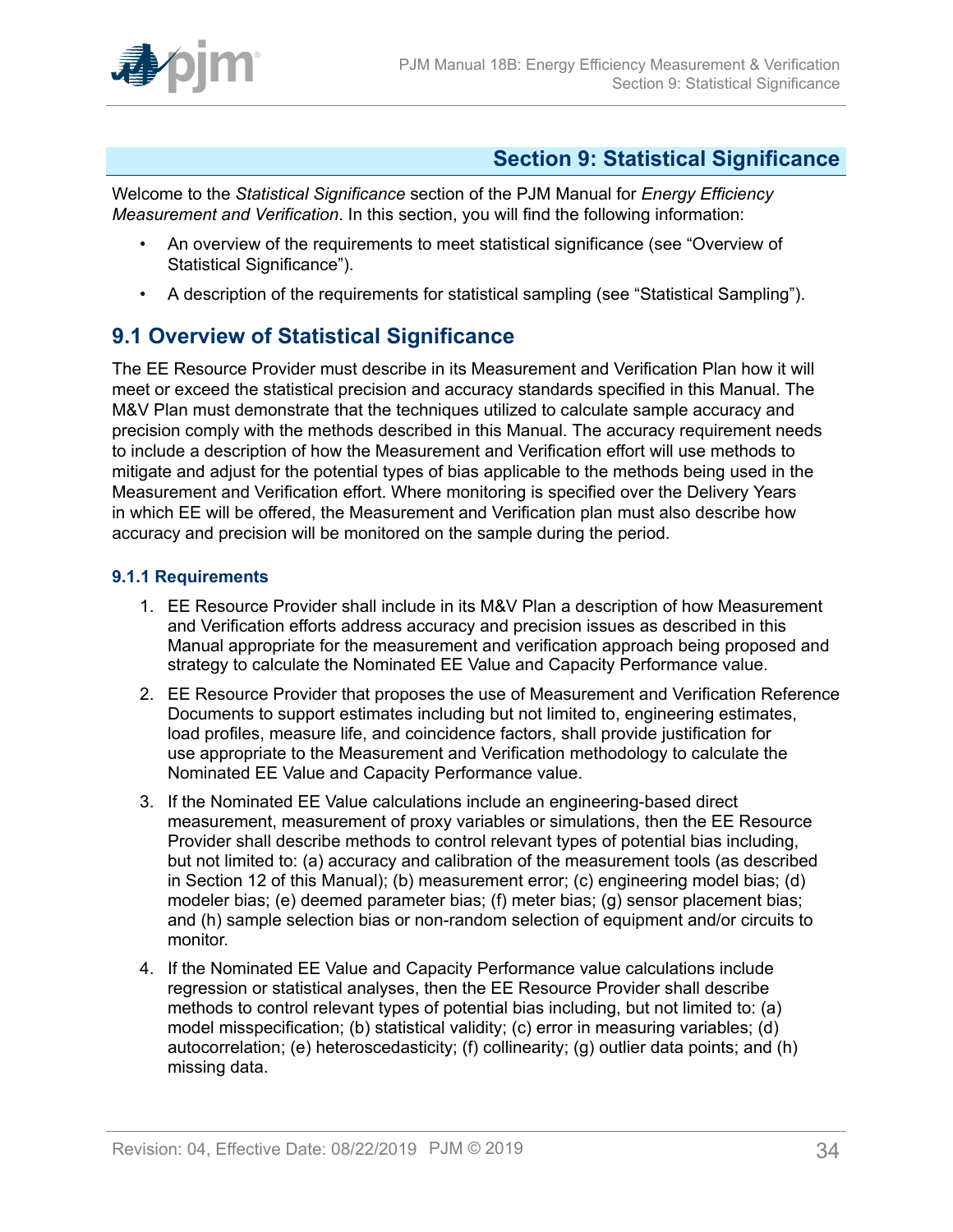

5. If the Nominated EE Value and Capacity Performance value calculations include any form of survey or interview data, the EE Resource Provider shall describe methods to control relevant types of potential bias including, but not limited to: (a) construct validity; (b) sampling frame versus population; (c) selection bias (for a sample and for a census attempt where not all sites within the census received usable data); (d) nonresponse bias; (e) error in measuring variables; (f) sample homogeneity relative to project (external validity); (g) outlier data points; and (h) missing data.

# <span id="page-34-0"></span>**9.2 Statistical Sampling**

The demand reduction value during EE Performance Hours or winter performance hours or other key parameters for a project including multiple installations of similar measures and/ or facilities may be developed by sampling the total population of all measure installations. Sampling shall meet **a statistical accuracy and precision of no less than one-tailed 90% confidence level (equivalent to two-tailed 80% confidence level) and 10% relative precision** as described below.

#### <span id="page-34-1"></span>**9.2.1 General Requirements**

If sampling will be conducted, the EE Resource Provider must describe in its M&V Plan each of the following general sampling conditions:

- 1. The population to be sampled,
- 2. The required sample size in accordance with this Manual,
- 3. The planned sample size, plus contingencies for attrition due to metering equipment failure and the like,
- 4. All assumptions and calculations for determining the sample size, and
- 5. The method for selecting sample points.

#### <span id="page-34-2"></span>**9.2.2 Sample Size Requirements**

If sampling will be conducted, the EE Resource Provider must describe in its Measurement and Verification Plan how it will satisfy each of the requirements listed below for determining the sample size and sample point.

- 1. If the demand reduction value is estimated from one or more samples, the required sample size(s) must be based upon targeting 10% relative precision at a 90% confidence level. If an EE project consists of multiple sites and/or measures, and the EE Resource Provider uses multiple samples to estimate the aggregated demand reduction value during the EE Performance Hours and to estimate the aggregated demand reduction during winter performance hours in each Zone as the sum of all individual measured demand reduction values, the sampling requirements may be met (1) for each sample or combination of samples used, (2) for the combination of all samples, or (3) by using strata as described below.
- 2. If the demand reduction value is estimated from a sample drawn from 2 or more strata the overall test sample size must be based upon targeting 10% relative precision with a 90% confidence interval. Strata shall be defined as any subset of the project's population that is based on known information. The concept of strata may include, but is not limited to: programs in a state sponsored demand side management portfolio or subsets of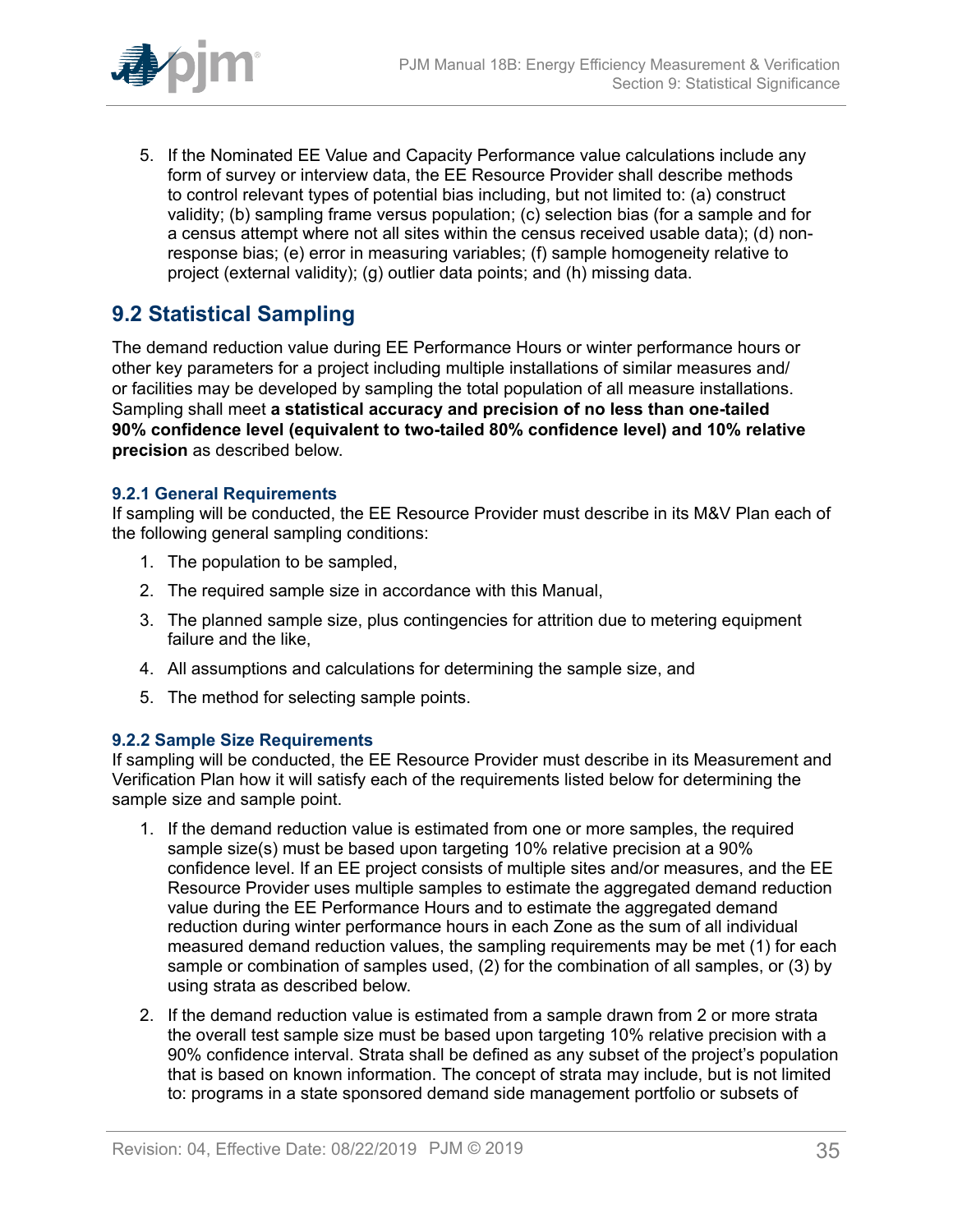

an entire population of affected equipment at a project site that have similar operating characteristics.

- 3. All sampling calculations shall incorporate a plan to compensate for potential data loss through:
	- a. Over sampling
	- b. Sample site replacement in the course of the study,
	- c. Demonstration that precision and confidence targets will still be met with a smaller sample size.
- 4. The EE Resource Provider shall demonstrate the method for controlling bias in sample selection including, but not limited to random sampling, census or rolling census for each sample and strata used.
- 5. The Coefficient of Variation (c.v.) used to derive the required sample size shall be the measured c.v. for the primary measurement including all its error components.
- 6. The EE Resource Provider shall demonstrate the method for controlling bias attributed to the c.v. as it relates to sample size determination.
- 7. If a c.v. from prior Measurement and Verification or Measurement and Verification Reference Documents is not available for the primary measurement applicable to the segments of sites, installed measures, and/or strategy, then the EE Resource Provider shall use a default value for the initial c.v., not less than 0.5 for homogeneous samples (samples from populations that are uniform with respect to some criteria of classification) and 1.0 for heterogeneous samples (samples from populations that are variable with respect to some criteria of classification), until such time that a c.v. can be estimated from the project sample population.
- 8. If a method such as stratified ratio estimation is used to take advantage of supporting information for the population, the c.v. may be adjusted to take account of the added efficiency of the stratification and estimation methodology.

#### <span id="page-35-0"></span>**9.2.3 Sample Size Calculation Requirements**

The formulas below are illustrative of the calculation of required sample size and precision. Alternative sample size determination shall meet the minimum requirements set forth in the preceding section and be documented in the Measurement and Verification plan.

The EE Resource Provider shall calculate the sample number designed to achieve a precision of 10% using the following equation, utilizing a t value of 1.282, which corresponds to a onetailed 90% confidence interval of an infinite population,

$$
n' = \left\{ \frac{1.282 \times \text{C.V.}}{r.p.} \right\}^2
$$

#### **Where:**

| n'   | number of samples in an infinite population                             |
|------|-------------------------------------------------------------------------|
| C.V. | coefficient of variation as set by a default value or where it is known |
| r.p. | relative precision                                                      |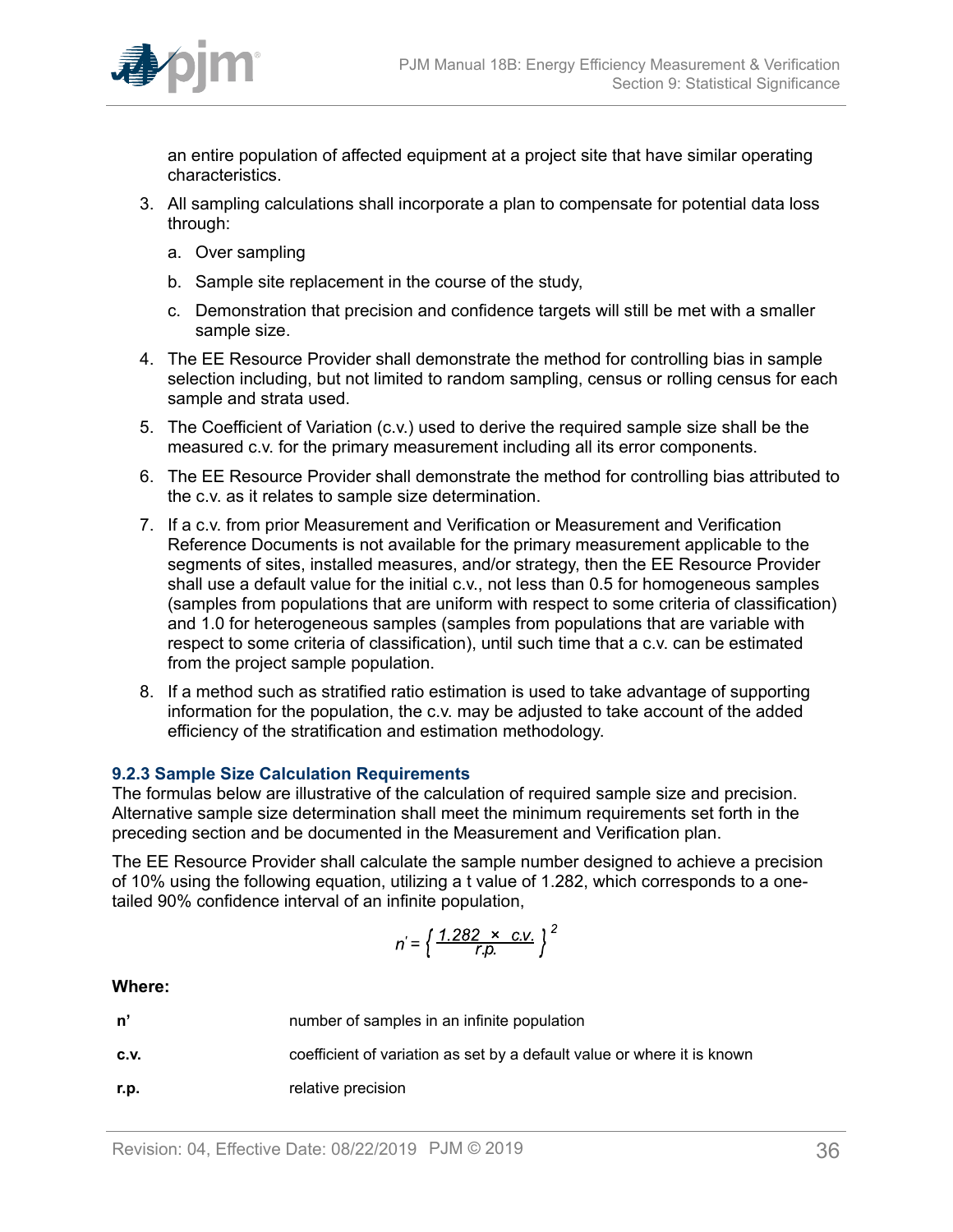

The sample size (*n*) for the finite population (*N*) less than 200 shall be calculated using the following equation,

$$
n = \frac{n'}{1 + \frac{n'}{N}}
$$

**Where:**

*n'* number of samples in an infinite population

### <span id="page-36-0"></span>**9.3 Sample Size Recalibration Based on Monitoring Data**

In the absence of a reliable c.v. the EE Resource Provider may use a default c.v. as described in preceding Section. However, once performance data has been collected, the EE Resource Provider shall demonstrate that the level of precision and accuracy is met in the sampling methodology by calculating the relative precision (r.p.) with a new estimate of c.v.

#### <span id="page-36-1"></span>**9.3.1 Sample Recalibration Requirements**

The EE Resource Provider shall calculate the relative precision of sampling studies based on the new estimated sample coefficient of variation calculated using the following equations,

$$
C.V. = \frac{S}{x}
$$

**Where:**

|  | sample mean |
|--|-------------|
|--|-------------|

**s** standard deviation

**n'** number of samples in an infinite population

In the case where the finite population (*N*) is less than 200, the relative precision of the sampling study shall be calculated using the following equation,

$$
r.p. = \sqrt{1 - \frac{n}{N}} \times \frac{1.282 \times c.v.}{\sqrt{n}}
$$

#### **Where:**

**n number of samples in a finite population** 

**N** total number of units in the population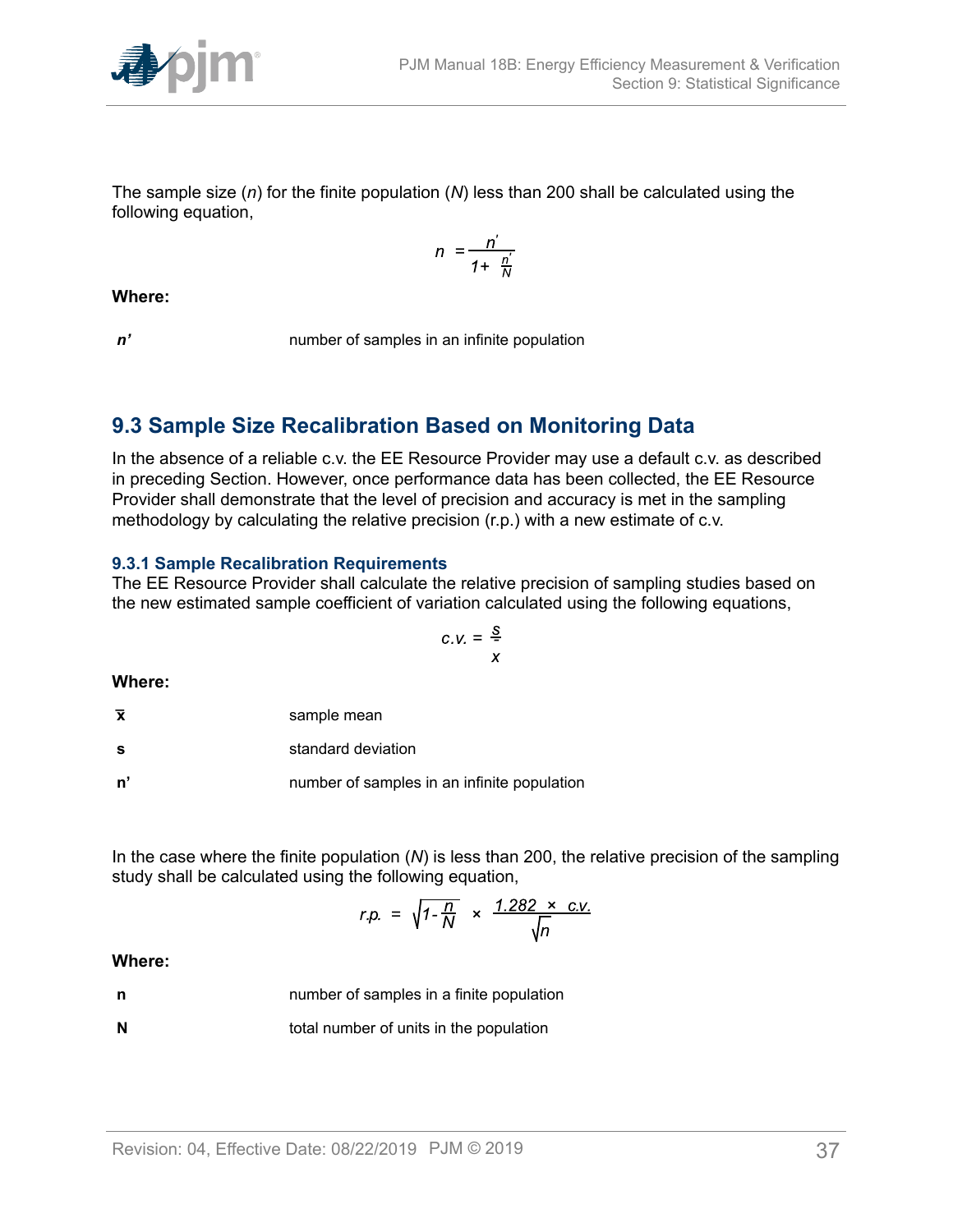

If a method such as stratified ratio estimation is used to take advantage of supporting information for the population, the estimated c.v. and achieved relative precision may be adjusted to take account of the added efficiency of the stratification and estimation methodology.

# <span id="page-37-0"></span>**9.4 Sampling Over Load Zones**

If the EE Resource Provider conducts sampling for a population of similar EE Resources spanning multiple Zones, then the EE Resource Provider must describe in its M&V Plan how it will satisfy each of the requirements listed below:

#### <span id="page-37-1"></span>**9.4.1 Requirements**

The EE Resource Provider shall demonstrate that the accuracy and precision requirements discussed above apply to the overall population of EE Resources being studied, rather than to the project or projects within each individual Zone.

The EE Resource Provider shall demonstrate the method for controlling any bias attributed to sampling across Zones.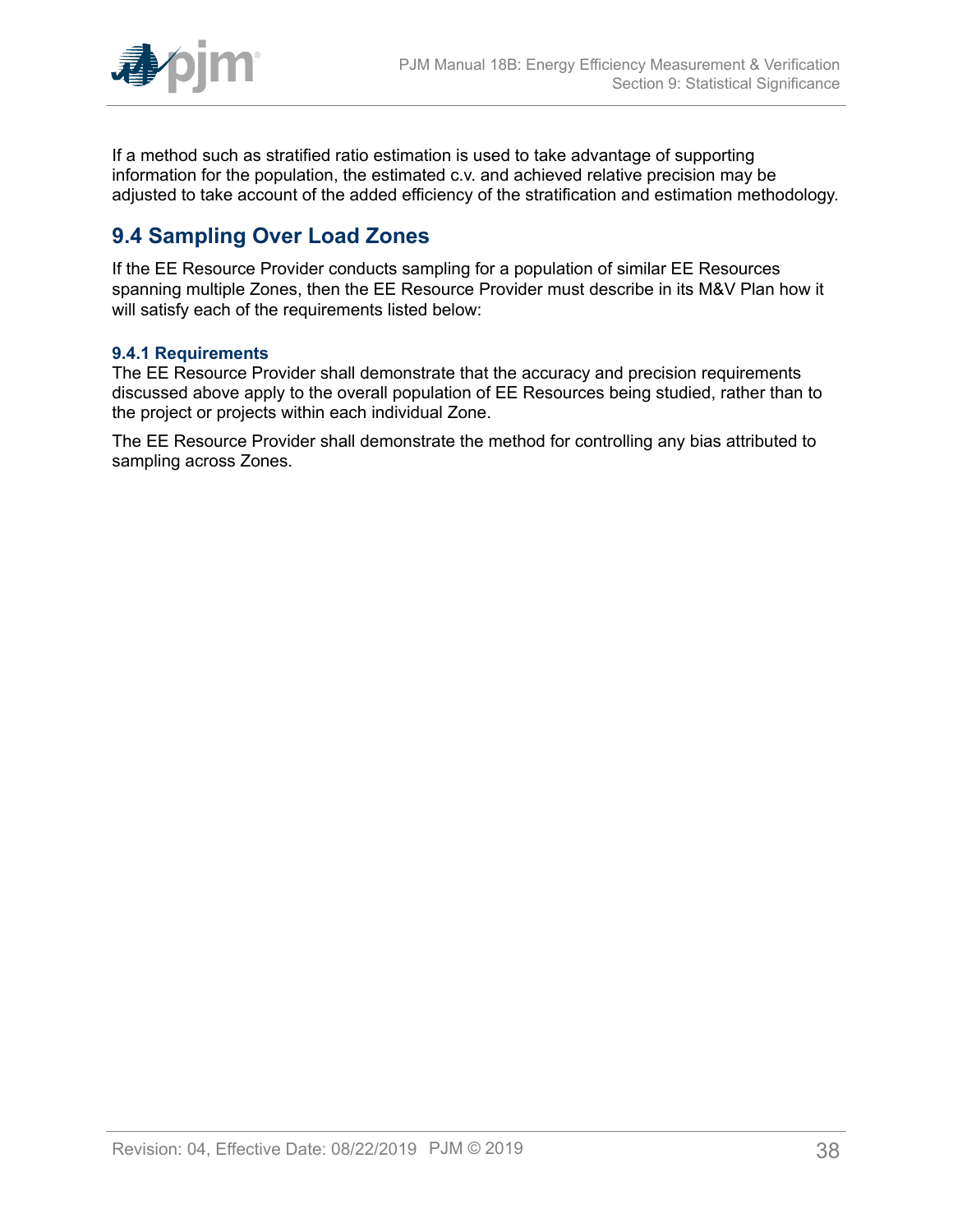

### <span id="page-38-0"></span>**Section 10: Nominated EE Value Calculations**

Welcome to the Nominated EE *Value Calculations* section of the PJM Manual for *Energy Efficiency Measurement and Verification*. In this section, you will find the following information:

- An overview of the requirements to determine the Nominated EE Value (see "Overview of Nominated EE Value Calculations").
- A procedure for determining the Nominated EE Value for weather sensitive loads (see "Nominated EE Value for Weather Sensitive Loads").
- A procedure for reducing the Final Nominated EE Value if the EE Resource fails to meet the precision standards (see "Reduction in the Final Nominated EE Value").

### <span id="page-38-1"></span>**10.1 Overview of Nominated EE Value Calculations**

As defined in Section 1, the Nominated EE Value is the expected average demand (MW) reduction during the defined EE Performance Hours in the Delivery Year. The EE Performance Hours are between the hour ending 15:00 Eastern Prevailing Time (EPT) and the hour ending 18:00 EPT during all days from June 1 through August 31, inclusive, of such Delivery Year, that is not a weekend or federal holiday.

EE Resources that desire to qualify as a Capacity Performance product type shall also have an expected average load reduction during winter performance hours (i.e., all days from January 1 through February 28, inclusive, of such Delivery Year that is not a weekend or federal holiday, between the hour ending 8:00 EPT and hour ending 9:00 EPT, and between the hour ending 19:00 EPT and hour ending 20:00 EPT), that is not less than the Nominated EE Value determined during the defined EE Performance Hours. If the Nominated EE Value determined during the defined EE Performance Hours is greater than the expected average demand during the defined winter hours, the expected demand during the defined winter hours establishes the Nominated EE Value and Capacity Performance value of a Capacity Performance EE Resource. The Capacity Performance value of an EE Resource may not exceed the Nominated EE Value of an EE Resource.

End-user loads have a consumption pattern depending on the type of customer (residential, commercial, industrial, or other), time of day, day of the week, and season. The consumption pattern is analyzed to determine the expected average demand reduction when electrical devices or systems are replaced by more efficient devices or systems. The demand reduction during the EE Performance Hours or winter performance hours as a fraction of the gross difference between ratings of the current devices and the more efficient devices can vary significantly depending on the consumption pattern. This fraction is referred to as summer or winter Coincidence Factor in the M&V process.

When consumption pattern is weather-sensitive (e.g. air conditioning or electric heat) the determination of average demand reduction may vary significantly depending on the weather conditions (e.g. cool summer or very hot summer, mild winter or extremely cold winter). A normalization method is proposed in the case of weather-sensitive load later in this section to ensure that the demand reduction estimate during EE Performance Hours or winter performance hours is consistent with the method used for other resources.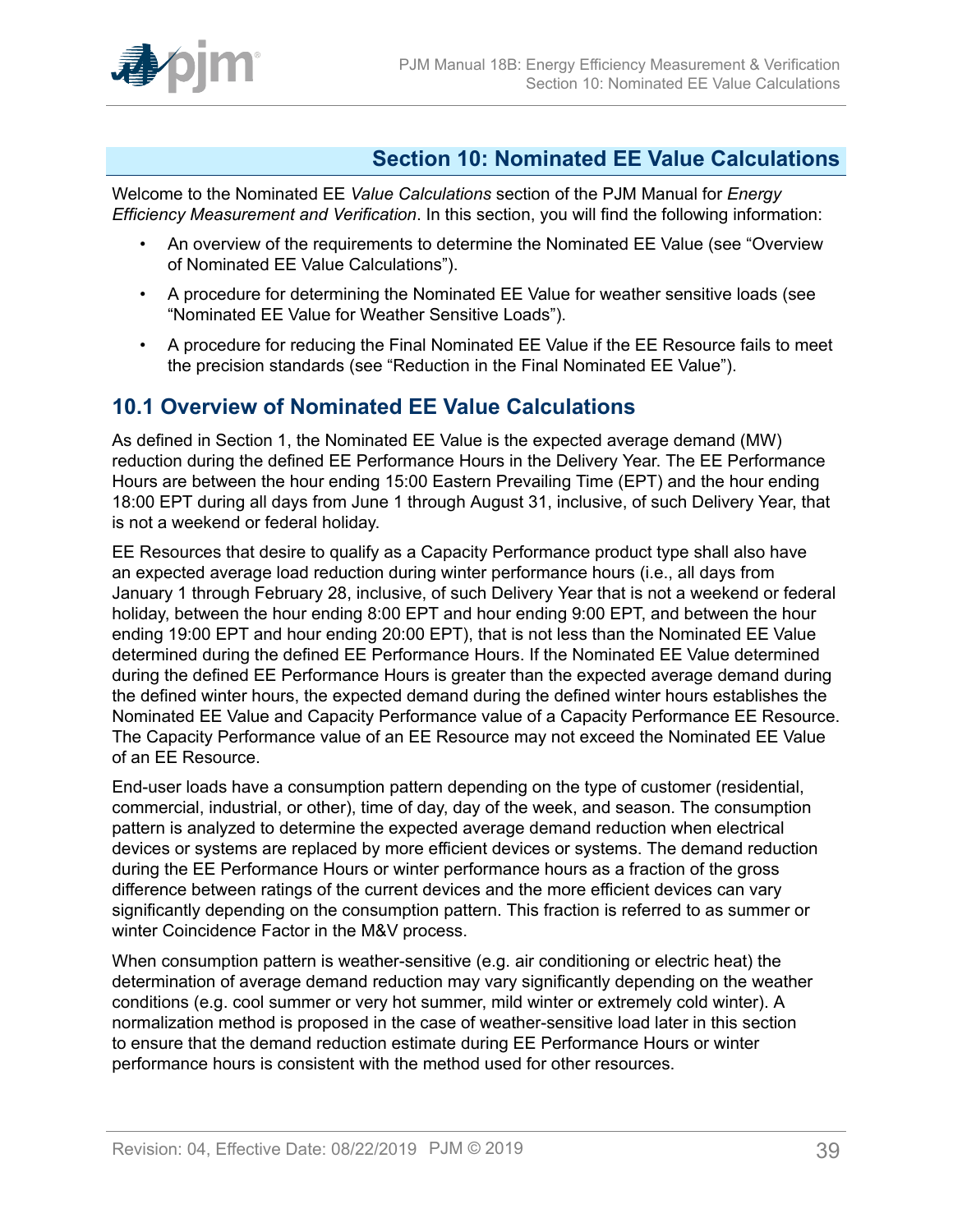

The EE Resource Provider shall describe in the M&V Plan how the Nominated EE Value (i.e., the demand reduction during the EE Performance Hours) and demand reduction during the winter performance hours will be calculated to establish the Nominated EE Value and Capacity Performance value for the EE Resource. The description must include, where applicable, the following factors used in the calculations:

- 1. Equations and formulas
- 2. Assumptions
- 3. Manufacturers equipment specifications
- 4. Direct measurement data
- 5. Indirect measurement data
- 6. Engineering factors, parameters and other variables

If the one or more of the factors listed above are not known or not available at the time the EE Resource Provider submits its Measurement and Verification Plan to PJM, the EE Resource Provider shall describe when the unknown or unavailable factors will be known and available and how the factors will be used in the Nominated EE Value and Capacity Performance value calculations.

The EE Resource Provider must give consideration to the following items in its M&V Plan:

- 1. The reported Nominated EE Value and Capacity Performance value shall achieve at least a 10% relative precision at a one-tailed 90% confidence level.
- 2. If Baseline Conditions are used in the calculation of the Nominated EE Value or Capacity Performance value, the EE Resource Provider must make adjustments to the Baseline Conditions to reflect operating conditions at the time of the EE Performance Hours or winter performance hours.
- 3. Formulas used by the EE Resource Provider to determine the Nominated EE Value or Capacity Performance value shall include any modifying factors, including, but not limited to, summer or winter Coincidence Factor for the specified EE type and the applicable performance hours, realization rate, and equipment failure rate.
- 4. If an EE project consists of multiple sites and/or measures, the EE Resource Provider may calculate the aggregated Nominated EE Value during the EE Performance Hours and aggregated Capacity Performance value considering the EE Performance Hours and winter performance hours in each Zone as the sum of all measured demand reduction values, provided that each measured demand reduction value achieves at least a 10% relative precision at a one-tailed 90% confidence level, or the aggregated (EE Resource level) demand reduction value achieves at least a 10% relative precision at a one-tailed 90% confidence level in each Zone.
- 5. If sampling will be conducted, the project's aggregated demand reduction value in each Zone must be calculated from the measured data of the sample, and the M&V Plan shall describe how this calculation will be performed.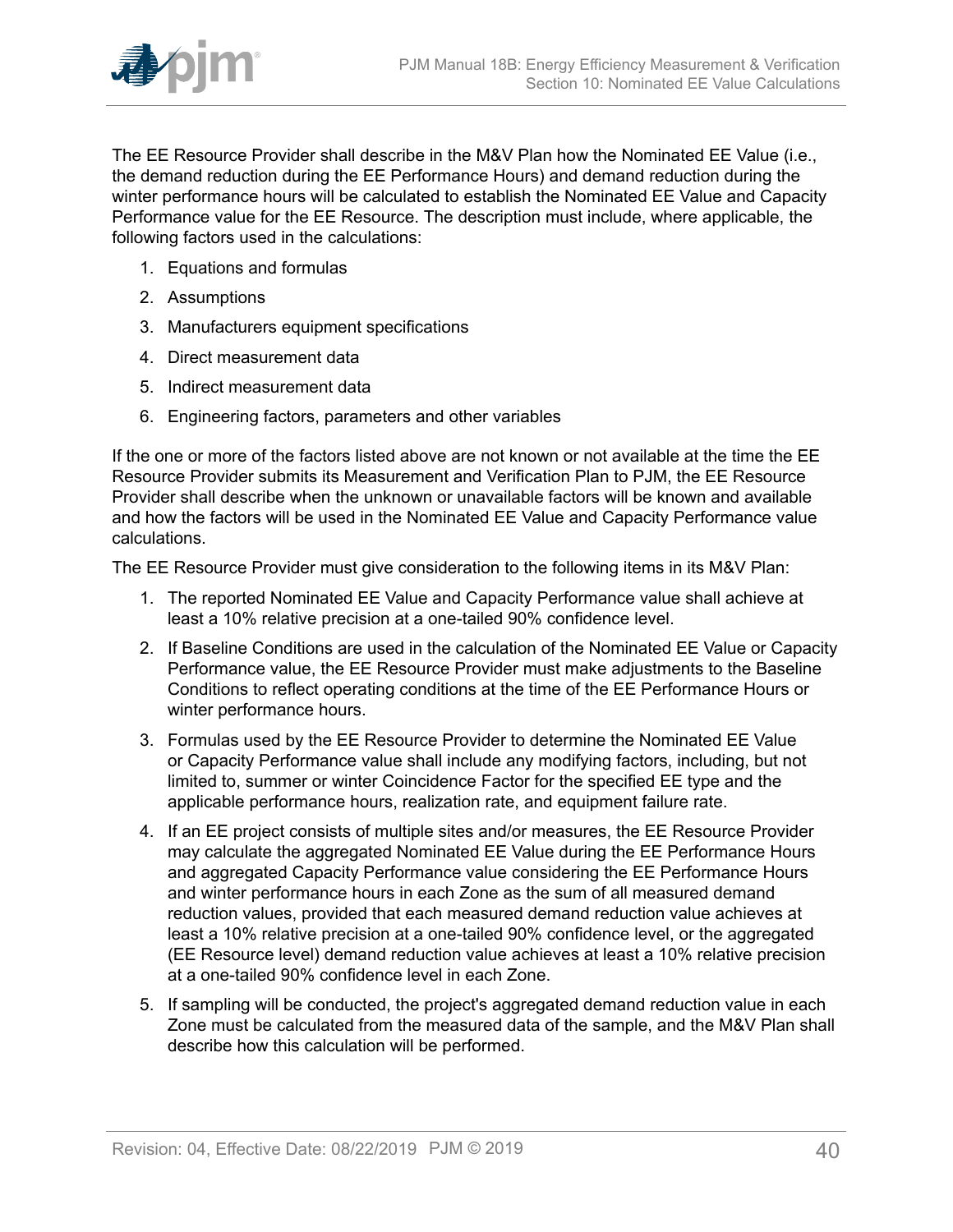

6. Any measurement or monitoring equipment of current (amps) and voltage used to calculate electrical demand must include the power factor of the end-uses in the demand (kW) calculations.

### <span id="page-40-0"></span>**10.2 Nominated EE Value for Weather Sensitive Load**

If the demand reduction during the EE Performance Hours is a function of weather conditions the Nominated EE Value shall be based on the Zonal Weighted Temperature Humidity Index (WTHI) Standard posted by PJM. The Nominated EE Value shall be calculated using the relationship between average demand reduction measured during the EE Performance Hours on a day and the WTHI on the day. Alternate approaches may be used with documentation to show that the demand reduction estimate is comparable to the value computed using to the PJM WTHI Standard.

The Zonal WTHI Standard is the mean of the Zonal WTHI values on the days on which PJM peak load occurred in the history since 1998. The concept of using Zonal WTHI is similar to the concept of adjusting generator rating test results for ambient conditions 'at the time of PJM peak'. PJM posts on its website updated Zonal WTHI Standards each year.

See Appendix A for an illustration of Zonal WTHI calculation and determination of demand reduction at Zonal WTHI Standard for summer weather sensitive load.

If the demand reduction during the winter performance hours is a function of weather conditions, the demand reduction during the winter performance hours shall be based on the Zonal Winter Weather Parameter (Zonal WWP) Standard. The demand reduction during the winter performance hours shall be calculated using the relationship between the average demand reduction measured during the winter performance hours on a day and the Winter Weather Parameter on the day. Winter Weather Parameter equation is defined in Section 3.2 of *Manual 19: Load Forecasting and Analysis*.

The Zonal WWP Standard is the mean of the Zonal WWP values at the time of the PJM winter peak hour since 1998. PJM posts on its website updated Zonal Winter Weather Parameter Standards each year. To determine the demand reduction for winter weather sensitive load, a similar methodology to the one illustrated in Appendix A is used; however, a Zonal Winter Weather Parameter Standard is used as opposed to a Zonal WTHI Standard.

### <span id="page-40-1"></span>**10.3 Reduction in the Final Nominated EE Value**

It would be important to meet the specified precision requirement at the aggregate level of the EE Resource to avoid penalties due to reduction in the value. If the final estimate of the Nominated EE value determined in the Post-Installation M&V Report does not meet the 10% precision standard, the estimated value will be reduced to determine the Final Nominated EE Value.

Final Nominated EE Value =

Estimate of Nominated EE Value \*(100 – Achieved Precision) / (100 – Standard Precision) =

Estimate of Nominated EE Value \* (100 – Achieved Precision) / (100 – 10%) =

Estimate of Nominated EE Value \* (100 – Achieved Precision) / 90.

Examples: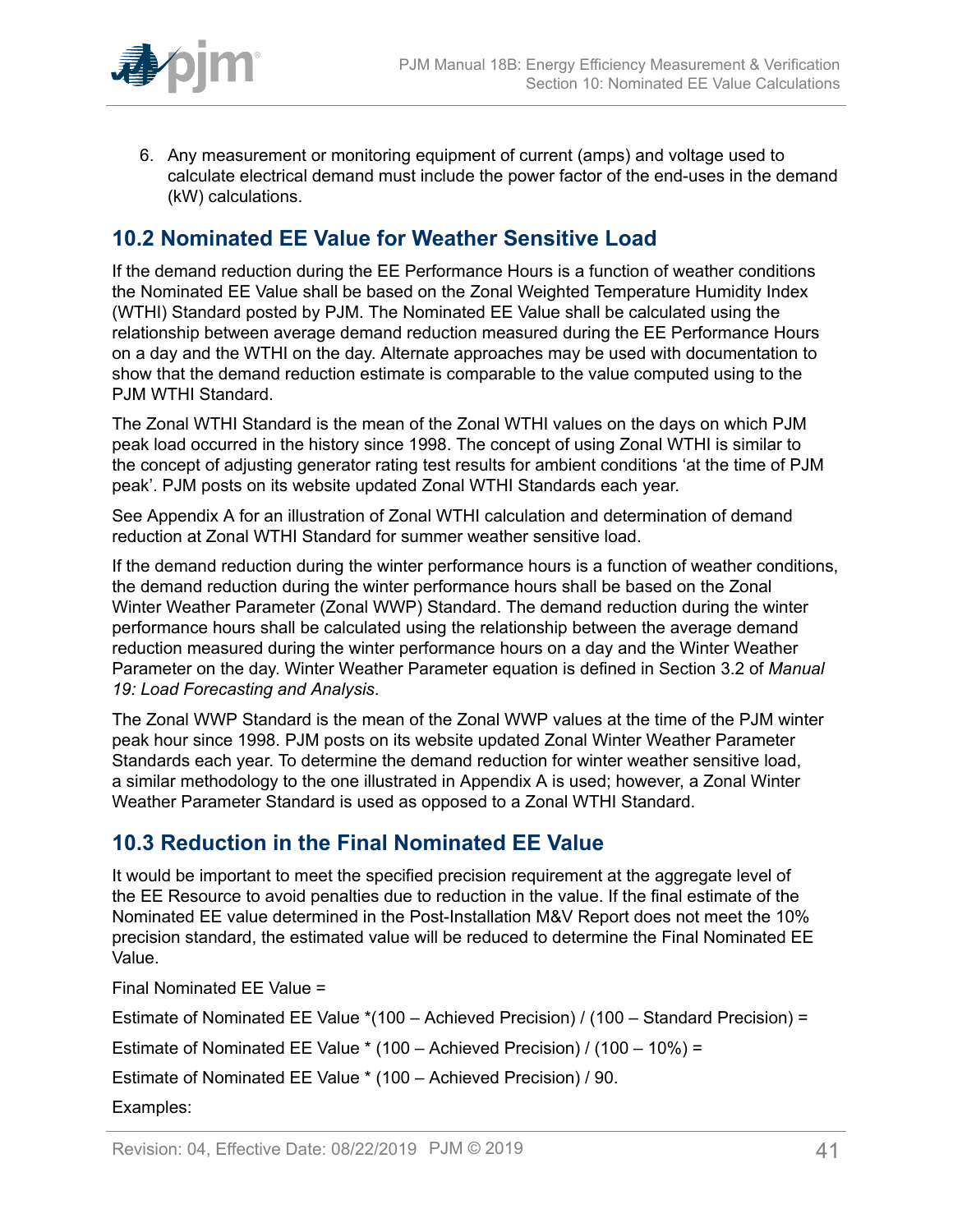

Case 1: Standard Precision met.

Estimate of Nominated EE Value = 10 MW.

Achieved Precision = 10% at one-tailed 90% confidence level.

Final Nominated EE Value = 10 \* (100 – 10%) / 90 = 10 MW.

Case 2: Standard Precision not met.

Estimate of Nominated EE Value = 10 MW.

Achieved Precision = 12% at one-tailed 90% confidence level.

Final Nominated EE Value = 10 \* (100 – 12%) / 90 = 9.8 MW.

If the estimated demand reduction during the winter performance hours is greater than the estimated demand reduction during the EE Performance Hours, the Capacity Performance value of the EE Resource is set equal to the estimated Nominated EE Value determined based on EE Performance Hours. The method outlined above is used to reduce the Final Nominated Value and becomes the final Capacity Performance value of a Capacity Performance EE Resource when 10% precision standard is not achieved in estimating the demand reduction during the EE Performance Hours.

If the estimated demand reduction during the winter performance hours is less than estimated demand reduction during the EE Performance Hours, the estimated Capacity Performance value of the EE Resource will be reduced (in a similar fashion to the Nominated EE Value) when the 10% precision standard is not achieved in estimating the demand reduction during the winter performance hours.

Final Capacity Performance value =

Estimate of Capacity Performance value \*(100 – Achieved Precision) / (100 – Standard Precision) =

Estimate of Capacity Performance value \* (100 – Achieved Precision) / (100 – 10%) =

Estimate of Capacity Performance \* (100 – Achieved Precision) / 90.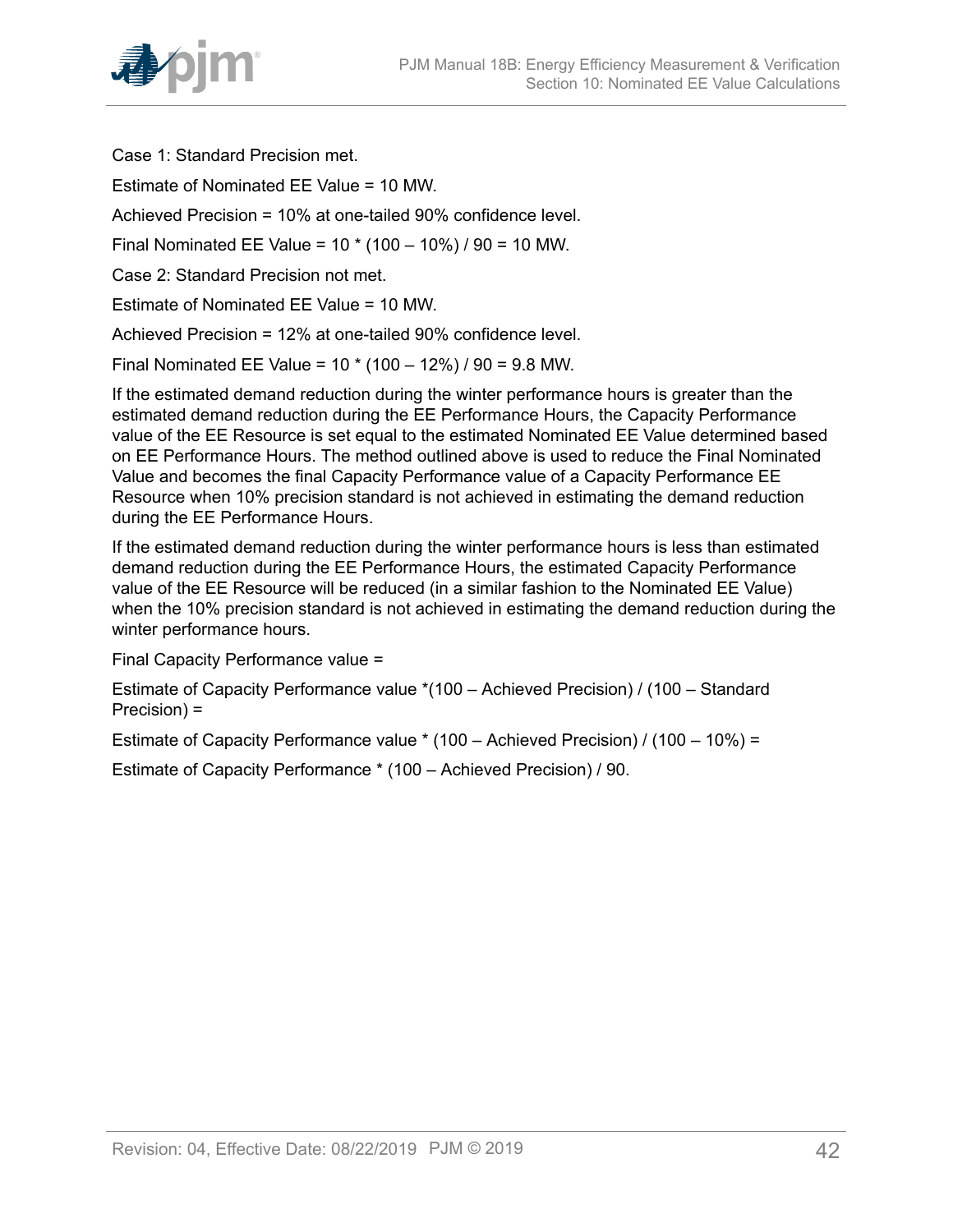

### <span id="page-42-0"></span>**Section 11: Measurement and Monitoring**

Welcome to the Measurement and Monitoring section of the PJM Manual for *Energy Efficiency Measurement & Verification*. In this section, you will find the following information:

• A description of the Measurement and Monitoring details that must be included in the M&V Plan (see "Measurement and Monitoring Requirements").

### <span id="page-42-1"></span>**11.1 Measurement and Monitoring Requirements**

The EE Resource Provider shall describe in its M&V Plan the variables that will be measured, monitored, counted, recorded, collected, and maintained to determine the project's Nominated Value.

The EE Resource Provider shall describe in its M&V Plan how each of the variables will be measured, monitored, recorded, collected and maintained.

The EE Resource Provider must describe in its M&V Plan how it will satisfy each of the requirements listed below. When equipment manufacturer, model, serial number and age are not readily available, the EE Resource Provider may propose alternative means of acquiring or estimating the information.

- 1. For projects affecting HVAC Systems, the EE Resource Provider must, at a minimum, collect and maintain the following information:
	- a. On HVAC equipment: equipment capacity, quantity, manufacturer, model and serial numbers, and age.
	- b. On HVAC system controls: location of zones, temperature set-points, control setpoints and schedules, and any special control features.
- 2. For projects affecting Building Envelope, the EE Resource Provider must, at a minimum, collect, maintain and report on all key variables effecting reductions associated with the measures.
- 3. For projects affecting Interior or Exterior Lighting Systems, the EE Resource Provider must, at a minimum, collect and maintain the following information: number and types of lamps and ballasts, with nameplate data.
- 4. For projects affecting Major Electric Consuming Equipment, the EE Resource Provider must, at a minimum, collect and maintain the following information: equipment capacity, quantity, manufacturer, model and serial numbers and age.
- 5. For projects affecting Weather Sensitive Electrical Loads including HVAC, where temperature, humidity or degree-days will be used in the calculation of demand reduction, the EE Resource Provider shall collect and maintain representative site weather data, either measured on-site or obtained for a nearby site, from the National Climatic Data Center ("NCDC"). On-site measurement equipment must satisfy the requirements described in Section 12.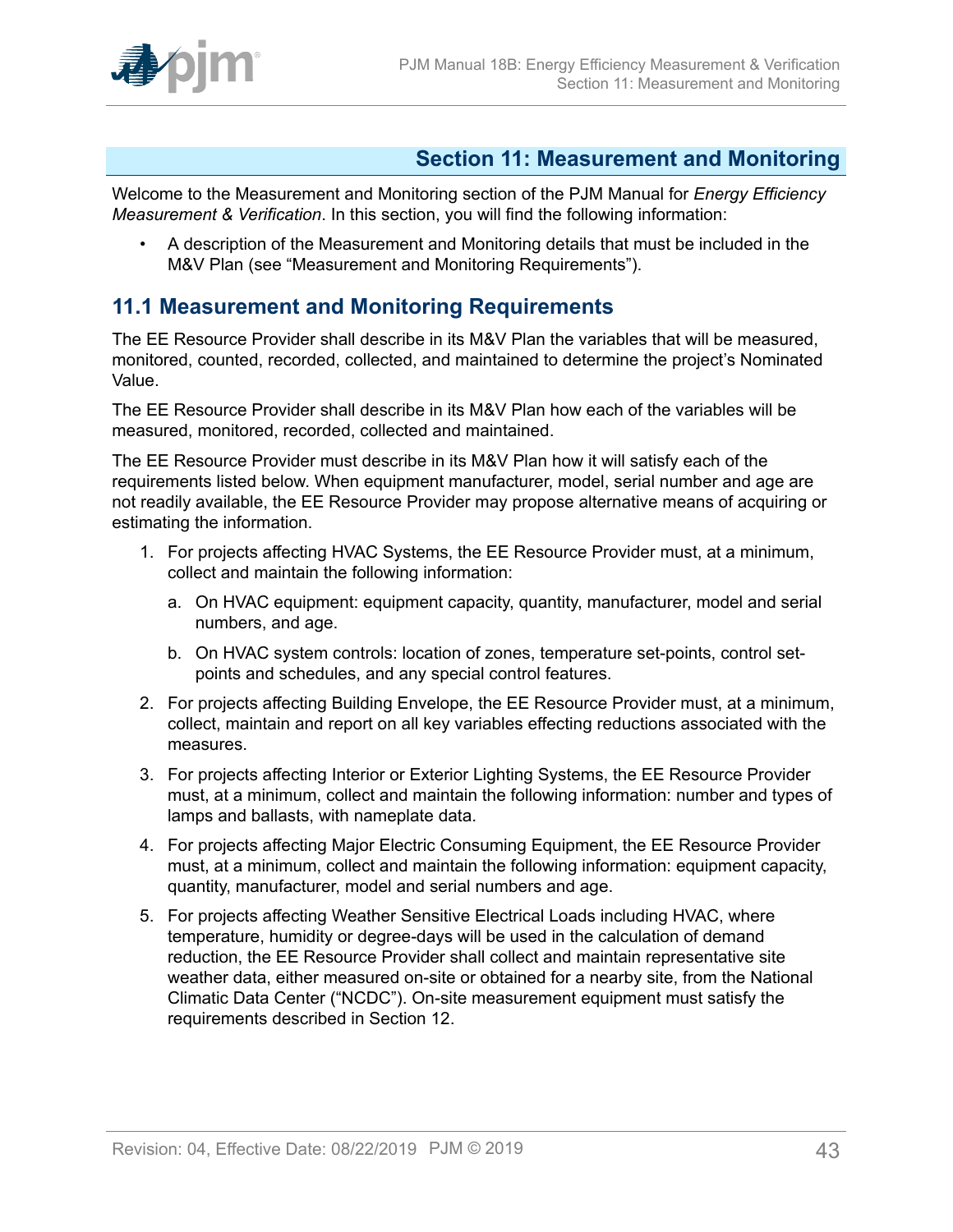

### <span id="page-43-0"></span>**Section 12: Measurement Equipment Specifications**

Welcome to the *Measurement Equipment Specifications* section of the PJM Manual for *Energy Efficiency Measurement & Verification*. In this section, you will find the following information:

• A description of the Measurement Equipment Specifications details that must be included in the Measurement and Verification Plan (see "Measurement Equipment Requirements").

### <span id="page-43-1"></span>**12.1 Measurement Equipment Requirements**

The EE Resource Provider shall describe, to the most practical extent, in its M&V Plan how each measurement, monitoring and/or data recording device will be installed (including its specific location) and operated to measure, monitor and/or record data from each of the parameters and variables described in the M&V Plan pursuant to Section 12 of this Manual.

The EE Resource Provider must describe in its M&V Plan how it will satisfy each of the requirements listed below:

- 1. All solid-state measurement, monitoring and data recording equipment must meet or exceed the relevant standards set by the American National Standard Institute ("ANSI") or equivalent standard.
- 2. Measurement, monitoring and data recording equipment that is directly measuring watt-hour, volt-hour, volt-ampere-hours, reactive volt-ampere-hour, and the associated demand components should conform to ANSI or equivalent standards.
- 3. Instruments or transducers for the analog or digital measurement of volt, volts-squared, amperes, amperes-squared, phase angle, volt-amperes, watts, and reactive voltamperes should conform to ANSI or equivalent standards.
- 4. Data recorders that are recording pulses from measurement and monitoring devices must utilize a pulse rate within the resolution capabilities of the recorder.
- 5. All measurement, monitoring and data recording equipment installed on electric circuits with significant harmonics must meet the relevant standards provided by the Institute of Electrical and Electronics Engineers ("IEEE").
- 6. Any measurement or monitoring equipment that directly measures electrical demand (kW) must be a true RMS measurement device with an accuracy of no less than 2%.
- 7. Any measurement or monitoring equipment that directly measures electrical demand from three-phase devices must be installed such that measurements are taken on all three-phases to account for any phase imbalance or an equivalent method that can measure electrical demand using two phases.
- 8. Any measurement or monitoring equipment that directly measures electrical demand on circuits with significant harmonics must have a digital sampling rate of at least 2.6 kHz as defined in the relevant IEEE Standards.
- 9. Data recorders must be synchronized in time, within an accuracy of +/- 2 minutes per month, with the National Institute of Standards and Technology ("NIST").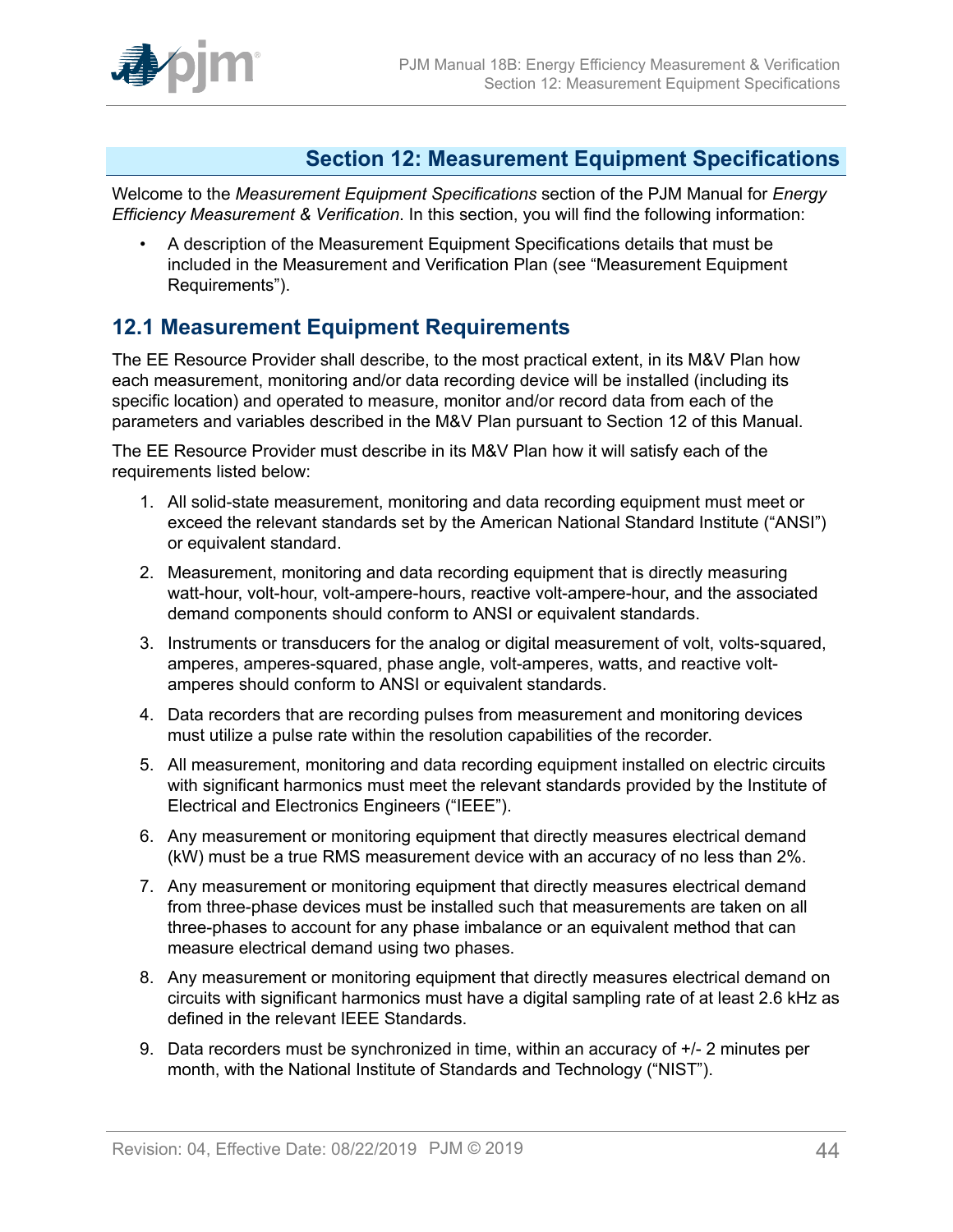

- 10. All measurement, monitoring and data recording equipment must be calibrated by the EE Resource Provider or its independent calibration contractor in such a way to meet or exceed the International Measurement and Verification Protocol (IPMVP), NIST, or equivalent standard. If a recalibration interval is not specified by its manufacturer, electrical measurement equipment should be recalibrated at least once every two calendar years.
- 11. The EE Resource Provider must ensure that all measurement, monitoring and data logging equipment shall be maintained in such a way as to meet or exceed industry and manufacturer standards.
- 12. The EE Resource Provider must maintain documentation on all measurement, monitoring and data recording equipment maintenance and calibration activities. Documentation and records must be maintained.
- 13. The EE Resource Provider shall provide to PJM, upon request, measurement equipment maintenance, calibration and testing records to demonstrate that the EE Resource Provider's measurement equipment is calibrated and maintained in accordance the requirements described in this Manual.
- 14. The EE Resource Provider may propose alternative methods to demonstrate the measurement, monitoring and data recording equipment used in the determination of Nominated Value satisfies the accuracy, calibration and maintenance standards described in the Manual.
- 15. Any measurement, monitoring and data recording equipment that sample continuously and integrate values should collect data at a frequency of one hour or less. For devices that only sample "snapshots" or applications susceptible to data aliasing, one should collect data at a frequency of 15 minutes or less.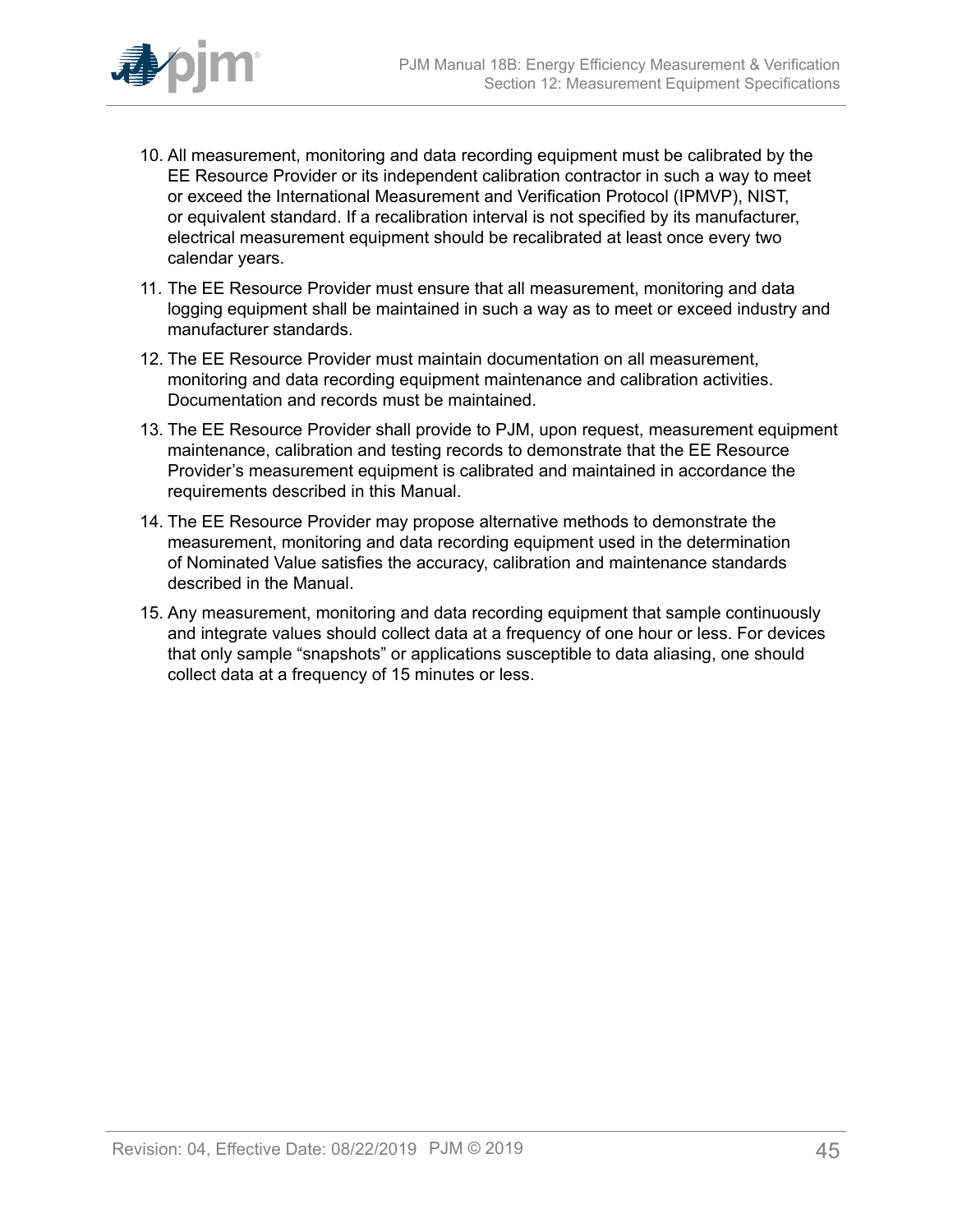

### <span id="page-45-0"></span>**Appendix A: Illustration of Zonal WTHI and Demand Reduction Calculations**

The Zonal WTHI Standards based on 1998-2008 period are shown in the table below for illustration:

| Zone          | <b>WTHI Standard</b> | Zone         | <b>WTHI Standard</b> |
|---------------|----------------------|--------------|----------------------|
| <b>AE</b>     | 83.3                 | <b>JCPL</b>  | 82.8                 |
| <b>AEP</b>    | 81.5                 | <b>METED</b> | 82.4                 |
| <b>APS</b>    | 81.1                 | <b>PECO</b>  | 83.1                 |
| <b>BGE</b>    | 83.1                 | <b>PENLC</b> | 80.4                 |
| <b>COMED</b>  | 80.4                 | <b>PEPCO</b> | 83.7                 |
| <b>DAYTON</b> | 81.6                 | PL           | 81.5                 |
| <b>DLCo</b>   | 80.4                 | <b>PS</b>    | 82.9                 |
| <b>DOM</b>    | 83.5                 | <b>RECO</b>  | 82.9                 |
| <b>DPL</b>    | 83.1                 | <b>UGI</b>   | 80.4                 |

THI = (TEMPERATURE\_F - 0.55 \* (1 - RELATIVE\_HUMIDITY\_PCT/100) \* (TEMPERATURE\_F - 58.0)).

WTHI = [(4 \* Current Day Maximum THI)+(Previous Day Maximum THI)] / 5

As an example of WTHI calculations, 2007 PJM peak occurred on August 8 when the following weather conditions occurred in BGE Zone:

Maximum THI on August 8: Temperature = 102 F; Relative Humidity = 34%.

THI =  $102 - 0.55$  \*  $(1 - 34/100)$  \*  $(102 - 58.0)$  = 86.03.

Maximum THI on August 7: Temperature = 94; Relative Humidity = 48%.

THI =  $94 - 0.55$  \* (1 – 48/100) \* (94 – 58.0) = 83.70.

WTHI = [(4 \* August 8 WTHI) + (August 7 THI)] / 5 = [(4 \* 86.03) + (83.70)] / 5 = 85.56.

The 1998 – 2008 Mean WTHI is calculated in the following table for BGE Zone:

| Year | <b>WTHI</b> |
|------|-------------|
| 1998 | 83.41       |
| 1999 | 85.78       |
| 2000 | 81.02       |
| 2001 | 84.71       |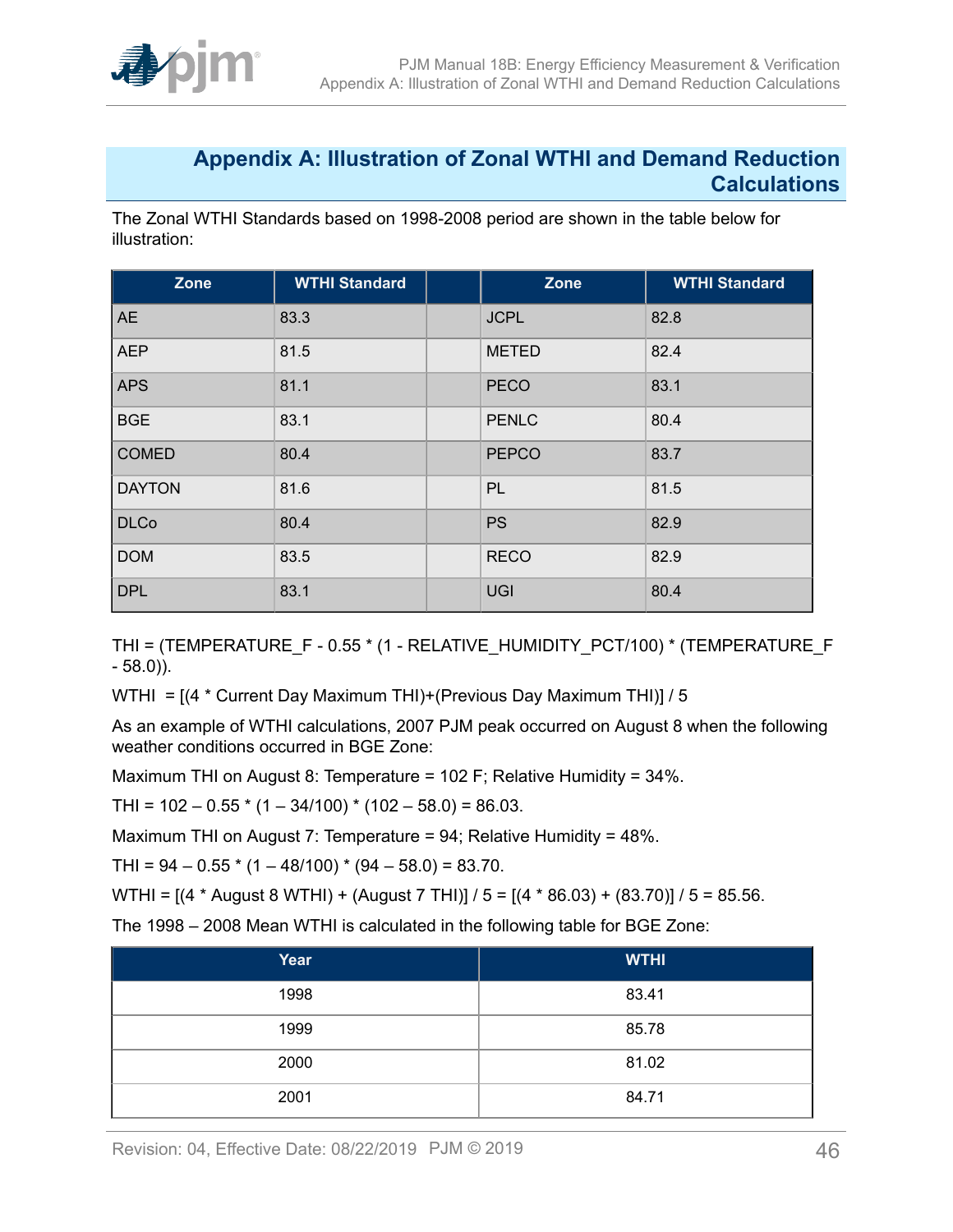

| Year        | <b>WTHI</b> |
|-------------|-------------|
| 2002        | 82.42       |
| 2003        | 80.63       |
| 2004        | 79.84       |
| 2005        | 83.52       |
| 2006        | 84.65       |
| 2007        | 85.56       |
| 2008        | 82.81       |
| <b>Mean</b> | 83.12       |

The determination of Nominated EE Value at Zonal WTHI Standard is illustrated here. An air conditioning unit was replaced with a more efficient unit. Based on the demand patterns of the two air conditioning units, data on the average demand reduction during the EE Performance Hours was collected for days with WTHI ranging from 70.0 to 87.0. The demand reduction vs. WTHI relationship is as shown below. The demand reduction corresponding to the Zonal WTHI of 83.0 provides an estimate of the Nominated EE Value for the efficient air conditioning unit as 0.65 kW.